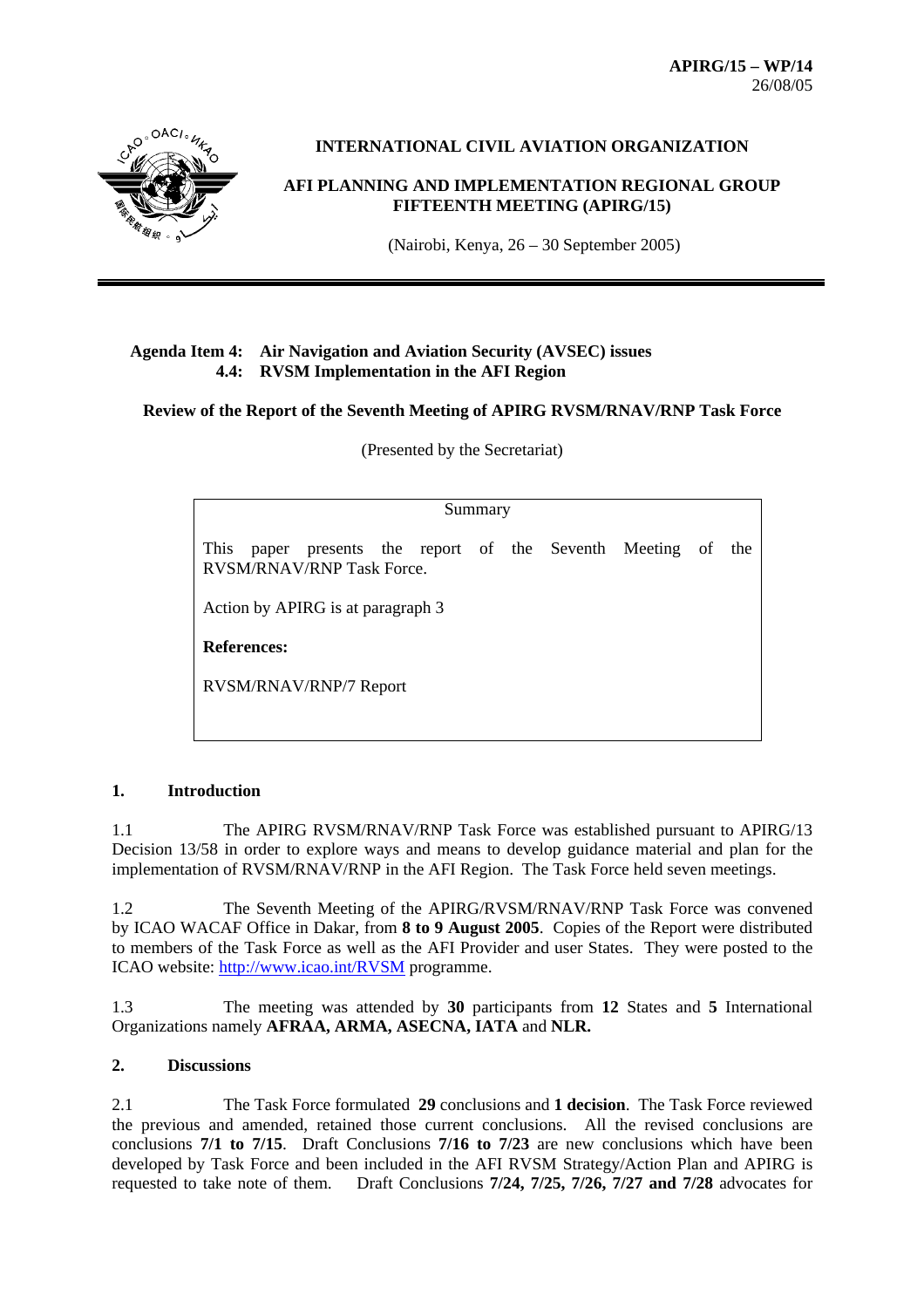approval by APIRG. Conclusion **7/29** requires APIRG to note as the action date of implementation of RVSM will be determined by the completions of activities in the Strategy/Action Plan. The AFI RVSM Strategy/Action Plan and the Amendment proposal for Doc.7030 constitute **Appendix B** and **C** to this paper.

# **3. Action Required**

- 3.1 APIRG is invited to:
	- a) note the report of the Seventh meeting of the RVSM/RNAV/RNP Task Force.
	- b) Take action on the draft conclusions of the seventh meeting of the RVSM Task Force, as contained in **Appendix A** to this paper.

— — — — —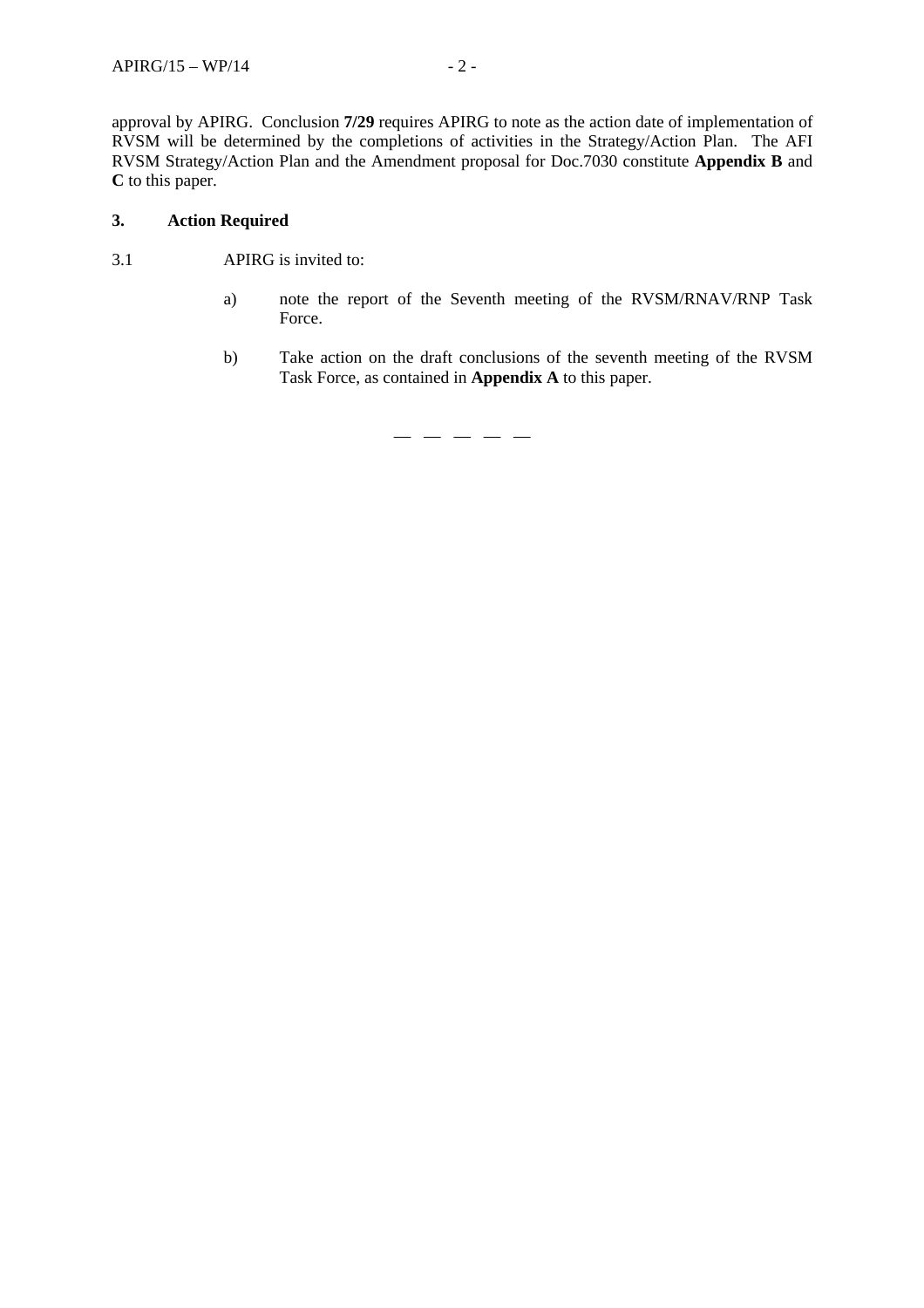| Summary of the Draft Conclusions/Decision of the RVSM/RNAV/RNP/TF/7 Meeting |  |  |
|-----------------------------------------------------------------------------|--|--|
|                                                                             |  |  |

| <b>Number</b>          | <b>Title</b>                                                                                                                                                                                                                                                                                                                                                                                                                             | <b>Action by</b> | <b>Remarks</b> |
|------------------------|------------------------------------------------------------------------------------------------------------------------------------------------------------------------------------------------------------------------------------------------------------------------------------------------------------------------------------------------------------------------------------------------------------------------------------------|------------------|----------------|
| <b>Conclusion 7/1:</b> | <b>Safety assessment data</b><br>That States continue to provide the required safety<br>assessment data to ARMA on monthly basis using<br>Forms 1, 2, 3 and the revised Form 4.                                                                                                                                                                                                                                                          | <b>States</b>    | APIRG to note  |
| <b>Conclusion 7/2:</b> | <b>Civil/military coordination</b><br>That in order to ensure the safe and coordinated<br>implementation of RVSM in the AFI Region, States<br>ensure that the military aviation authorities are fully<br>involved in the planning and the implementation<br>process.                                                                                                                                                                     | <b>States</b>    | APIRG to note  |
| <b>Conclusion 7/3:</b> | <b>Nomination of a National RVSM programme</b><br>manager<br>That States which have not done so, as a matter of<br>urgency, nominate, a National RVSM Programme<br>Manager who will be responsible for ensuring that<br>the proper mechanisms are put in place for the safe<br>implementation of the RVSM Programme and will<br>also act as the focal point or contact person.<br>Additionally NPMs keep this information up to<br>date. | <b>States</b>    | APIRG to note  |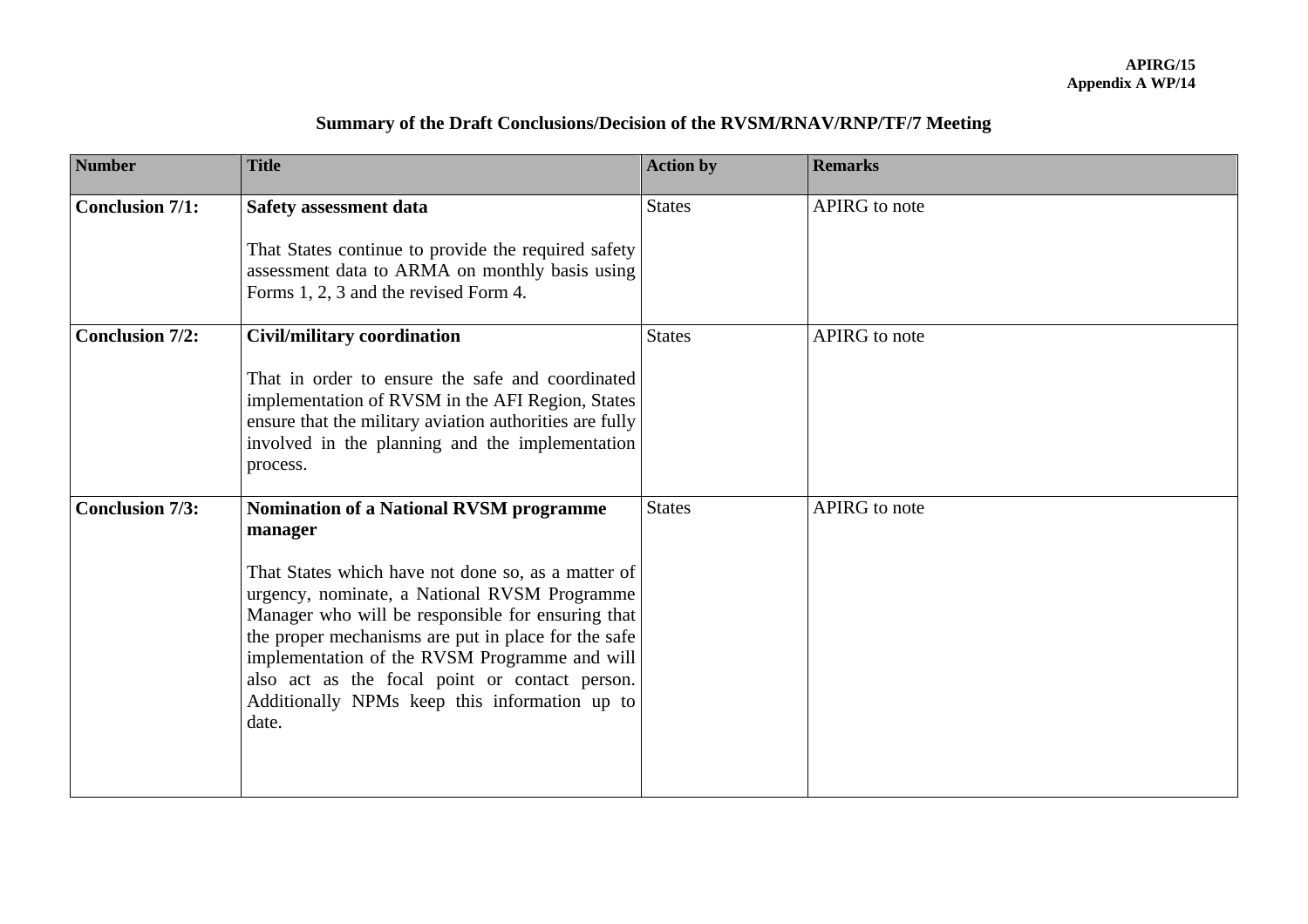| <b>Number</b>          | <b>Title</b>                                                                                                                                                                                                                                                                                                                                                                                                                                                                                                                                                                                                                                                                                                                                                                                                                                                                          | <b>Action by</b> | <b>Remarks</b>       |
|------------------------|---------------------------------------------------------------------------------------------------------------------------------------------------------------------------------------------------------------------------------------------------------------------------------------------------------------------------------------------------------------------------------------------------------------------------------------------------------------------------------------------------------------------------------------------------------------------------------------------------------------------------------------------------------------------------------------------------------------------------------------------------------------------------------------------------------------------------------------------------------------------------------------|------------------|----------------------|
| <b>Conclusion 7/4:</b> | Reporting of data for monitoring and/or<br>carrying out safety assessment<br>That:<br>All States institute the procedures for reporting of<br>data, incidents and conditions necessary for<br>performing the collision risk calculations<br>prerequisite for RVSM implementation to the AFI<br>Regional monitoring agency (ARMA). The data<br>will include, but not necessarily be limited to:<br>Height deviations of 300 ft or more.<br>Total number of IFR movements for each<br>month.<br>The average time per movement spent in the<br>level band FL 290 to FL 410.<br>ATC coordination failures.<br>Turbulence; and<br>$\overline{\phantom{a}}$<br>Traffic data; and<br>$\overline{\phantom{a}}$<br>GMU Monitoring Unit GMU will be used as well<br>as HMU (multilateration) where appropriate for<br>height monitoring in AFI Region which will be<br>coordinated by the ARMA. | States, ICAO     | <b>APIRG</b> to note |
|                        |                                                                                                                                                                                                                                                                                                                                                                                                                                                                                                                                                                                                                                                                                                                                                                                                                                                                                       |                  |                      |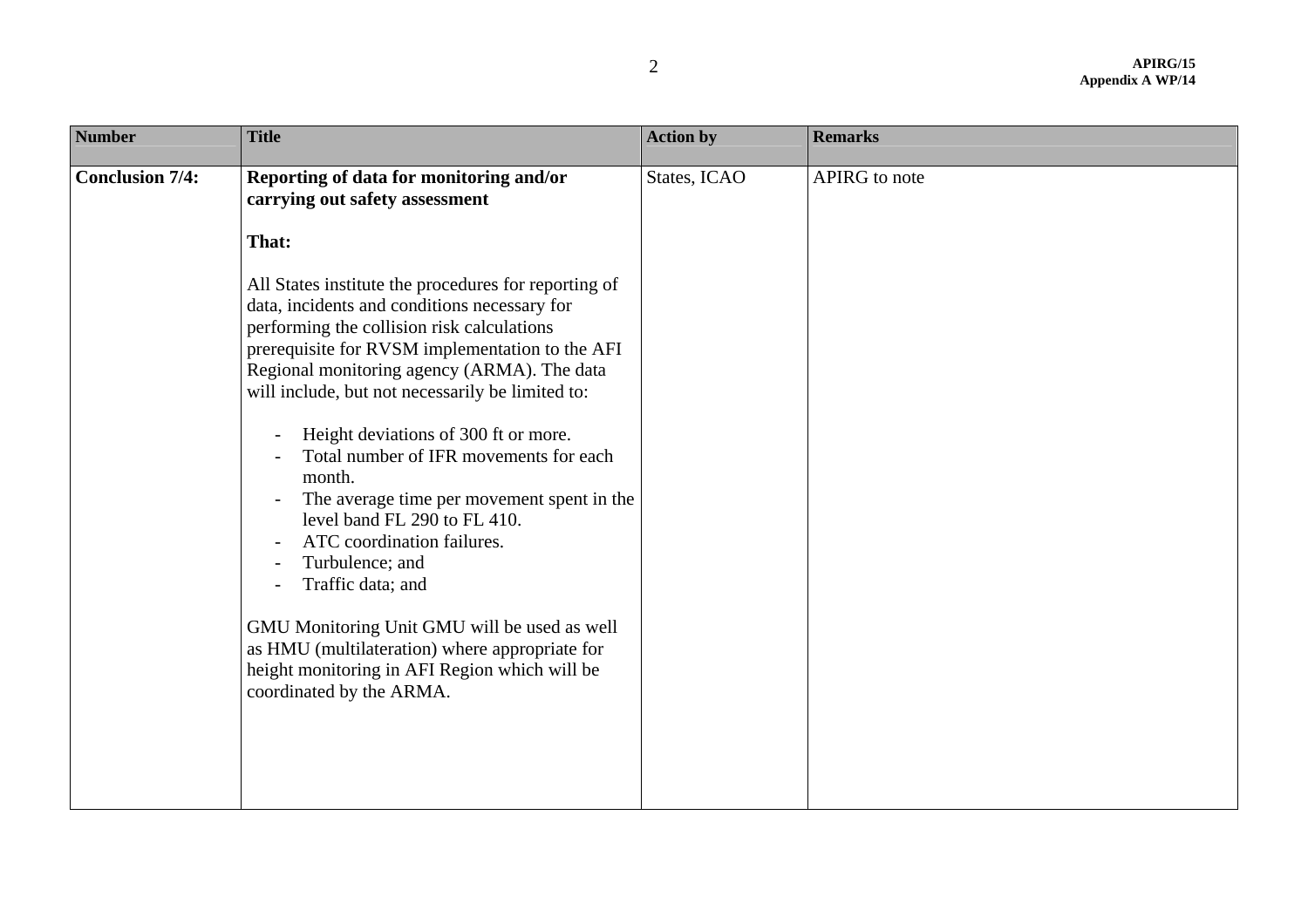| <b>Number</b>                                    | <b>Title</b>                                                                                                                                                                                                                                                                                                                                                                                                                                                                                                                                                                                                                     | <b>Action by</b>              | <b>Remarks</b>                 |
|--------------------------------------------------|----------------------------------------------------------------------------------------------------------------------------------------------------------------------------------------------------------------------------------------------------------------------------------------------------------------------------------------------------------------------------------------------------------------------------------------------------------------------------------------------------------------------------------------------------------------------------------------------------------------------------------|-------------------------------|--------------------------------|
| <b>Conclusion 7/5:</b><br><b>Conclusion 7/6:</b> | <b>Implementation of RVSM in the AFI Region</b><br>That:<br>All RVSM implementation preparation works<br>(safety, assessment, training) be done taking into<br>consideration the FL band 290 and 410 inclusive,<br>being the AFI RVSM airspace.<br>Implementation of RVSM in the AFI Region be<br>harmonized and coordinated within the AFI Region<br>as well as with the adjacent Regions.<br>Training of all personnel involved with the<br>implementation of RVSM in the AFI Region<br>That:<br>Seminars continue to be organized in the<br>a)<br>Region for training of air traffic services personnel<br>in the RVSM field. | <b>States</b><br>States, ICAO | APIRG to note<br>APIRG to note |
|                                                  | b) States having difficulties in implementing<br>RVSM implementation programme, may either<br>individually or in group explore the possibility of<br>seeking outside expertise; and<br>c) On site training courses be conducted to<br>expedite the training process.                                                                                                                                                                                                                                                                                                                                                             |                               |                                |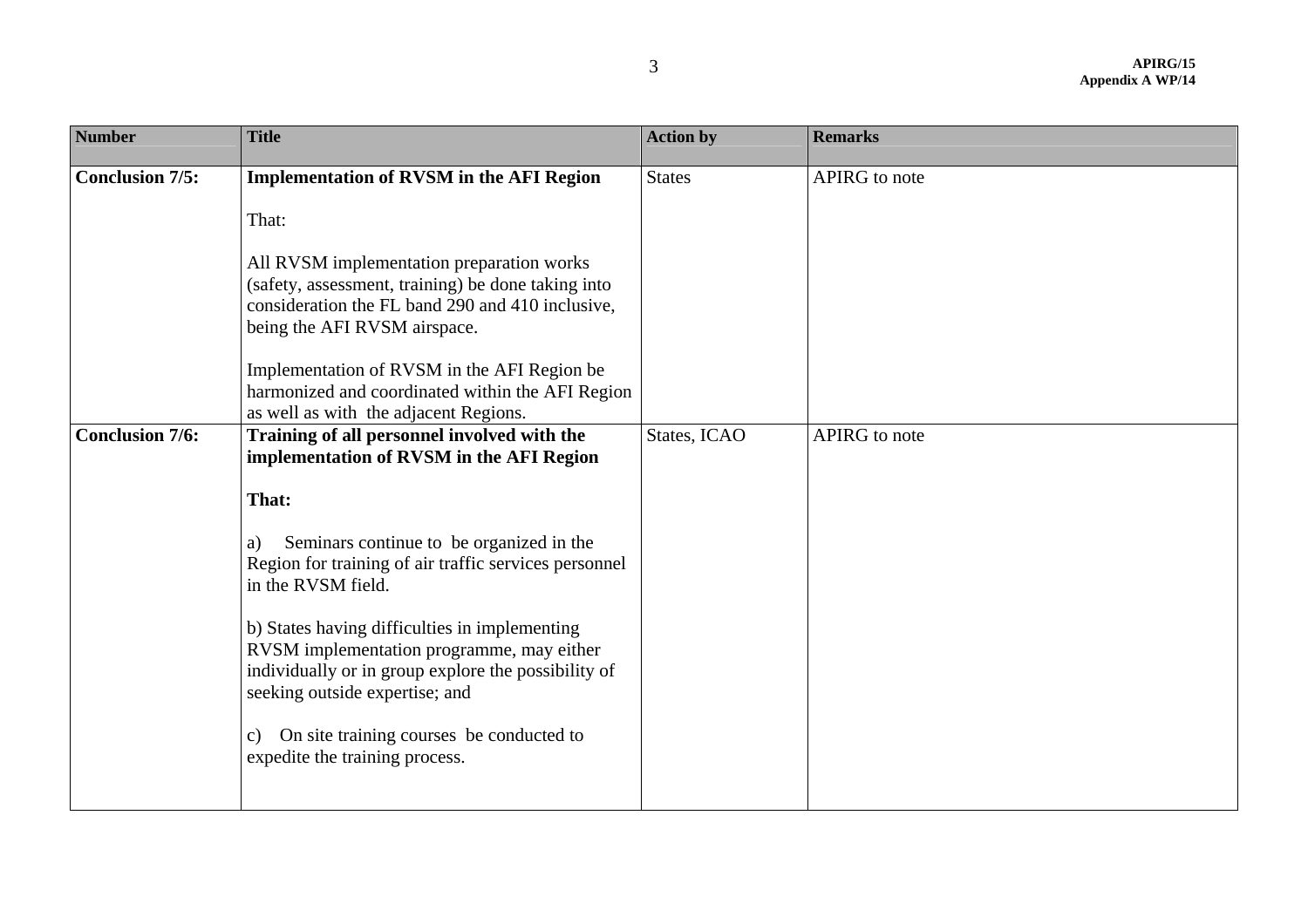| <b>Number</b>          | <b>Title</b>                                                                                                                                                                                                                                                                                                                                                                                                                                                                      | <b>Action by</b> | <b>Remarks</b> |
|------------------------|-----------------------------------------------------------------------------------------------------------------------------------------------------------------------------------------------------------------------------------------------------------------------------------------------------------------------------------------------------------------------------------------------------------------------------------------------------------------------------------|------------------|----------------|
| <b>Conclusion 7/7:</b> | <b>Guidance material for Airworthiness and</b><br><b>Operational Approval</b><br>That States in the AFI Region be urged to include<br>in their national legislation and regulations the<br>Airworthiness and Operational Approval process<br>for aircraft and operators intending to operate<br>within the RVSM airspace based on provisions of<br>ICAO Annex 6 Part 1 Chapt 7 para. 7.2.3 and the<br>guidance material contained in JAA Temporary<br>Guidance Leaflet (TGL) N°6. | <b>States</b>    | APIRG to note  |
| <b>Conclusion 7/8:</b> | <b>Enforcement in national legislation</b><br>That:<br>States which have not done so, take the<br>appropriate measures in order:<br>a) to publish as a matter of urgency, an AIC<br>informing the users of their intention to<br>implement RVSM; and<br>b) to include the necessary provisions in their<br>national legislation.                                                                                                                                                  | <b>States</b>    | APIRG to note  |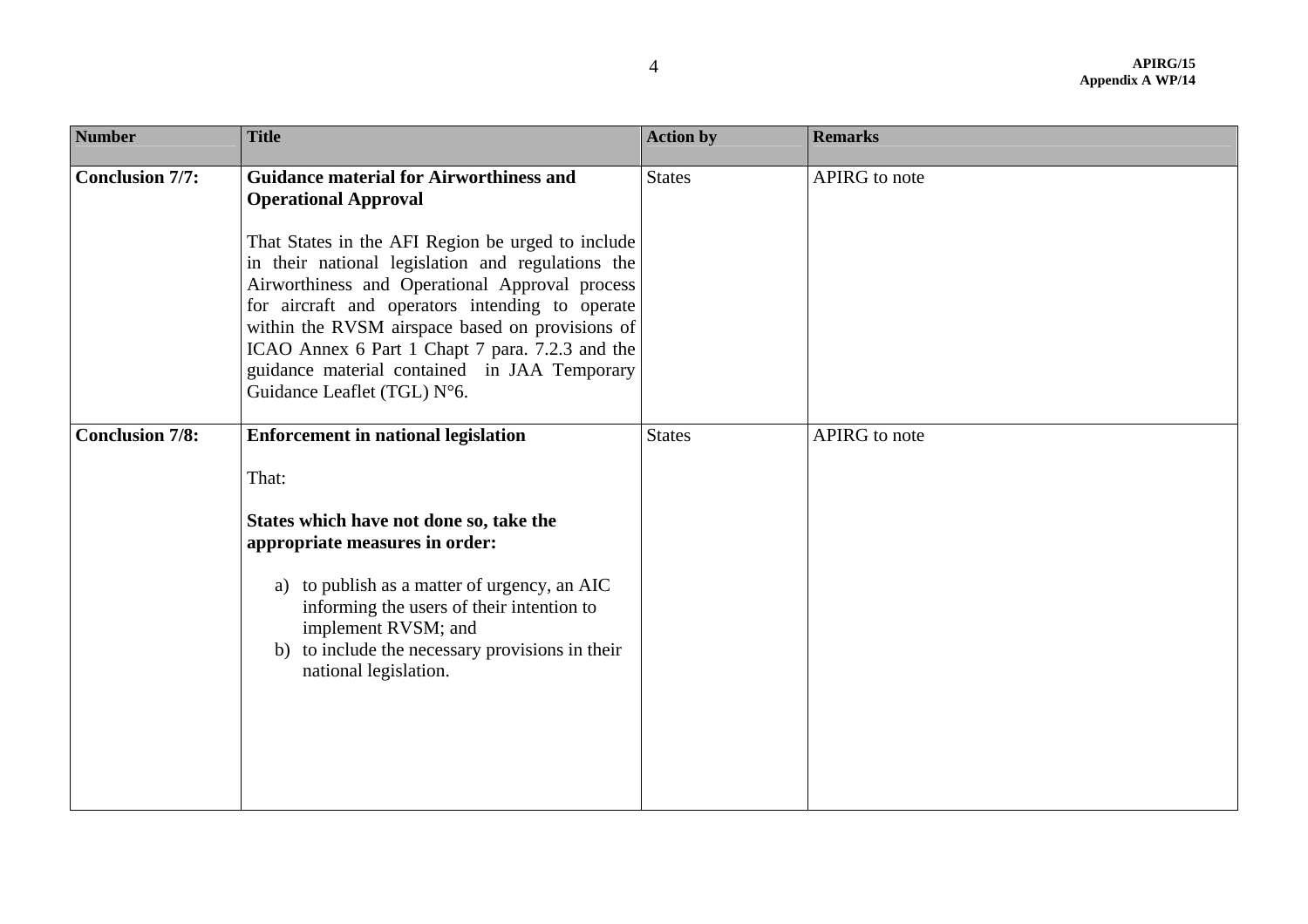| <b>Number</b>           | <b>Title</b>                                                                                                                                                                                                                                                                                                                                                                          | <b>Action by</b> | <b>Remarks</b> |
|-------------------------|---------------------------------------------------------------------------------------------------------------------------------------------------------------------------------------------------------------------------------------------------------------------------------------------------------------------------------------------------------------------------------------|------------------|----------------|
| <b>Conclusion 7/9:</b>  | <b>Funding of the RVSM implementation</b><br>programme<br>That National Governments, Regulatory bodies,<br>operators, service providers and other stakeholders<br>be granted budgetary allocations for acquisitions<br>and other activities necessary for ensuring that all<br>the requirements are met in a timely manner in<br>order to safely implement RVSM in the AFI<br>Region. | <b>States</b>    | APIRG to note  |
| <b>Conclusion 7/10:</b> | <b>Aircraft/Operators readiness survey</b><br>That the results of ICAO/ARMA surveys be<br>updated and presented at the RVSM TF meetings<br>for consideration.                                                                                                                                                                                                                         | ARMA, ICAO       | APIRG to note  |
| <b>Conclusion 7/11:</b> | <b>Monitoring of Height Deviations</b><br>That:<br>States which have radar establish at the ACC a<br>a)<br>unit to conduct monitoring of aircraft height<br>deviations in the AFI RVSM airspace; and<br>b) The data collected at a) above be forwarded to<br>ARMA for action.                                                                                                         | States, ARMA     | APIRG to note  |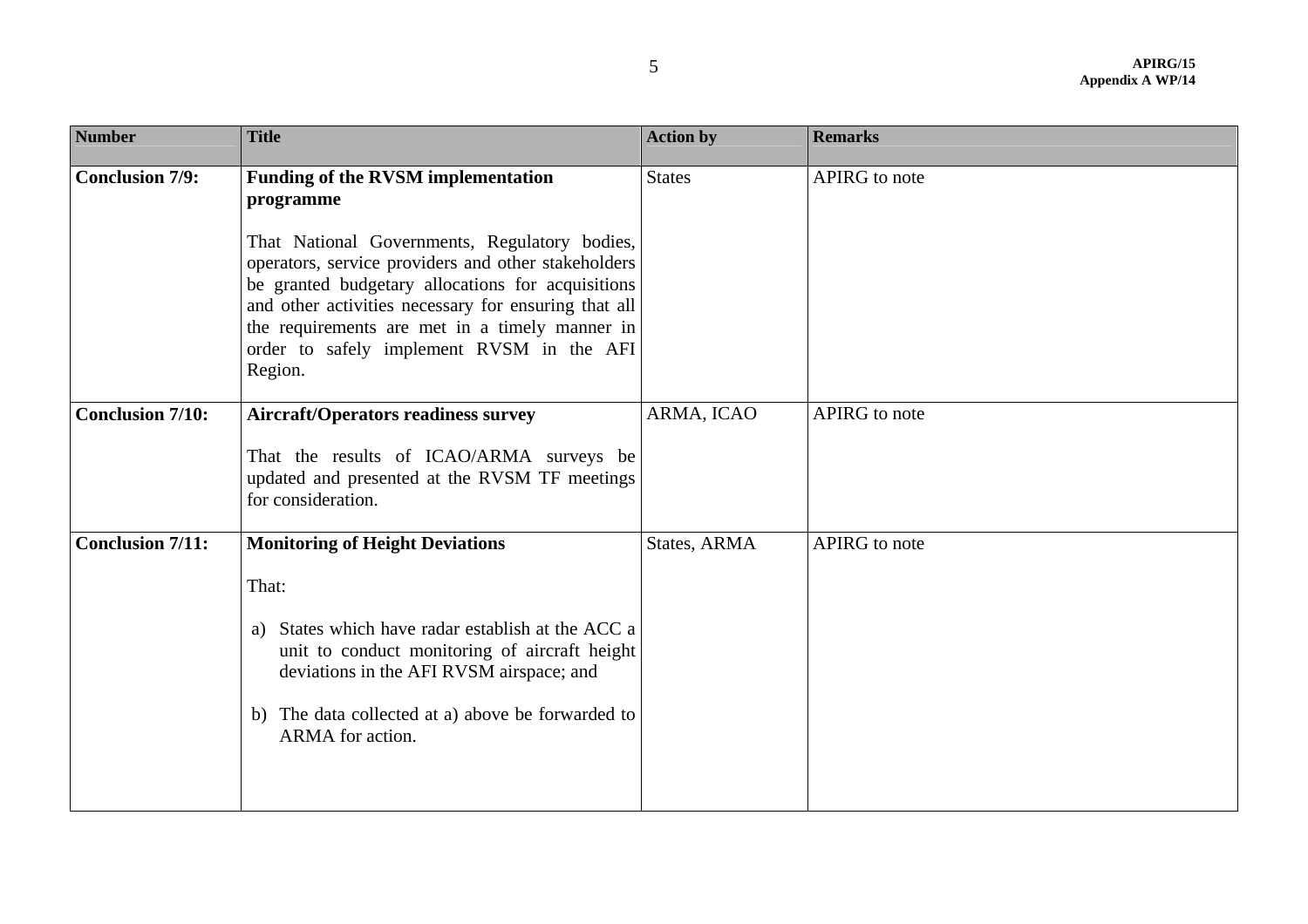| <b>Number</b>           | <b>Title</b>                                                                                                                                                                                                                                                                                                                                                                                                                                                                                                                                                                                                                                                                                                                           | <b>Action by</b>            | <b>Remarks</b>                     |
|-------------------------|----------------------------------------------------------------------------------------------------------------------------------------------------------------------------------------------------------------------------------------------------------------------------------------------------------------------------------------------------------------------------------------------------------------------------------------------------------------------------------------------------------------------------------------------------------------------------------------------------------------------------------------------------------------------------------------------------------------------------------------|-----------------------------|------------------------------------|
| <b>Conclusion 7/12:</b> | <b>AFI RVSM Safety Policy</b><br>That States expedite the publication of an AIC on<br>the AFI RVSM safety policy at Appendix  to<br>this report.                                                                                                                                                                                                                                                                                                                                                                                                                                                                                                                                                                                       | <b>States</b>               | <b>APIRG</b> to note               |
| <b>Conclusion 7/13:</b> | <b>National Safety Plan (NSP)</b><br><b>That</b><br>States that participated in the NSP<br>a)<br>workshops expedite the completion of their<br>National Safety Plan, and ensure these NSP<br>reach the Secretariat as soon as possible but<br>not later than 31 August 2005.<br>b) ICAO contact States that could not attend<br>the Workshop in order to provide them with<br>the necessary assistance in the preparation<br>of NSPs so as to meet the 31 August 2005<br>deadline.<br>The NSPs be submitted to the NSP<br>$\mathbf{c})$<br>Validation Panel (Johannesburg 12-23<br>September 2005) for their consideration.<br>The NSP Validation Panel submit to<br>APIRG/15 meeting a verbal report on the<br><b>NSP</b> Validation. | States, ICAO, Task<br>Force | APIRG to note Conclusions 7/13 (c) |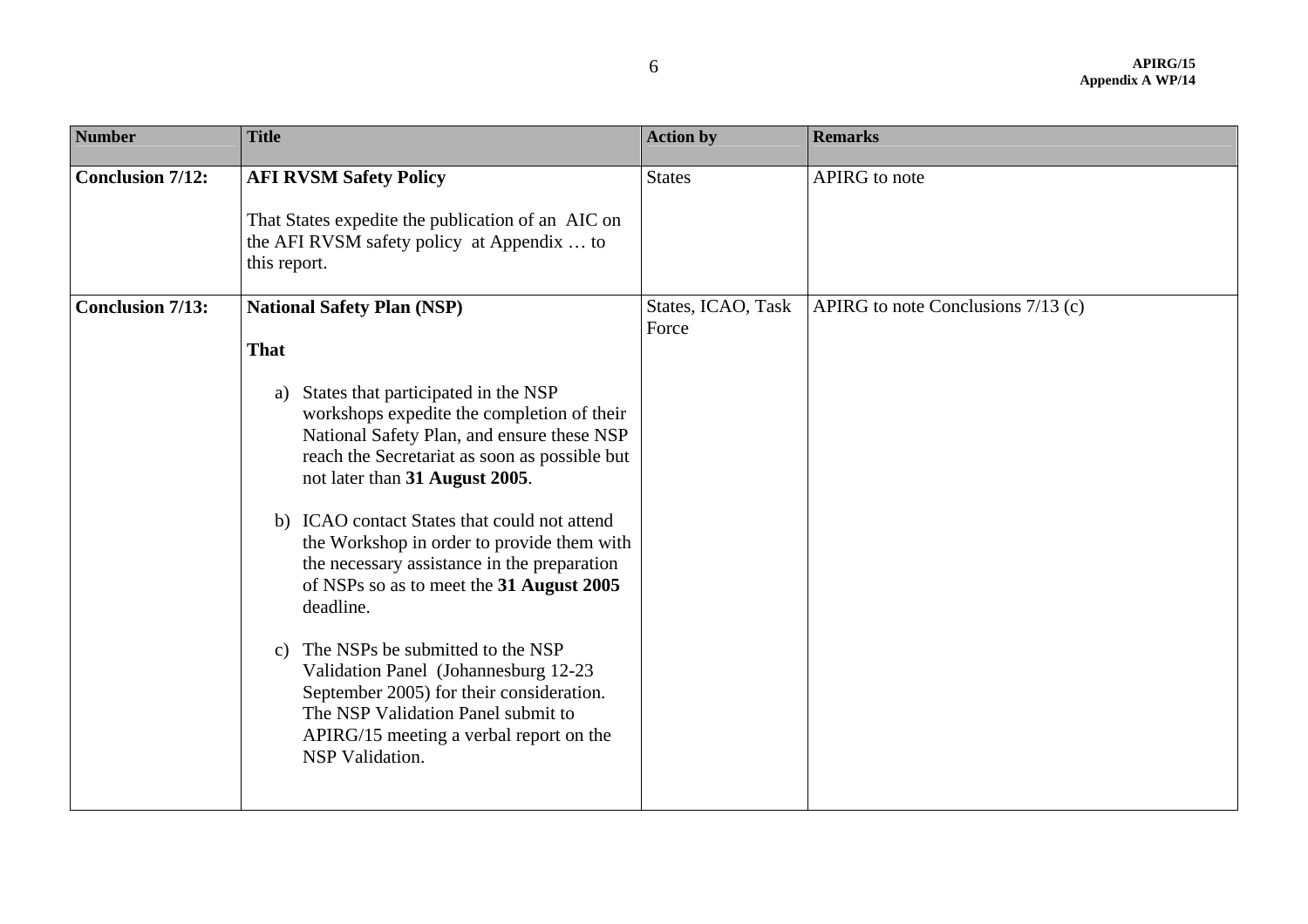| <b>Number</b>           | <b>Title</b>                                                                                                                                                                                                                                                                                                        | <b>Action by</b>              | <b>Remarks</b> |
|-------------------------|---------------------------------------------------------------------------------------------------------------------------------------------------------------------------------------------------------------------------------------------------------------------------------------------------------------------|-------------------------------|----------------|
| <b>Conclusion 7/14:</b> | <b>State Readiness Assessment</b>                                                                                                                                                                                                                                                                                   | <b>ICAO</b> , Task Force      | APIRG to note  |
|                         | That ICAO urge the States which have not done so,<br>to provide the State RVSM readiness assessment;<br>and                                                                                                                                                                                                         |                               |                |
|                         | That ICAO urge the States to update "the State"<br>Readiness survey".                                                                                                                                                                                                                                               |                               |                |
| <b>Conclusion 7/15:</b> | <b>Exchange of RVSM data between ASECNA and ASECNA, ARMA</b>                                                                                                                                                                                                                                                        |                               | APIRG to note  |
|                         | <b>ARMA</b>                                                                                                                                                                                                                                                                                                         |                               |                |
|                         | That ASECNA sub-regional monitoring unit<br>continue to forward to ARMA the RVSM data<br>collected from their member States.                                                                                                                                                                                        |                               |                |
| <b>Conclusion 7/16:</b> | <b>Collision Risk Assessment (CRA)</b>                                                                                                                                                                                                                                                                              | ARMA, CRA, NLR, APIRG to note |                |
|                         | That:<br>RVSM cannot be implemented at the date<br>envisaged (January 2006) as the total Vertical TLS<br>has so far not been met.<br>The CRA Consultant make an executive summary<br>of CRA report and include the mitigating factors<br>required to meet the TLS for a verbal presentation<br>at APIRG/15 meeting. | <b>ICAO</b>                   |                |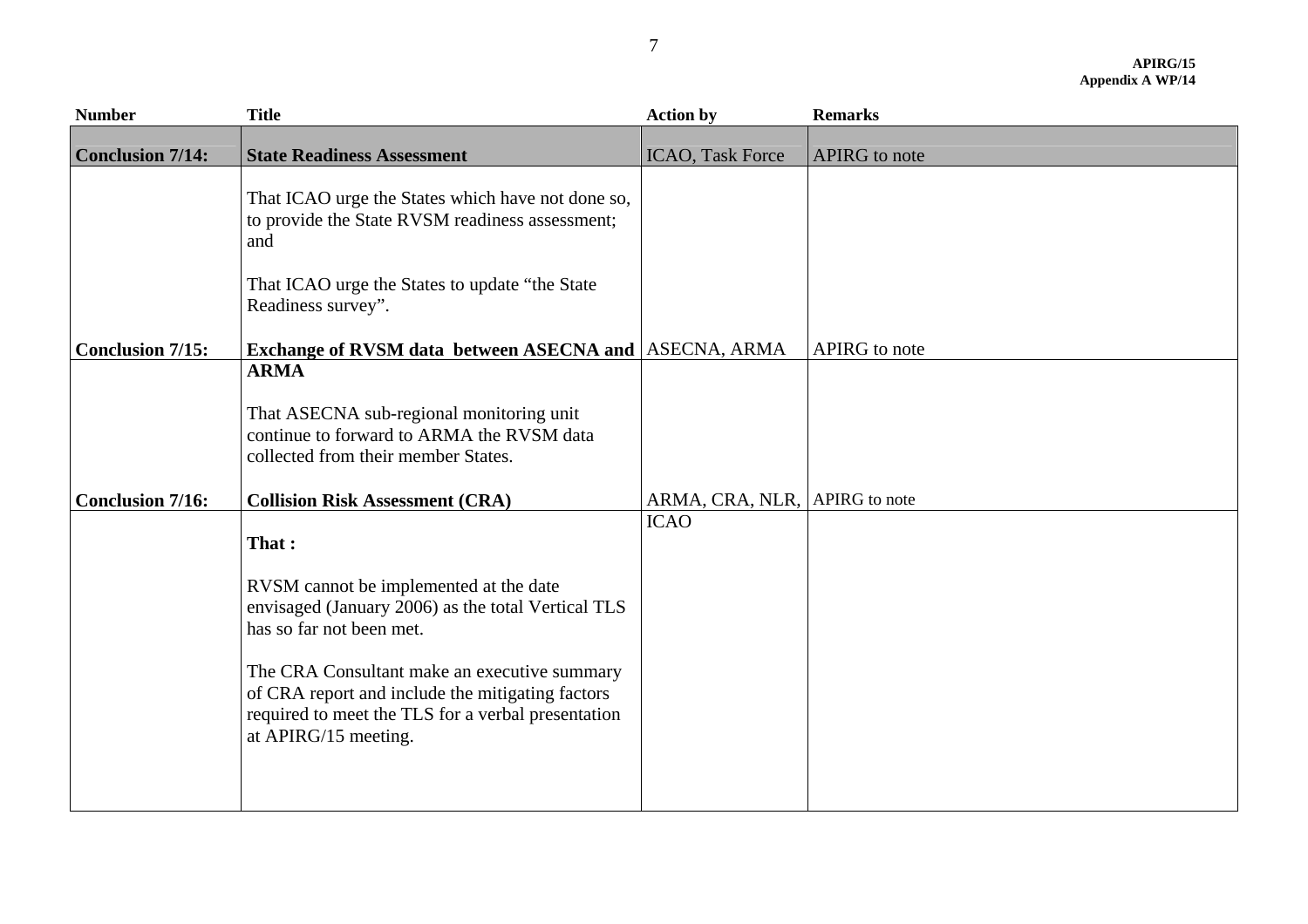| <b>Number</b>           | <b>Title</b>                                                                                                                                                                                                                                                                                                                                                                                                                    | <b>Action by</b>       | <b>Remarks</b> |
|-------------------------|---------------------------------------------------------------------------------------------------------------------------------------------------------------------------------------------------------------------------------------------------------------------------------------------------------------------------------------------------------------------------------------------------------------------------------|------------------------|----------------|
|                         | ARMA continue to provide the CRA data to NLR<br>for inclusion in the AFI Pre-Implementation Safety<br>Case (PISC).<br>The CRA Consultant submit as soon as possible but<br>not later than 31 August 2005 the final CRA<br>Report.                                                                                                                                                                                               |                        |                |
| <b>Conclusion 7/17:</b> | <b>Pre-Implementation Safety Case (PISC)</b>                                                                                                                                                                                                                                                                                                                                                                                    | <b>PISC Consultant</b> | APIRG to note  |
|                         | That:<br>The PISC consultant submit as soon as<br>a)<br>possible but not later 15 September 2005<br>the Planning Schedule for PISC for<br>consideration by APIRG/15 meeting.<br>b) The PISC consultant submit as soon as<br>possible but not later than March 2006 the<br>interim PISC report for consideration by<br>TF/9 meeting.<br>The submission of PISC to the ANC will be<br>$\bf c)$<br>determined by the TF/9 meeting. |                        |                |
| <b>Conclusion 7/18:</b> | <b>Continuation of AFI RVSM Programme Office</b><br>(ARPO)<br>That the AFI RVSM Programme Office (ARPO)<br>located at the ICAO ESAF Office continue the<br>coordination activities relating to RVSM<br>implementation. ICAO website:<br>(www.icao.int/ESAF/RVSM)                                                                                                                                                                | <b>ICAO</b>            | APIRG to note  |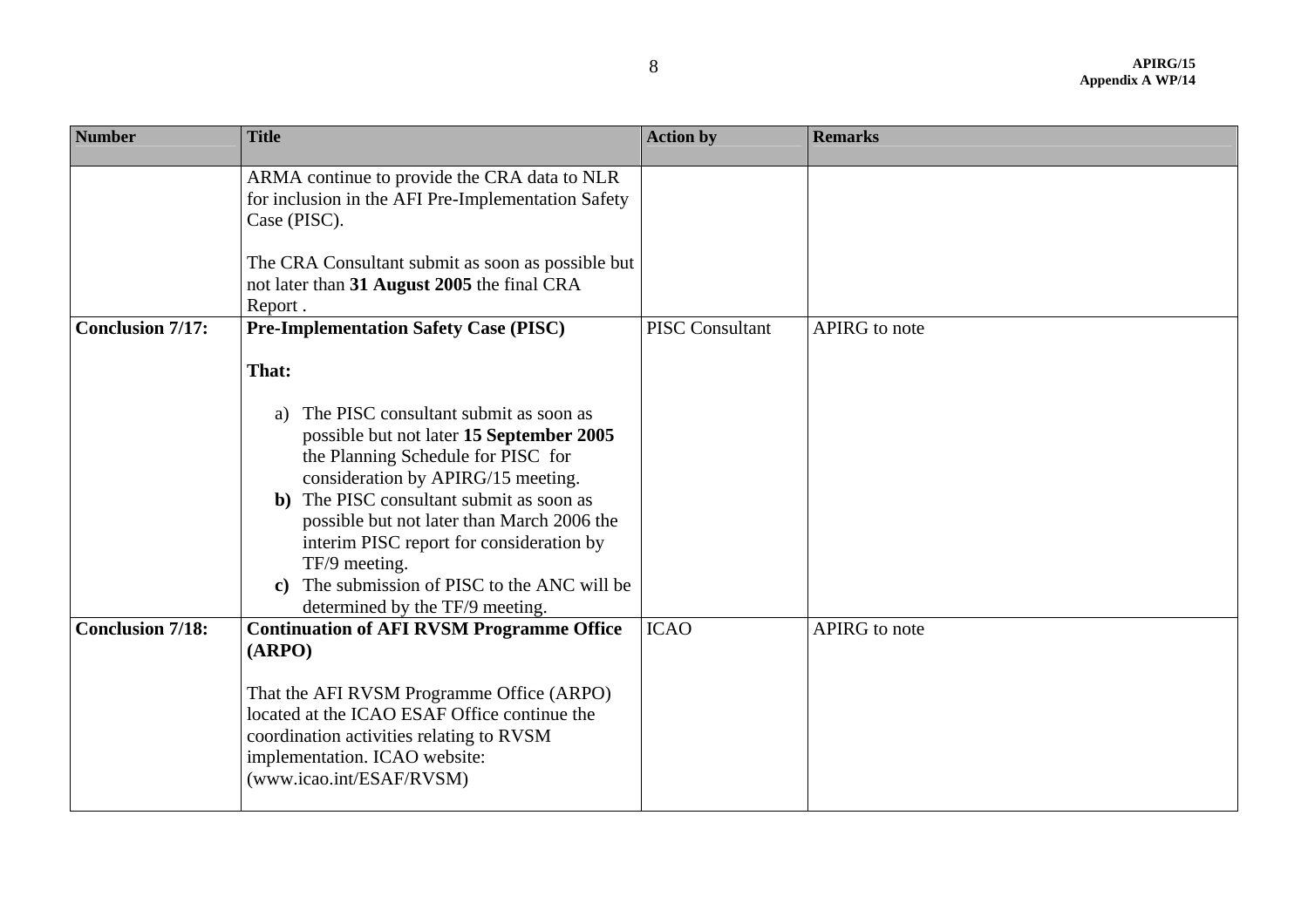| <b>Number</b>           | <b>Title</b>                                                                                                                                                                                                                                                                                                                                                                                                                                                         | <b>Action by</b>                    | <b>Remarks</b>       |
|-------------------------|----------------------------------------------------------------------------------------------------------------------------------------------------------------------------------------------------------------------------------------------------------------------------------------------------------------------------------------------------------------------------------------------------------------------------------------------------------------------|-------------------------------------|----------------------|
| <b>Conclusion 7/19:</b> | <b>Adoption of the FHA Final Report</b><br>That the results of the AFI RVSM Functional<br>Hazard Assessment of the AFI RVSM<br>Implementation in the AFI Region at Appendix G<br>will be used for the development of NSPs and<br>PISC.                                                                                                                                                                                                                               | <b>ICAO</b>                         | <b>APIRG</b> to note |
| <b>Conclusion 7/20:</b> | <b>CVSM - RVSM Optimal Switch Over Time</b><br>That the TF Secretariat Support Team composed of<br>Nigeria, South Africa, Tanzania, ASECNA and<br>IATA coordinate and research all the associated<br>elements, including weather and human factors,<br>that will have an effect on the switch over, taking<br>into account Conclusion 7/22 below.                                                                                                                    | ICAO & Secretariat<br>Support Team. | APIRG to note        |
| <b>Conclusion 7/21:</b> | <b>AFI RVSM Core Airspace</b><br>a) That for $\text{Re}q_{\text{core}}$ 12 (refer AFI FHA report at<br>Appendix G) "Air/Ground Communication system<br>shall be designed to ensure a total coverage of the<br>RVSM Airspace with a minimum MTBF (Mean<br>Time Between Failure) of two months for a given<br>FIR"; and<br>b) That for $\text{Req}_{\text{core}}$ 88 (refer to FHA report at<br>Appendix G) "Aircraft shall be equipped with<br>ACAS II version 7.00". | <b>Task Force</b>                   | APIRG to note        |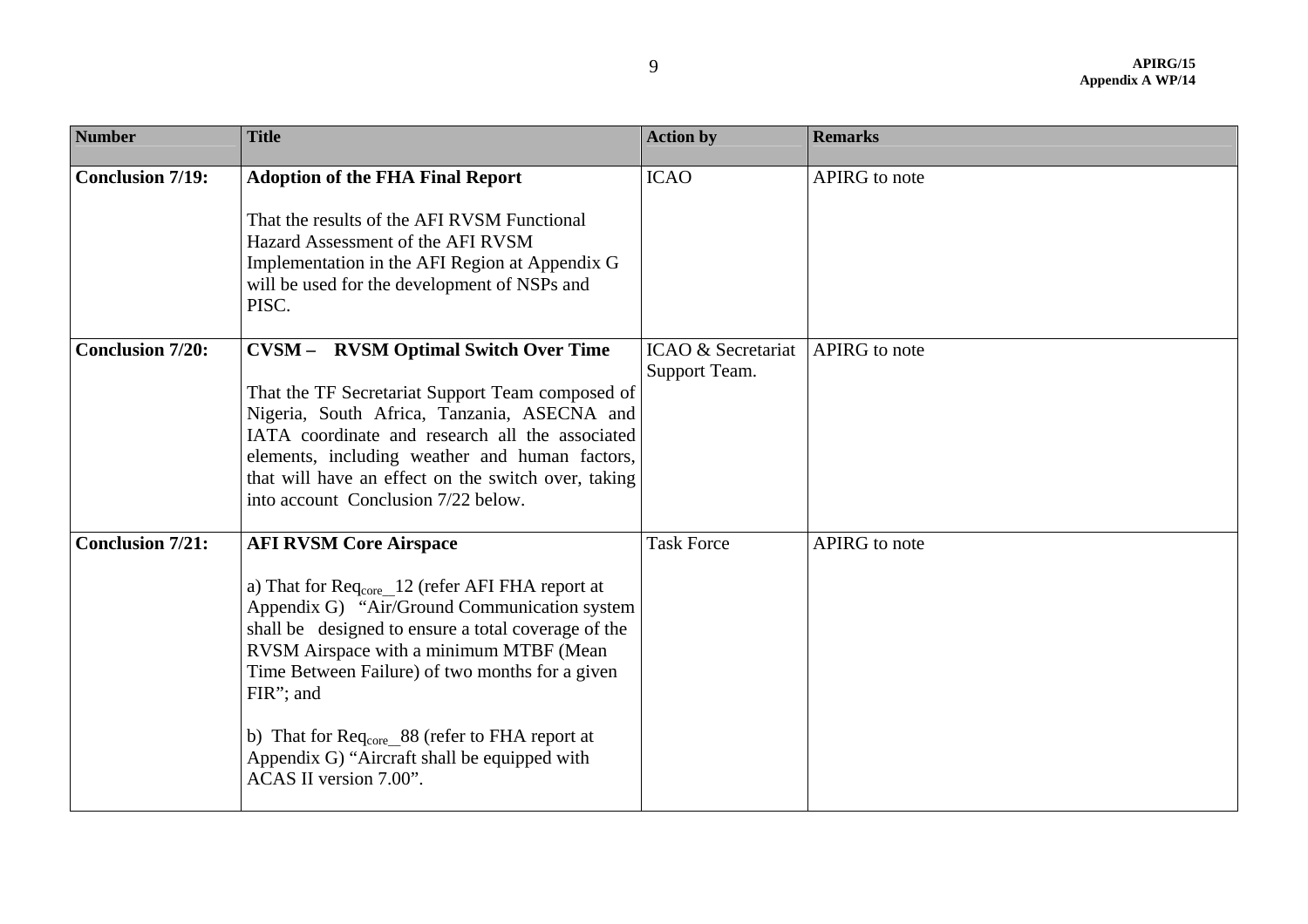| <b>Number</b>           | <b>Title</b>                                                                                                                                                                                                                                                                                                                                                                                                                                                                                                                                                                                                                                                                                                                                                                                                                                                                                                                                                          | <b>Action by</b>            | <b>Remarks</b> |
|-------------------------|-----------------------------------------------------------------------------------------------------------------------------------------------------------------------------------------------------------------------------------------------------------------------------------------------------------------------------------------------------------------------------------------------------------------------------------------------------------------------------------------------------------------------------------------------------------------------------------------------------------------------------------------------------------------------------------------------------------------------------------------------------------------------------------------------------------------------------------------------------------------------------------------------------------------------------------------------------------------------|-----------------------------|----------------|
| <b>Conclusion 7/22:</b> | <b>AFI RVSM Switch-Over Period</b><br>That for <sub>swit</sub> 24 (refer AFI FHA report at<br>a)<br>Appendix G) "Use of Eastbound RVSM FL<br>(F1310, FL350 and FL390) shall be suspended for<br>a period of Two (2) hours after the Time Zero<br>$(TO)$ ",<br>b) That for swit 40 (refer AFI FHA report at<br>Appendix G) "Traffic density shall be limited<br>during switch-over period as appropriate",<br>c) A Trigger NOTAM shall be published Two (2)<br>weeks before Time Zero (TO) notifying the<br>implementation of RVSM and relevant procedures<br>to be applied,<br>d) That for $_{swit}$ 25 (refer AFI FHA report at<br>Appendix G) "A NOTAM shall be published to<br>suspend FL310, FL350 and FL390 for RVSM<br>operations after ToS during a period of Two<br>hours",<br>e) That for swit 35 (refer AFI FHA report at<br>Appendix G) "Transit of non-RVSM civil aircraft"<br>shall be suspended for a period of Two hours after<br>Time Zero (TO)"; and | States, ICAO, Task<br>Force | APIRG to note  |
|                         |                                                                                                                                                                                                                                                                                                                                                                                                                                                                                                                                                                                                                                                                                                                                                                                                                                                                                                                                                                       |                             |                |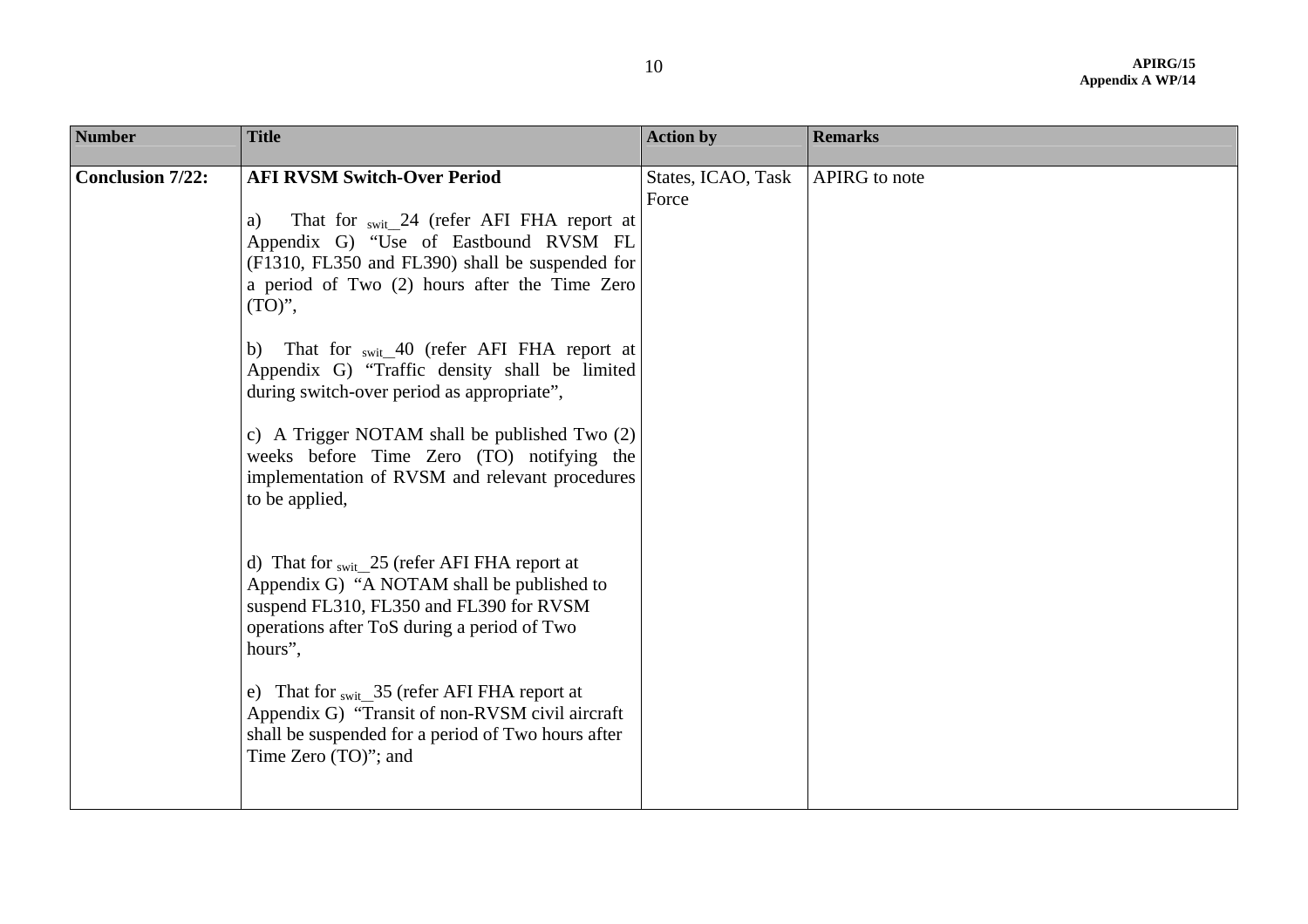| <b>Number</b>           | <b>Title</b>                                                                                                                                                                                                                                                                                                                                                                                                                                                                                                                                                                                                                                                                                                                                                                                                                                                                                                                                              | <b>Action by</b>          | <b>Remarks</b> |
|-------------------------|-----------------------------------------------------------------------------------------------------------------------------------------------------------------------------------------------------------------------------------------------------------------------------------------------------------------------------------------------------------------------------------------------------------------------------------------------------------------------------------------------------------------------------------------------------------------------------------------------------------------------------------------------------------------------------------------------------------------------------------------------------------------------------------------------------------------------------------------------------------------------------------------------------------------------------------------------------------|---------------------------|----------------|
|                         | That for swit 36 (refer AFI FHA report at<br>f)<br>Appendix G) "Operation above FL410 shall be<br>suspended for non-RVSM aircraft for a period of<br>Two (2) hours after Time Zero (TO)".                                                                                                                                                                                                                                                                                                                                                                                                                                                                                                                                                                                                                                                                                                                                                                 |                           |                |
| <b>Conclusion 7/23:</b> | FHA safety requirements needing appropriate<br>actions by the RVSM Programme<br>That the following FHA safety requirements are<br>allocated to the RVSM Programme:<br>Req $_{\text{Swit}\_}37$ "The switch-over period shall be<br>performed during an appropriate low traffic density<br>period".<br>Req swite-39 "The switch-over period shall be<br>determined out of Hajj period",<br>Req swit_40 "Traffic density shall be limited during<br>switch-over period as appropriate",<br>Req $_{\text{Swit}\_41}$ "The FIR airspace shall be optimised to<br>reduce controller workload",<br>Req $_{\text{Swit}}$ 52 "The date of switchover shall take into<br>account the effect of adverse weather<br>(thunderstorm, sandstorm, etc.) to minimize the<br>effect on switch over operations"; and<br>Req Swit_60 "Civil/Military coordination<br>committee shall be in place".<br><i>Note:</i> Req $_{Swit}$ - refer to the FHA Report at<br>Appendix G. | <b>States, Task Force</b> | APIRG to note  |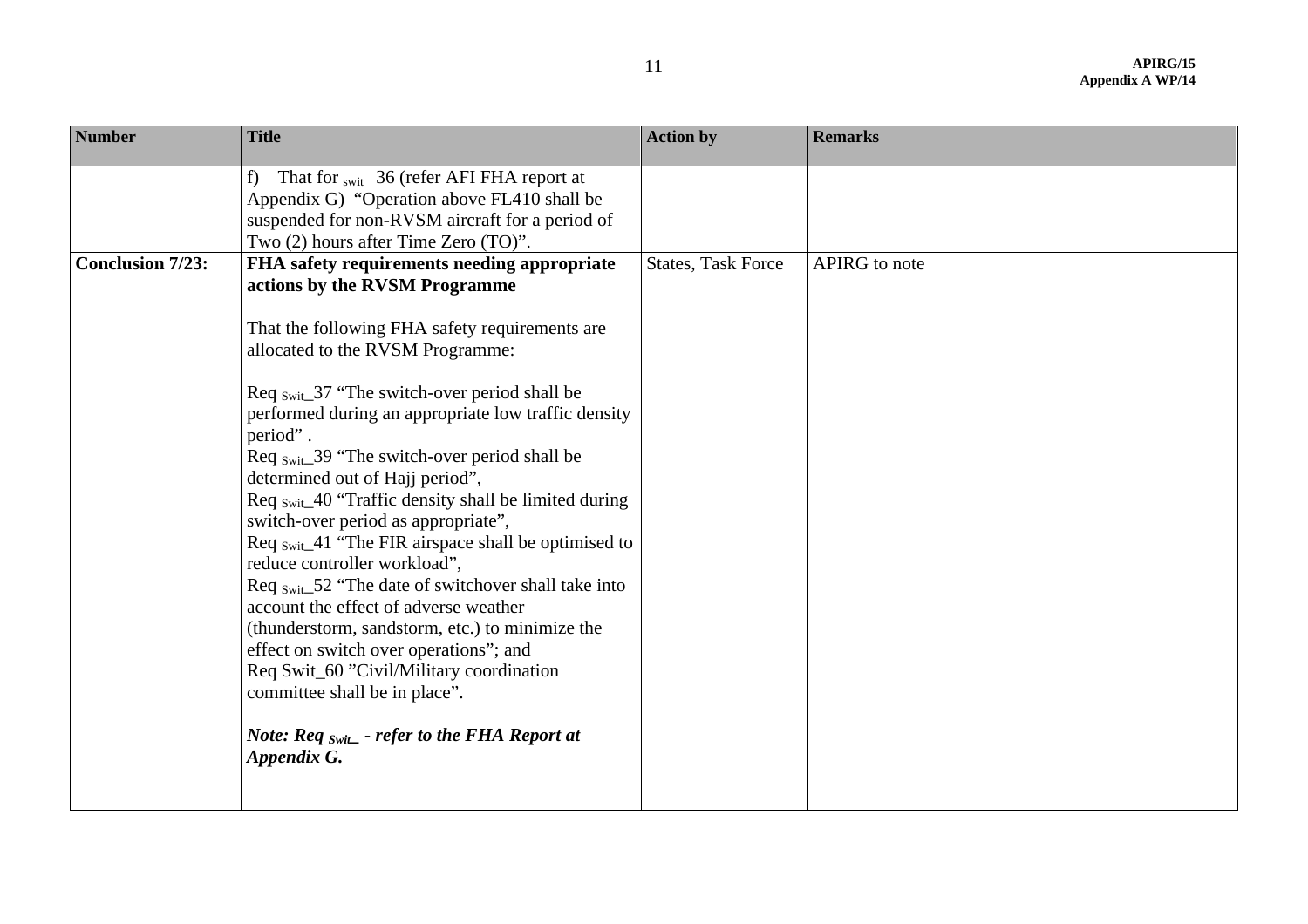| <b>Number</b>           | <b>Title</b>                                                                                                                                                                                               | <b>Action by</b>   | <b>Remarks</b>                                              |
|-------------------------|------------------------------------------------------------------------------------------------------------------------------------------------------------------------------------------------------------|--------------------|-------------------------------------------------------------|
| <b>Conclusion 7/24:</b> | <b>Regional Aircraft Certification Agency for</b><br><b>RVSM Operation</b>                                                                                                                                 | States, ICAO, IATA | APIRG to approve this draft conclusion                      |
|                         | That:                                                                                                                                                                                                      |                    |                                                             |
|                         | States having difficulties with the<br>a)<br>implementation of operational airworthiness<br>certification on the RVSM implementation<br>should seek assistance from other States<br>having this expertise. |                    |                                                             |
|                         | b) Seminars/Workshops be conducted for<br>airworthiness/operations personnel on<br>issues relating to RVSM certification.                                                                                  |                    |                                                             |
|                         | Studies be conducted by IATA in<br>$\mathbf{c})$<br>cooperation with ICAO relating to the<br>establishment of RVSM Certification<br>Agencies for the AFI Region.                                           |                    |                                                             |
| <b>Conclusion 7/25:</b> | <b>AFI RVSM Implementation - Cost recovery</b>                                                                                                                                                             |                    | States, ICAO, IATA   APIRG to approve this draft conclusion |
|                         | That:                                                                                                                                                                                                      |                    |                                                             |
|                         | a) IATA airlines continue to financially<br>support the RVSM implementation effort in<br>order to improve safety and economy of Air<br>Traffic across Africa.                                              |                    |                                                             |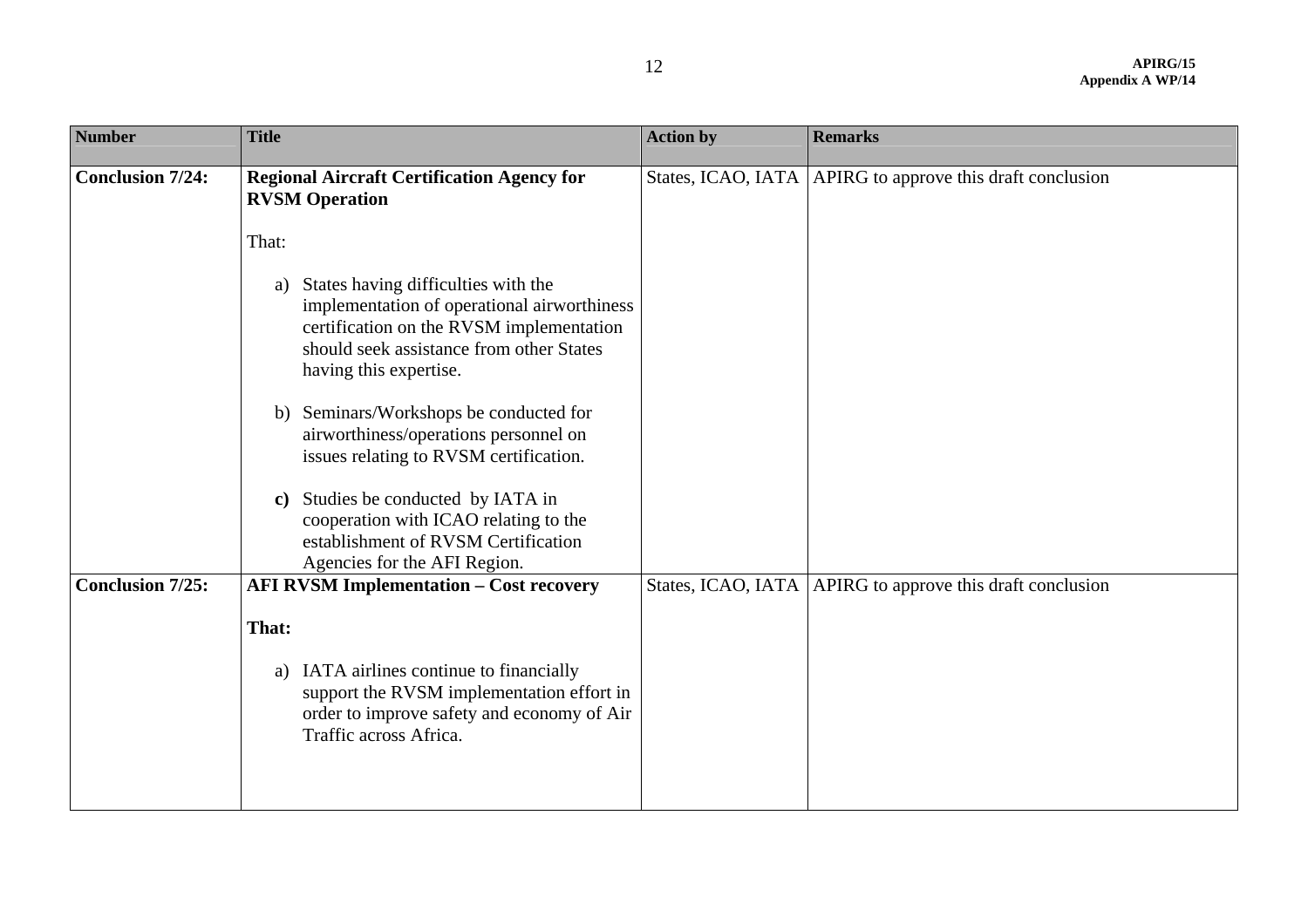| <b>Number</b>           | <b>Title</b>                                                                                                                                                                                                                                                                                                                                              | <b>Action by</b> | <b>Remarks</b>                                              |
|-------------------------|-----------------------------------------------------------------------------------------------------------------------------------------------------------------------------------------------------------------------------------------------------------------------------------------------------------------------------------------------------------|------------------|-------------------------------------------------------------|
|                         | b) IATA puts in place an RVSM cost recovery                                                                                                                                                                                                                                                                                                               |                  |                                                             |
|                         | scheme based on a charge imposed on all<br>international jet flights in Africa operated<br>by its member airlines.                                                                                                                                                                                                                                        |                  |                                                             |
| <b>Conclusion 7/26:</b> | <b>Campaign to enhance RVSM Implementation</b>                                                                                                                                                                                                                                                                                                            |                  | States, ICAO, IATA   APIRG to approve this draft conclusion |
|                         | That sensitisation of Civil Aviation CEO/DGs by<br>Regional Directors of ICAO and IATA on<br>importance of RVSM and the need for its early<br>implementation in the AFI Region be accorded<br>priority during ICAO and IATA missions to States.                                                                                                           |                  |                                                             |
| <b>Conclusion 7/27:</b> | <b>AFI RVSM Strategy/Action Plan</b>                                                                                                                                                                                                                                                                                                                      |                  | States, ICAO, IATA   APIRG to approve this draft conclusion |
| <b>Conclusion 7/28:</b> | That the updated RVSM Strategy/Action Plan at<br>Appendix A be circulated to States for action.<br><b>Amendment to ICAO Doc. 7030</b>                                                                                                                                                                                                                     | States, ICAO     | APIRG to approve this draft conclusion                      |
|                         | That ICAO process, as soon as possible, the<br>amendment<br>the<br>Regional<br>proposal<br>to<br>Supplementary Procedures - Doc.7030/4 - African<br>Indian Ocean Region (AFI) (Serial No. ESAF - S<br>$04/1$ – AFI RAC/1) which includes relevant<br>provisions for RVSM implementation taking into<br>account the results of PISC and its review by ANC. |                  |                                                             |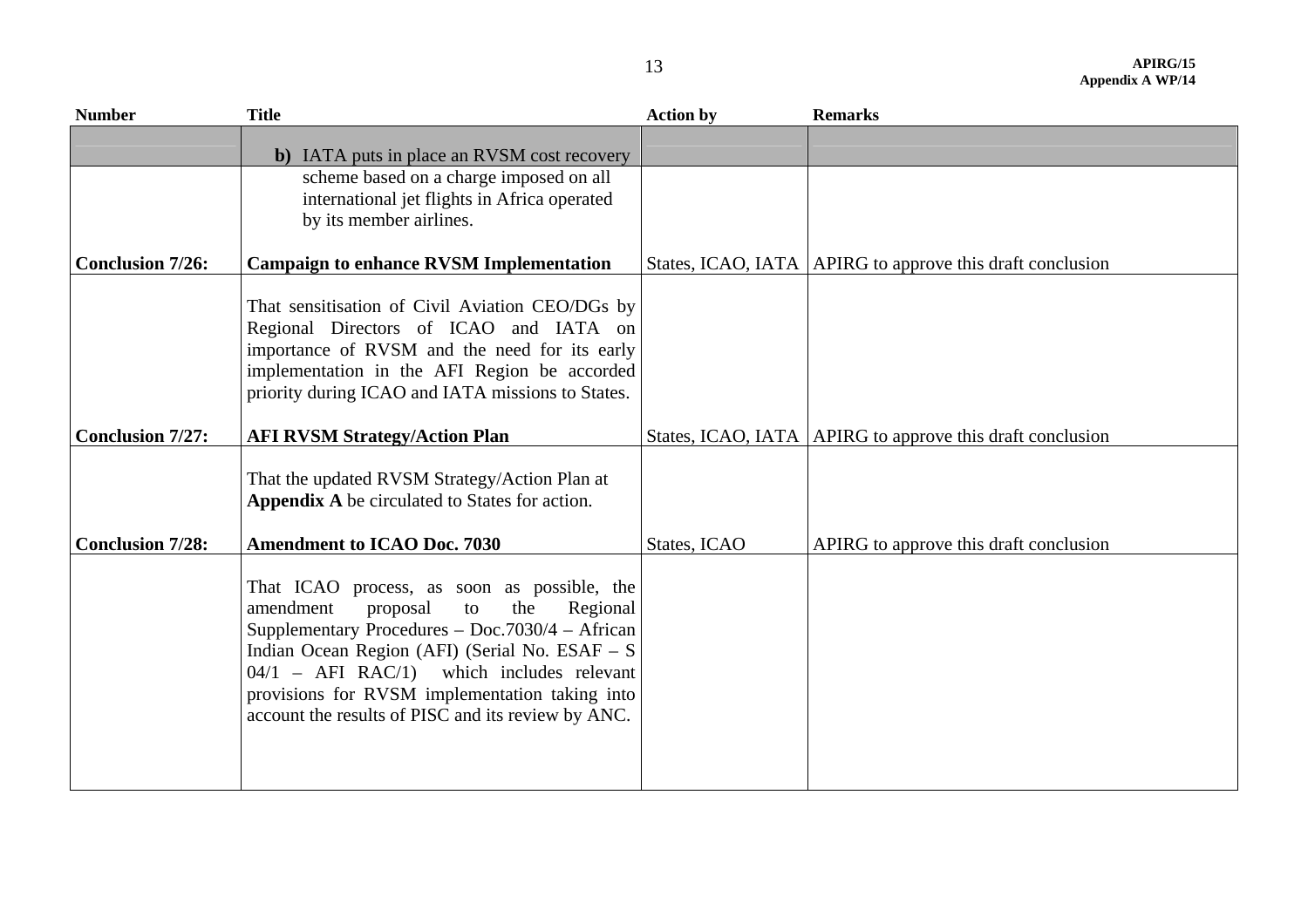| <b>Number</b>           | <b>Title</b>                                                                                                  | <b>Action by</b>  | <b>Remarks</b>                         |
|-------------------------|---------------------------------------------------------------------------------------------------------------|-------------------|----------------------------------------|
|                         |                                                                                                               |                   |                                        |
| <b>Conclusion 7/29:</b> | <b>Target Date for AFI RVSM Implementation</b>                                                                | States, ICAO      | APIRG to approve this draft conclusion |
|                         | That the target date for implementation of RVSM<br>in the AFI Region will be AIRAC date 28<br>September 2006. |                   |                                        |
| Decision 7/1:           | <b>Venue of TF/8 Meeting</b>                                                                                  | <b>Task Force</b> | APIRG to note                          |
|                         |                                                                                                               |                   |                                        |
|                         | That the TF/8 Meeting will be held in Lagos,                                                                  |                   |                                        |
|                         | Nigeria from 10 to 14 October 2005.                                                                           |                   |                                        |

**------**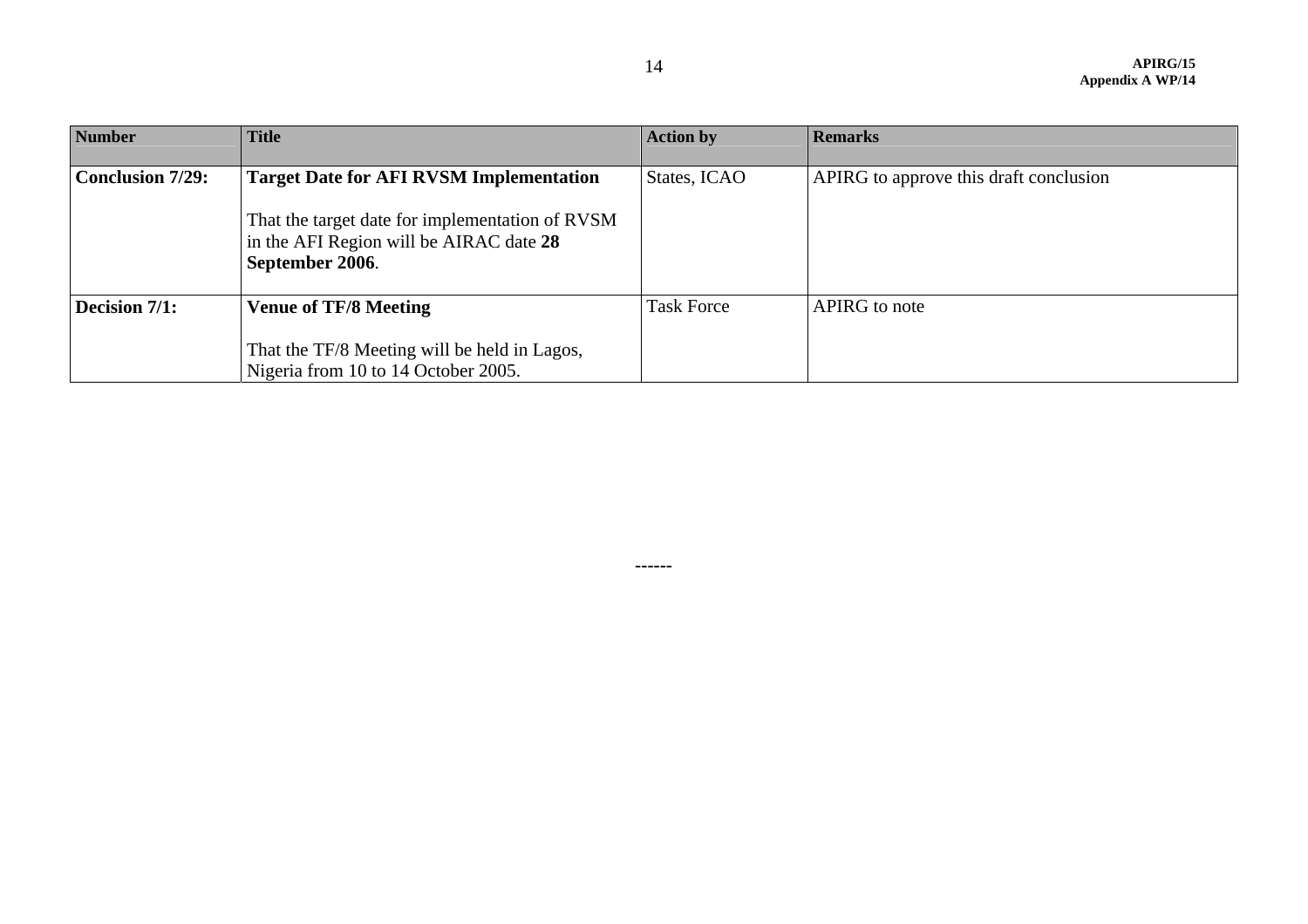# **ACTION PLAN FOR IMPLEMENTATION OF REDUCED VERTICAL SEPARATION MINIMA IN THE AFRICA-INDIAN OCEAN REGION**

**9 AUGUST 2005**

**Prepared by the Secretary of the RVSM/TF**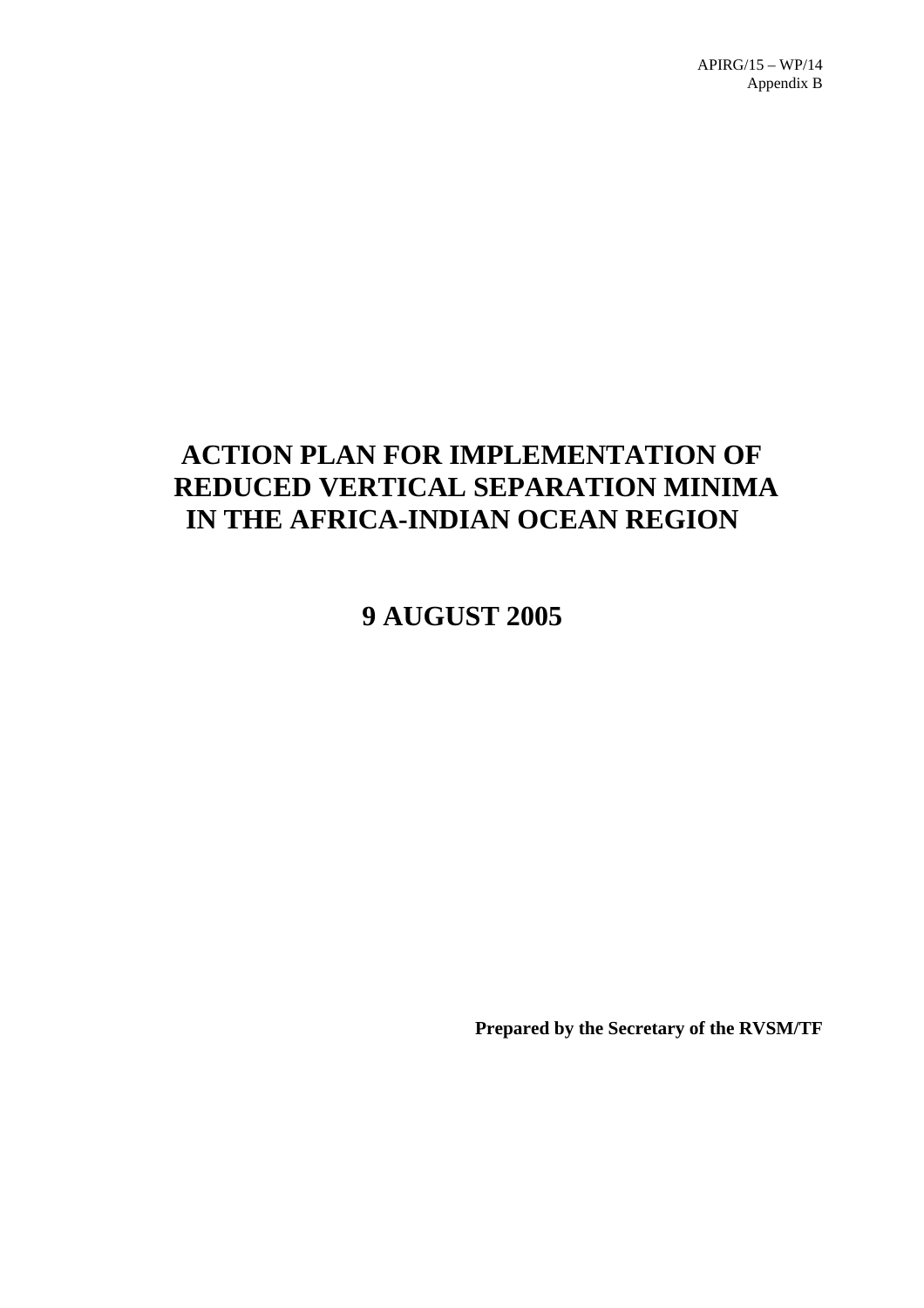|                         | AFI RVSM IMPLEMENTATION ACTION PLAN                                                                    |                                       |                                                               |                                                                           |                                                                                                        |
|-------------------------|--------------------------------------------------------------------------------------------------------|---------------------------------------|---------------------------------------------------------------|---------------------------------------------------------------------------|--------------------------------------------------------------------------------------------------------|
| ID                      | <b>Description</b>                                                                                     | <b>Target Date</b>                    | <b>Status</b>                                                 | <b>Resources</b>                                                          | <b>Remarks</b>                                                                                         |
|                         | Program Management                                                                                     |                                       |                                                               |                                                                           |                                                                                                        |
| 1                       | Agree on structure of TF to enable efficient<br>handling of specialist technical tasks                 | 21/11/03                              | <b>Completed</b>                                              | <b>Secretariat Support</b><br>Team: ASECNA, SA,<br>IATA, Nigeria, Tunisia | <b>Completed 21 Nov 2003</b>                                                                           |
| $\boldsymbol{2}$        | <b>RVSM SIP Report</b>                                                                                 | 21/11/03                              | <b>Completed</b>                                              | <b>RVSM/ITF2</b>                                                          | Completed 21 Nov 2003                                                                                  |
| $\overline{\mathbf{3}}$ | <b>RVSM/RNAV/RNP TF/2 Meeting</b>                                                                      | 21/11/03                              | <b>Completed</b>                                              | <b>RVSM/ITF2</b>                                                          | Completed 21 Nov 2003                                                                                  |
| $\overline{\mathbf{4}}$ | <b>Identify resources for performing specialist</b><br>technical tasks                                 | 21/11/03                              | <b>Completed</b>                                              | <b>RVSM/ITF2</b>                                                          | Completed 21 Nov 2003                                                                                  |
| 5                       | Investigate methods of funding any outside<br>assistance required                                      | 31/03/04                              | <b>Completed</b>                                              | <b>ICAO/IATA</b>                                                          | To address future funding<br>as/when required                                                          |
| 6                       | <b>Finalize the RVSM Implementation Strategy/</b><br><b>Action Plan</b>                                | 31/12/03                              | <b>Completed</b>                                              | <b>ICAO</b>                                                               | <b>Sent 05 Dec 2003</b>                                                                                |
| 7                       | <b>Circulate RVSM Implementation</b><br><b>Strategy/Action</b><br><b>Plan for comments from States</b> | 5/01/04                               | <b>Completed</b>                                              | <b>ICAO</b>                                                               | <b>Sent 05 Dec 2003</b>                                                                                |
| 8                       | Doc 7030 amendment Proposal<br><b>Circulate proposal to States</b><br>(c) ANC Approval                 | 01/06/04<br>15/06/04<br><b>May 06</b> | <b>Completed</b><br><b>Completed</b><br>In<br><b>Progress</b> | <b>ICAO</b><br><b>ICAO</b><br><b>ICAO</b>                                 | * Completed 31 May<br>* Approval draft by (TF/6)<br>*Approval final draft by TF/9<br><b>March 2006</b> |
| 9                       | <b>States comments on RVSM implementation</b><br><b>Strategy/Action Plan</b>                           | $31/-3/04$                            | <b>Completed</b>                                              | <b>States, ICAO</b><br><b>RVSM/ITF3</b>                                   | <b>Completed 31 March 04</b>                                                                           |
| 10                      | <b>Regional RVSM informational Website</b>                                                             | 31/03/04                              | <b>Completed</b>                                              | <b>IACO/IATA/States</b>                                                   | <b>Completed 1 Feb 04</b>                                                                              |
| 11                      | <b>RVSM Seminar/RVSM ITF3</b>                                                                          | 19-22/04/04                           | Completed                                                     | <b>ICAO</b>                                                               | <b>Completed on Time</b>                                                                               |
| 12                      | <b>RVSM Seminar /RVSM/ITF/4</b>                                                                        | 26-30/07/04                           | Completed                                                     | <b>ICAO/RVSM ITF/4</b>                                                    | <b>Completed on Time</b>                                                                               |
| 13                      | <b>Coordination and harmonization of procedures</b><br>with adjacent Regions                           | Ongoing                               | Ongoing                                                       | <b>ICAO</b> and AFI<br><b>RMA</b>                                         | <b>Continuous contact</b>                                                                              |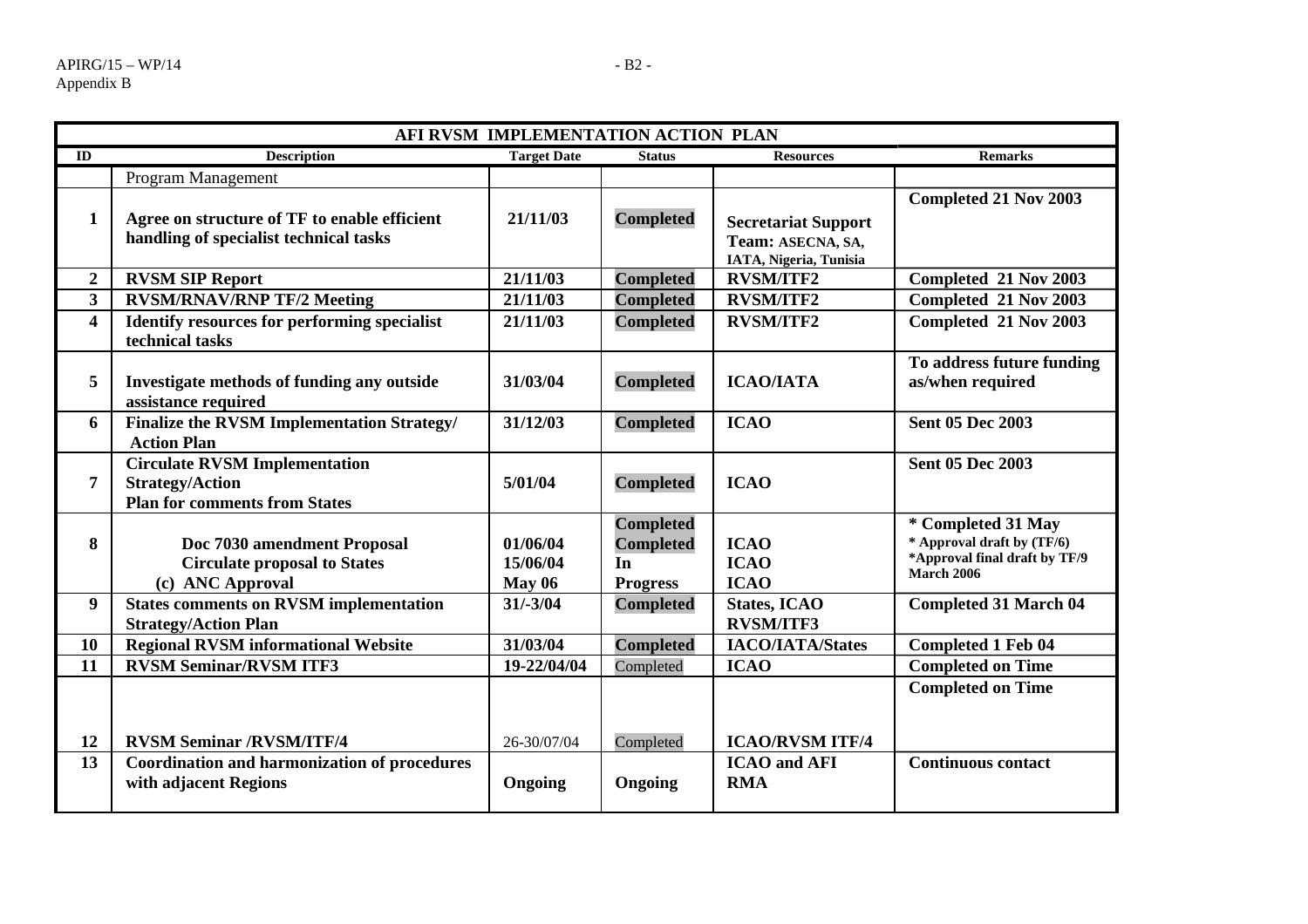|     | AFI RVSM IMPLEMENTATION ACTION PLAN                                                 |                                     |                                      |                           |                                           |
|-----|-------------------------------------------------------------------------------------|-------------------------------------|--------------------------------------|---------------------------|-------------------------------------------|
| ID  | <b>Description</b>                                                                  | <b>Target Date</b>                  | <b>Status</b>                        | <b>Resources</b>          | <b>Remarks</b>                            |
|     |                                                                                     |                                     | In                                   |                           | <b>Continuous</b>                         |
| 14  | <b>States to send AIC re RVSM Implementation</b><br>intention                       | <b>Oct 05</b>                       | <b>Progress</b>                      | <b>ICAO/States</b>        |                                           |
| 15  | <b>Confirm target AIRAC implementation date</b><br>(AIP Supplement to be published) | <b>Oct 05</b>                       | In progress                          | <b>ICAO/States</b>        | TF8 to review<br>requirement              |
| 16  | <b>Regional RVSM implementation status reports</b>                                  | Ongoing                             | Ongoing                              | <b>ICAO</b>               | <b>Monthly</b>                            |
| 17  | <b>State Readiness Assessment, CRA, PISC,</b><br>Doc.7030                           | <b>March</b><br>2006                | In<br><b>Progress</b>                | <b>ICAO</b>               | TF/9                                      |
| 18  | <b>RVSM/ARTF/5</b>                                                                  | 15-16/11/04                         | <b>Completed</b>                     | <b>ICAO/RVSM ITF/5</b>    |                                           |
| 19  | <b>RVSM/ARTF/6</b>                                                                  | 25-27/05/05                         | <b>Completed</b>                     | ARTF/6                    |                                           |
| 20  | <b>RVSM/ARTF/8</b>                                                                  | 08-09/08/05<br>10-12/08/5           | <b>Completed</b><br><b>Completed</b> | <b>ARTF/7</b><br>ATS SG/8 |                                           |
| 21. | <b>RVSM/ARTF/8 and RVSM Seminar</b>                                                 | $10 - 14$<br><b>October</b><br>2005 | In<br><b>Progress</b>                |                           |                                           |
| 22. | <b>RVSM/ARTF/9 meeting</b>                                                          | March 06                            | In<br><b>Progress</b>                | <b>ARTF</b>               |                                           |
| 23. | <b>RVSM TF/10 meeting</b>                                                           | June 06                             | In<br><b>Progress</b>                | <b>States</b>             | TF/10 to confirm date                     |
| 24  | <b>Publish Trigger NOTAM</b>                                                        | June 06                             | In<br><b>Progress</b>                | <b>States</b>             | TF/10 to confirm date                     |
| 25  | Develop switch over plan                                                            | <b>TBA</b><br><b>ARPO</b>           |                                      | <b>ICAO</b>               | TF8                                       |
|     | <b>Aircraft Operations and Airworthiness</b>                                        |                                     |                                      |                           |                                           |
| 26  | <b>Regional OPS/Airworthiness RVSM Guidance</b><br>Doc                              | 21/11/03                            | <b>Completed</b>                     | <b>ICAO</b>               | Sent 05 Dec 2003 to states<br>for action. |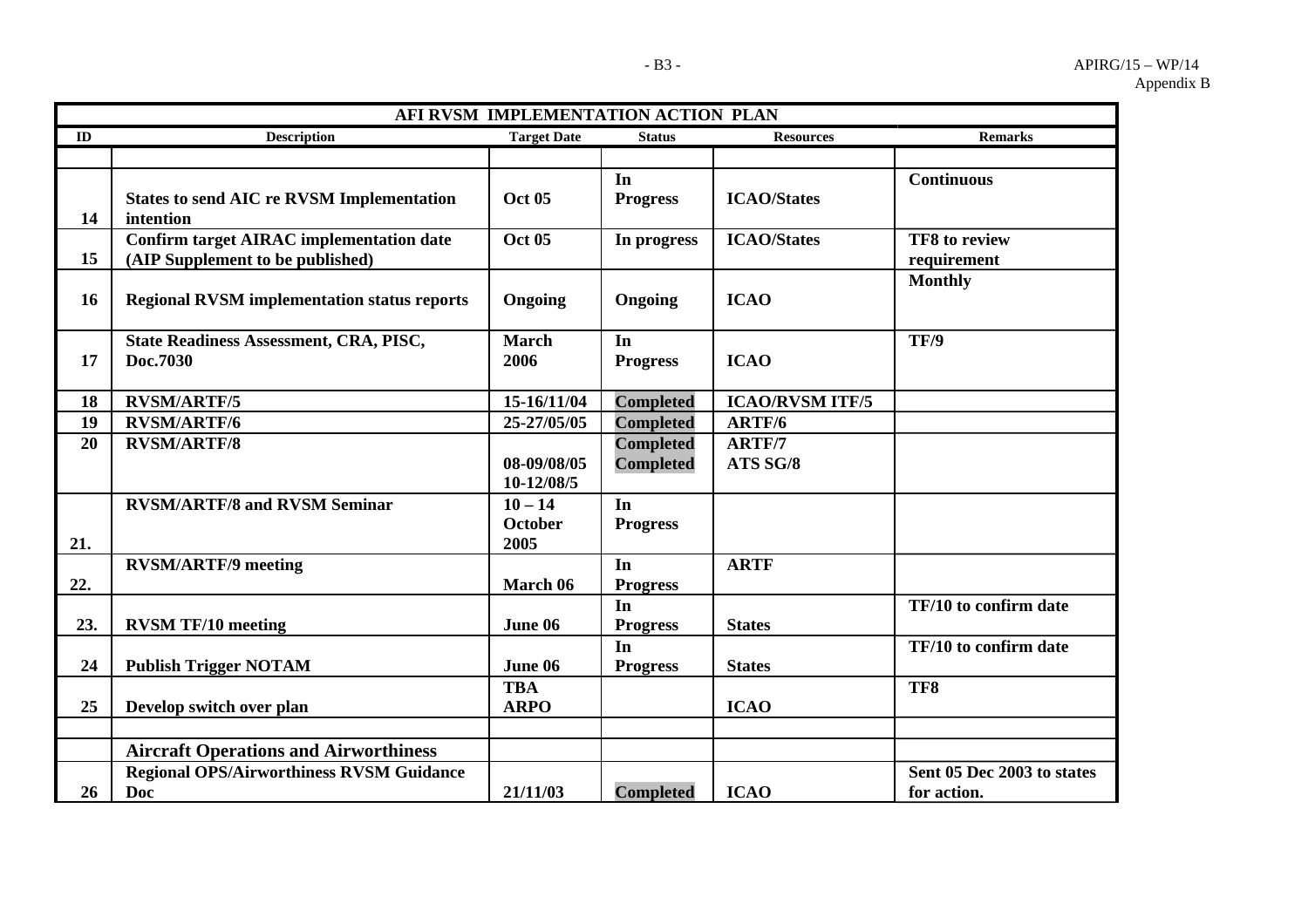|    | AFI RVSM IMPLEMENTATION ACTION PLAN                 |                    |                  |                       |                                   |
|----|-----------------------------------------------------|--------------------|------------------|-----------------------|-----------------------------------|
| ID | <b>Description</b>                                  | <b>Target Date</b> | <b>Status</b>    | <b>Resources</b>      | <b>Remarks</b>                    |
|    |                                                     |                    |                  |                       |                                   |
| 27 | <b>Develop regional Pilot Training RVSM</b>         | 30/04/04           | <b>Completed</b> | <b>IATA</b>           | <b>Sent to States for action</b>  |
|    | <b>Guidance Material</b>                            |                    |                  |                       | May 2004.                         |
|    | <b>Aircraft Operational approval process</b>        |                    |                  |                       | <b>Sent to States for action</b>  |
| 28 | guidelines                                          | 31/05/04           | <b>Completed</b> | <b>States, ICAO</b>   | <b>June 2004.</b>                 |
| 29 | <b>Aircraft RVSM Approval Survey</b>                | <b>On Going</b>    | In progress      | <b>ICAO/States</b>    | <b>Continuous</b>                 |
|    |                                                     |                    |                  |                       | <b>Airworthiness training to</b>  |
|    |                                                     |                    |                  |                       | be provided for State             |
| 30 | Ensure aircraft/operator approval process           | <b>On Going</b>    | In progress      | <b>ICAO/ARMA/IATA</b> | authorities                       |
|    | <b>Air Traffic Management</b>                       |                    |                  |                       |                                   |
|    |                                                     |                    |                  |                       | <b>States to complete by June</b> |
| 31 | <b>National RVSM plan</b>                           | 31/03/04           | Ongoing          | <b>States, ICAO</b>   | 2006.                             |
|    |                                                     | 12-23-09-          |                  |                       |                                   |
| 32 | <b>National Safety Plan Validation Panel</b>        | 05                 | In progress      | ΑRΜΑ/ΙΑΤΑ/ΙΣΑΟ        |                                   |
|    |                                                     |                    | In               |                       |                                   |
| 33 | <b>APIRG/15 Consideration of TF Reports</b>         | 25-30-9-05         | <b>Progress</b>  | <b>ICAO</b>           |                                   |
| 34 | <b>Regional ATC OPS Manual</b>                      | 31/03/04           | <b>Completed</b> | <b>ICAO</b>           | Sent to States - 05/05/04         |
| 35 | Determine the limits of RVSM airspace               | 30/06/04           | <b>Completed</b> | States/ICAO           | TF4 verified limits.              |
| 36 | <b>Regional ATC Training Program &amp; Guidance</b> | June 06            |                  |                       | <b>Instructor training</b>        |
|    | <b>Material</b>                                     |                    |                  |                       | completed. Refresher              |
|    |                                                     |                    | <b>On Going</b>  | <b>States</b>         | <b>Retraining necessary for</b>   |
|    |                                                     |                    |                  |                       | all ops staff                     |
|    | <b>Simulations to assess ATC workload and</b>       |                    | In               |                       | <b>In National RVSM Plan</b>      |
| 37 | possible                                            | March 06           |                  | <b>States</b>         |                                   |
|    | need for airspace/air route Sector changes          |                    | <b>Progress</b>  |                       |                                   |
|    |                                                     | <b>March</b>       |                  |                       | <b>Specimen LOA sent to</b>       |
| 38 | <b>Letters of Agreement</b>                         | 2006               | <b>Completed</b> | <b>States</b>         | States.                           |
| 39 | <b>Military aviation preparation</b>                | March 06           | In progress      | <b>States</b>         | <b>In National RVSM Plan</b>      |
|    |                                                     |                    |                  |                       | To Identify requirements          |
|    |                                                     |                    |                  |                       |                                   |
| 40 | <b>National RVSM Regulatory Material</b>            | March 06           | In progress      | <b>States, ICAO</b>   |                                   |
| 41 | <b>States assess the impact of RVSM</b>             | Sept 05            | In progress      | <b>States</b>         | <b>In National Plan</b>           |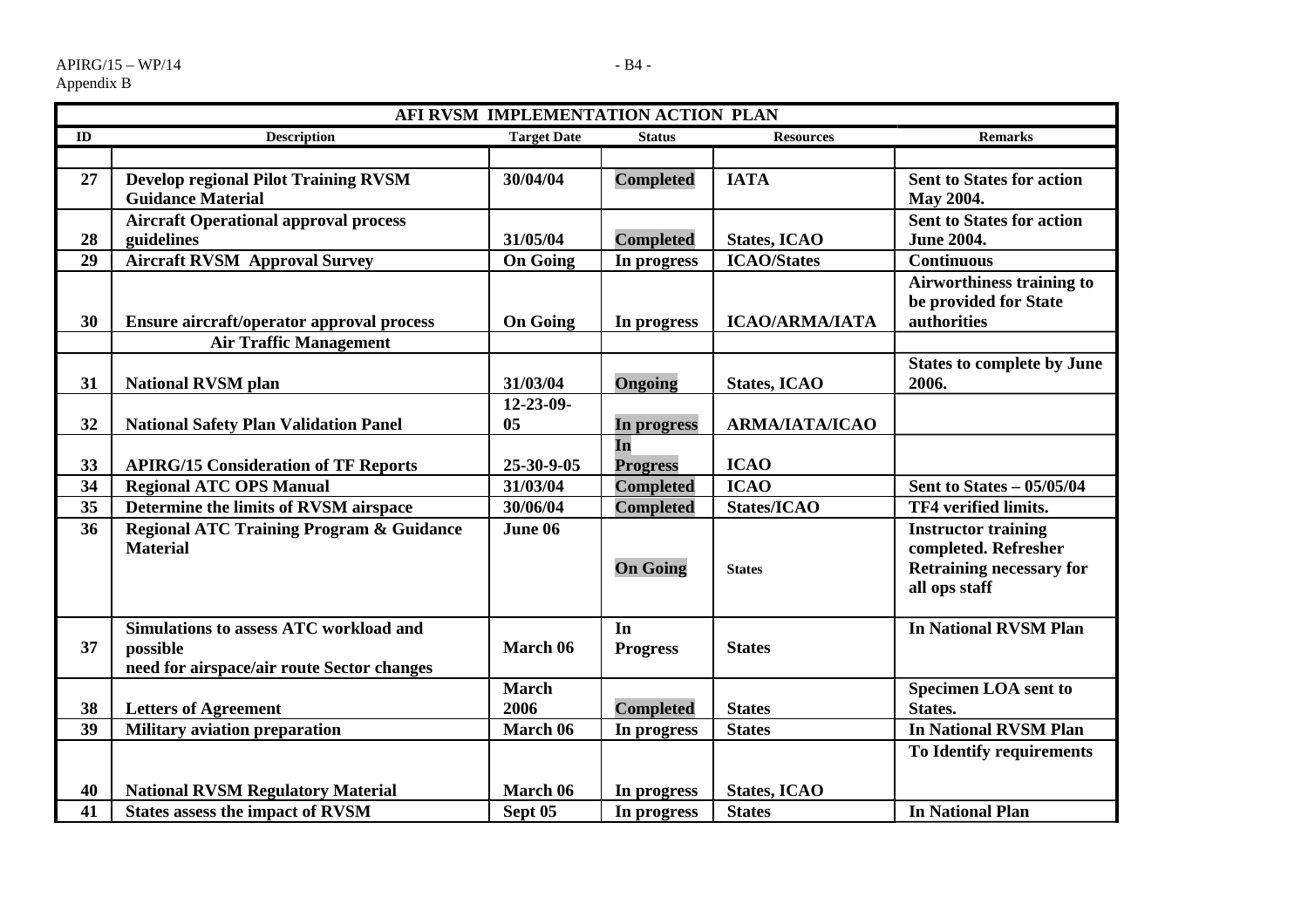|    | AFI RVSM IMPLEMENTATION ACTION PLAN                                                                |                                   |                  |                                             |                                                                                    |
|----|----------------------------------------------------------------------------------------------------|-----------------------------------|------------------|---------------------------------------------|------------------------------------------------------------------------------------|
| ID | <b>Description</b>                                                                                 | <b>Target Date</b>                | <b>Status</b>    | <b>Resources</b>                            | <b>Remarks</b>                                                                     |
|    | implementation on controller automation                                                            |                                   |                  |                                             |                                                                                    |
|    | systems and plan for upgrades/modifications                                                        |                                   |                  |                                             |                                                                                    |
|    | Collect weather and turbulence data for                                                            |                                   |                  |                                             |                                                                                    |
| 42 | analysis                                                                                           | 31/05/05                          | <b>Completed</b> | <b>ARMA ICAO/States</b>                     | <b>TF/7</b>                                                                        |
| 43 | a) States to conduct local ATC RVSM<br>training<br>b) Re-training for all operational Staff        | <b>May 06</b><br><b>July 2006</b> | In progress      | <b>States</b>                               | <b>TF/10 June 2006</b>                                                             |
|    | <b>RVSM Safety Assurance</b>                                                                       |                                   |                  |                                             |                                                                                    |
| 44 | Conduct preliminary data collection and<br>readiness<br>assessment                                 | <b>On Going</b>                   | In progress      | <b>ARMA/ICAO</b>                            | Ongoing                                                                            |
|    |                                                                                                    |                                   |                  |                                             | <b>Sent to States for</b>                                                          |
| 45 | <b>Develop AFI RVSM Safety Policy</b>                                                              | 30/06/04                          | <b>Completed</b> | <b>RVSM/ARTF4</b>                           | publication July 2004.                                                             |
| 46 | a) Develop National RVSM Safety Plan                                                               | 30/06/04                          | <b>Completed</b> | <b>ICAO</b>                                 | <b>Sent to States for Action</b><br><b>July 2004.</b>                              |
|    | b) Conduct NSP workshops facilitated by ATC<br>experts                                             | July 05                           | <b>Completed</b> | <b>ICAO</b><br>/IATA/ATNS/ASEC<br><b>NA</b> | Nairobi & Dakar July<br>2005                                                       |
|    |                                                                                                    |                                   | In               |                                             |                                                                                    |
|    | c) Submit NSP's for validation                                                                     | 31/08/05                          | <b>Progress</b>  | <b>States</b>                               | TF7                                                                                |
|    | d) Submit final NSP's after validation<br>comments have being taken into account                   | 31/08/05                          |                  | <b>States</b>                               | TF7                                                                                |
|    | e) Once NSP's are implemented, DCA's to<br>confirm State readiness to Implement RVSM in<br>writing | June 06                           |                  | <b>States</b>                               | TF7                                                                                |
|    | f) Update State readiness document                                                                 | June 06                           |                  | <b>ICAO</b>                                 |                                                                                    |
|    |                                                                                                    |                                   |                  |                                             |                                                                                    |
| 47 | <b>RVSM Functional Hazard Assessment (FHA)</b>                                                     | 4-8/04/05                         | <b>Completed</b> | <b>ARMA/ICAO</b>                            | 3 FHA meetings<br>conducted<br>Final FHA 4-8/04/05.<br><b>Report Completed May</b> |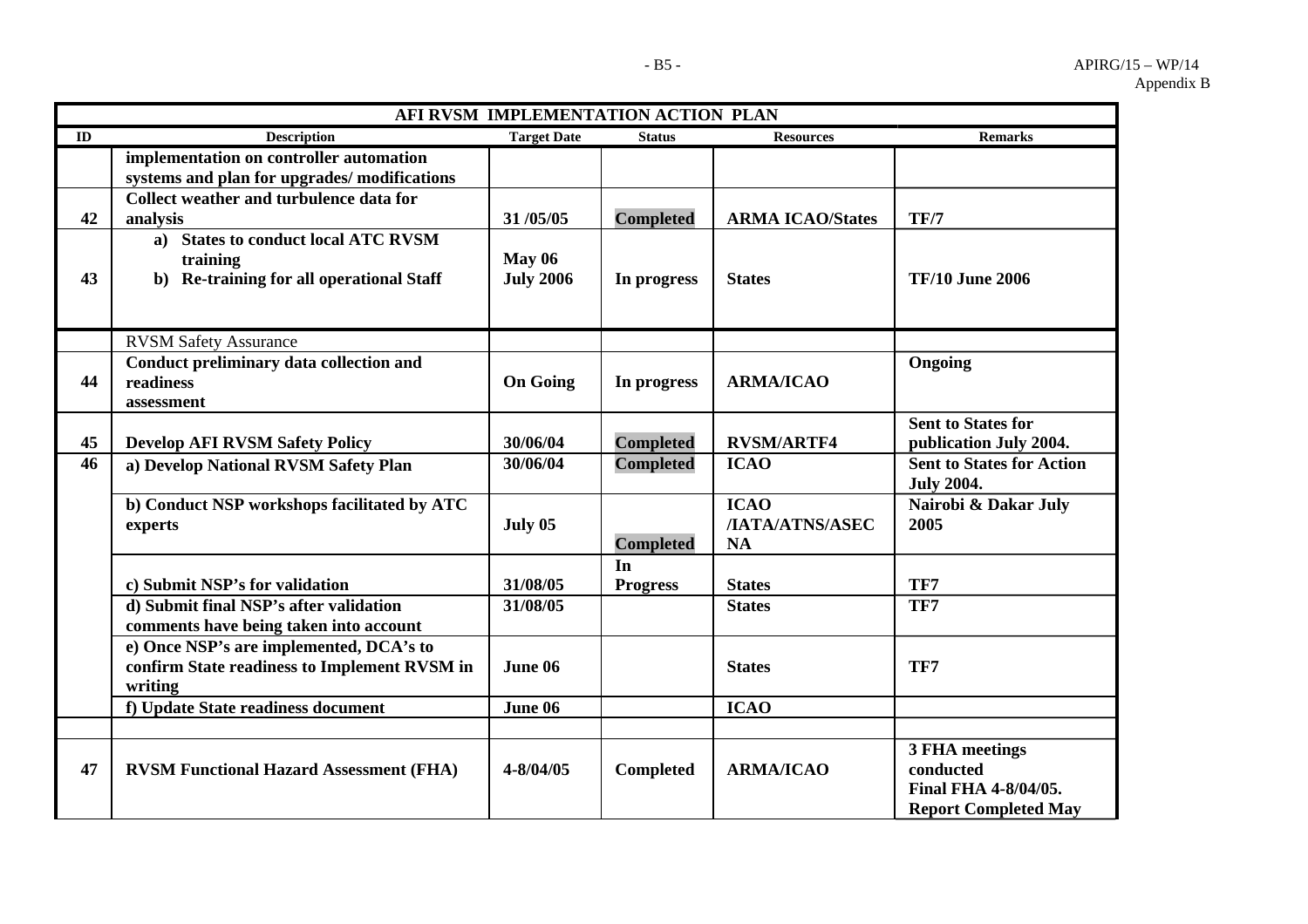**59** 

|    |                                                                | AFI RVSM IMPLEMENTATION ACTION PLAN |                       |                          |                           |
|----|----------------------------------------------------------------|-------------------------------------|-----------------------|--------------------------|---------------------------|
| ID | <b>Description</b>                                             | <b>Target Date</b>                  | <b>Status</b>         | <b>Resources</b>         | <b>Remarks</b>            |
|    |                                                                |                                     |                       |                          | 2005 and adopted.         |
| 48 | <b>Validate Functional Hazard Assessment</b>                   | 31/05/05                            | <b>Completed</b>      | <b>RVSM ARTF/6</b>       | TF/6/25-27/05/05          |
|    | Update activities on NSPVP, PISC, CRA,                         |                                     |                       |                          | October 2005              |
| 49 | Doc.7030                                                       | 10-12/10/05                         |                       | <b>TF/8</b>              |                           |
| 50 | <b>RVSM Collision Risk Assessment</b>                          | March 06                            | In progress           | <b>ARMA/ICAO/IATA</b>    | <b>Revised assessment</b> |
| 51 | <b>Validate Collision Risk Assessment</b>                      | March 06                            | In progress           | <b>RVSM ARTF/9</b>       |                           |
| 52 | <b>Develop AFI Pre-Implementation Safety Case</b>              | March 06                            | In<br><b>Progress</b> | ΑRΜΑ/ICAO/IATA           | TF9 review PISC progress  |
| 53 | <b>AFI Pre-Implementation Safety Case:</b><br><b>APIRG/ANC</b> | <b>May 06</b>                       | In<br><b>Progress</b> | <b>ARPO/ANC/IATA</b>     |                           |
| 54 | <b>RVSM</b> Implementation                                     | 28/09/06                            |                       | <b>States</b>            | Tentative target date.    |
|    | Monitoring Agency                                              |                                     |                       |                          |                           |
| 55 | <b>Evaluate options for setting up AFI RMA</b>                 | 21/11/03                            | <b>Completed</b>      | <b>RVSM/ITF2</b>         | <b>Completed on time</b>  |
| 56 | <b>Identify an AFI RMA</b>                                     | 21/11/03                            | <b>Completed</b>      | <b>RVSM/ITF/2</b>        | <b>Completed on time</b>  |
| 57 | <b>Establish an AFI RMA.</b>                                   | 31/03/04                            | <b>Completed</b>      | <b>South Africa/ICAO</b> | <b>Completed on time</b>  |
|    | Post Implementation Safety Case (POSC)                         |                                     |                       |                          |                           |
| 58 | <b>Validate implementation readiness template</b>              | 15/11/04                            | <b>Completed</b>      | <b>ICAO/ARMA</b>         |                           |
|    | Data collection to continue for submission to                  |                                     | In                    |                          |                           |

ARMA Monthly

**61** Monitor system safety in adjacent Regions ARMA

**60 Evaluate system safety after implementation** 

**plus 3, 6, 12 and 24 months** 

**— — — — —** 

Progress States

**ARMA**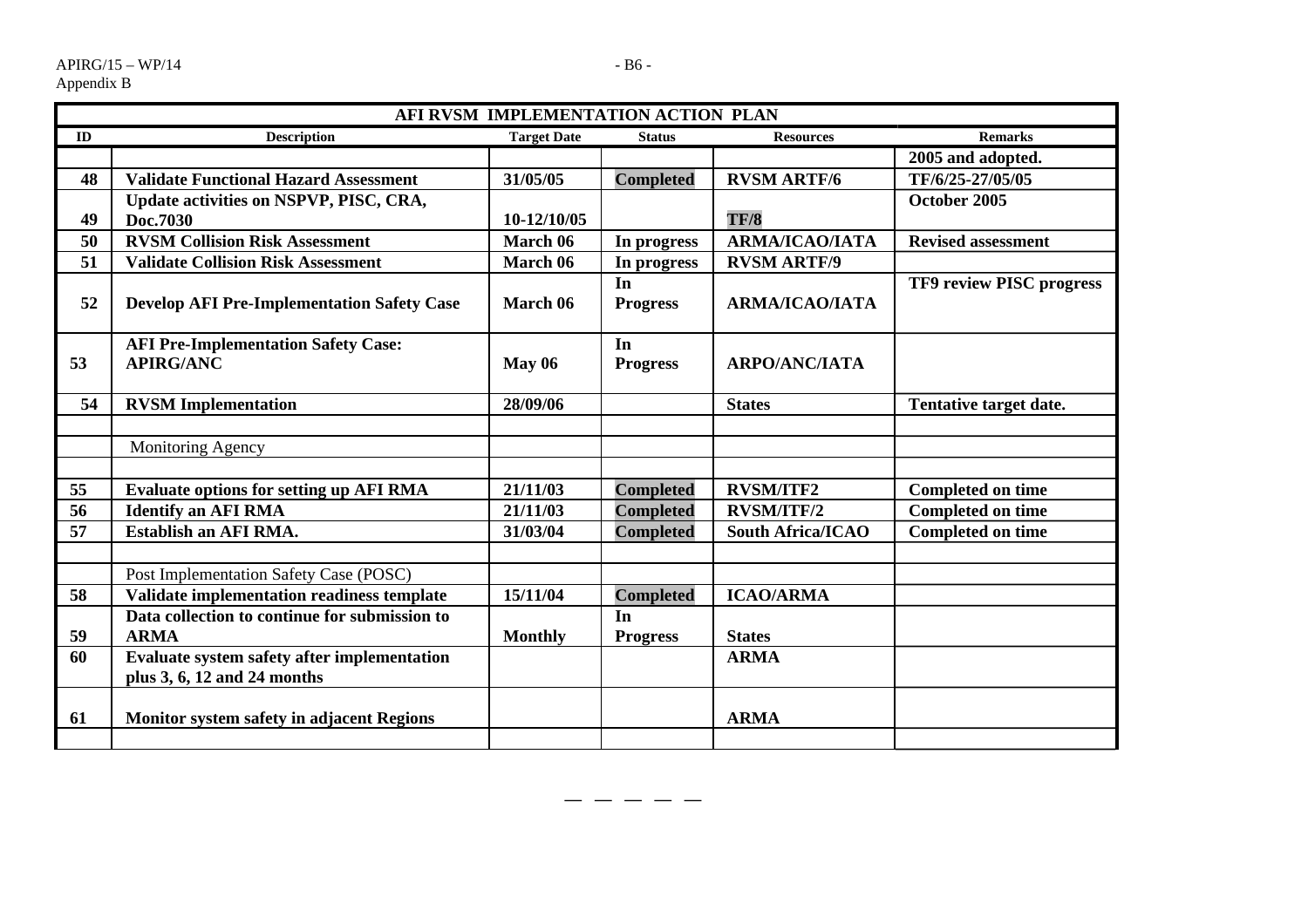#### **ATTACHMENT**

# **PROPOSAL FOR AMENDMENT TO THE REGIONAL SUPPLEMENTARY PROCEDURES – DOC.7030/4 AFRICAN INDIAN OCEAN (AFI) REGION**

#### **(Serial No. ESAF-S 04/1 – AFI RAC/1)**

#### **a) Proposed by:**

AFI Planning and Implementation Regional Group (APIRG)

**b) Proposed amendment:** *(cf. Regional Supplementary Procedures,* Doc.7030/4 – AFI, Part 1, Rules of the Air, Air Traffic Services and Search and Rescue, incorporating Amendment No.206). Editorial note**:** Amendments are arranged to show deleted text using strikeout (text to be deleted), and added text with grey shading (text to be inserted).

**Amend** the SUPPs in the AFI Region as follows:

# **AFI REGIONAL SUPPLEMENTARY PROCEDURES**

## **PART 1 – RULES OF THE AIR, AIR TRAFFIC SERVICES AND SEARCH AND RESCUE**

These procedures are supplementary to the provisions contained in Annex 2, Annex 6 (Part II), Annex 11, PANS-ATM (Doc 4444) and PANS-OPS (Doc 8168).

# **1.0 FLIGHT RULES**

**1.1 Visual flight rules (VFR)**   $(A2 - 4.7$  and 4.8)

1.1.1 At selected aerodromes, only VFR flights to be operated within a control zone established at an aerodrome serving international flights and in specified portions of the associated terminal control area shall:

- a) have two-way radio communications;
- b) obtain clearance from the appropriate ATC unit; and
- c) report positions, as required.

*Note. - The phrase "specified portions of the associated terminal control area" is intended to signify at least those portions of the TMA used by international IFR flights in association with approach, holding, departure and noise abatement procedures*.

# **1.2 Instrument flight rules (IFR)**   $(A2 - 2.2$  and Chapter 5)

*Note.- Annex 2, 2.2 permits a choice for a flight to comply with either the instrument flight rules or the visual fight rules when operated in visual meteorological conditions subject to certain limitations in Chapter 4 of the Annex. The following indicates certain further restrictions to that choice*.

1.2.1 Special application of instrument flight rules

1.2.1.1 Flights shall be conducted in accordance with the instrument flight rules (even when not operating in instrument meteorological conditions) when operated above flight level 150.

#### **1.3 Changes of flight levels**   $(A2 - 5.2.2)$

1.3.1 All changes of flight levels required by transition from the system of designated cruising levels for flights along controlled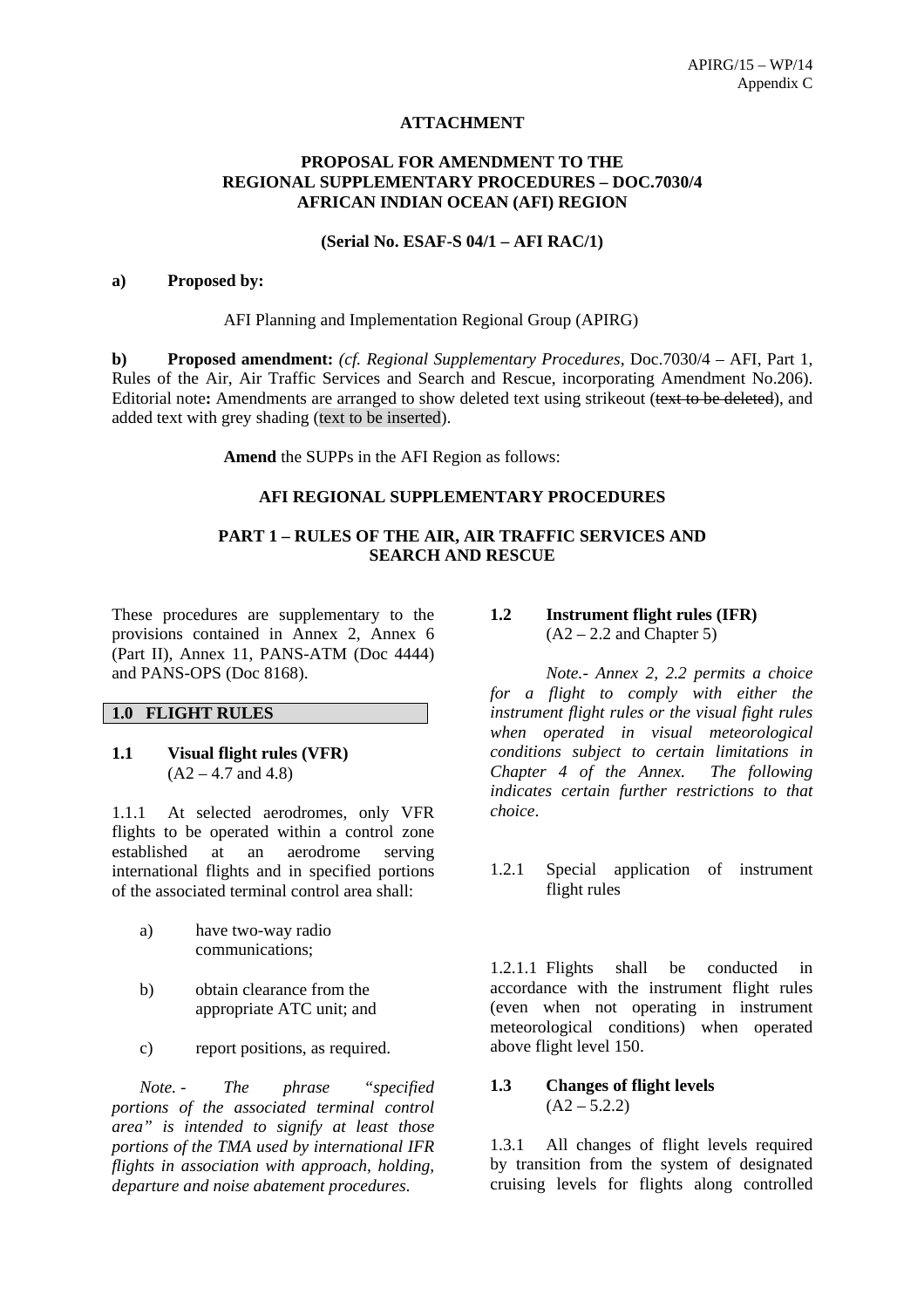routes to the semicircular system of cruising levels, or vice versa, shall be made at points within controlled airspace.

1.3.2 The specific points to be used for the changes of flight levels mentioned in 1.3.1 shall be subject of coordination between the ATS units concerned, bearing in mind the need to avoid border points or other points where transfer of communications/transfer of responsibility would be adversely affected.

# **1.4 Air traffic advisory service** (P-ATM, 9.1.4)

*Note.- The PANS-ATM leaves it to the discretion of the pilot whether or not to obtain air traffic advisory service when available. The following procedures make it compulsory to obtain such service under certain circumstances*.

1.4.1 All IFR flights shall comply with the procedures for air traffic advisory service when operating in advisory airspace.

## **1.5 Reduced Vertical Separation Minimum (RVSM) of 300 m (1,000 ft)**

1.5.1 Area of Applicability

1.5.2 RVSM shall be applicable in that volume of airspace between FL290 and FL410 inclusive in the following flight information regions/upper flight information regions (FIRs/UIRs):

Accra, Addis Ababa, Algiers, Antananarivo, Asmara, Beira, Brazzaville, Cairo, Canarias, Cape Town, Casablanca, Dakar, Dar es Salaam, Entebbe, Gaborone, Harare, Johannesburg, Kano, Khartoum, Kinshasa, Lilongwe, Luanda, Lusaka, Mauritus,

Mogadishu, Nairobi, N'Djamena, Niamey, Roberts, Sal Oceanic, Seychelles, Tripoli, Tunis, Windhoek

*Note. – The volume of airspace specified in 1.5.2 will be referred to as " AFI RVSM airspace*.

# **2.0 FLIGHT PLANS**

# **2.1 Contents of flight plans**  (A2 – 2.3; P-ATM, 4.4.1 and Appendix 2)

# 2.1.1 Route

2.1.1.1 Whenever possible, flights should be authorized to fly direct between any two intermediate or terminal points of the AFI ATS route network. In this case, flight progress reports should be made in relation to the significant points defining the basic route.

# 2.1.2 Mach number

2.1.2.1 For turbo-jet aircraft intending to operate at or above FL 250 with FIR Canarias. The Mach number planned to be used shall be specified in Item 15 of the flight plan.

# **2.2 Presentation of flight plan**   $(A2 - 3.3.1.4)$

2.2.1 The appropriate ATS authority exercising the Annex 2 provision, 3.3.1.4, to prescribe a lead-time other than 60 minutes before departure for the submission of a fight plan concerning a flight to be provided with air traffic control service, air traffic advisory service or flight information service shall, as far as practicable, prescribe a period of 30 minutes for that purpose.

# **2.3 RVSM Approval status and aircraft registration**

2.3.1 Item 10 of the flight plan (Equipment) shall be annotated with the letter W if the aircraft and operator have received RVSM State approval. Furthermore, the aircraft registration shall be indicated in Item 18 of the flight plan.

# **2.3.2 Submission of a flight plan**

2.3.2.1 Information relative to an intended flight or portion of a flight, to be provided to air traffic services units, shall be in the form of a flight plan.

2.3.2.2 In addition to military operations, operators of customs or police aircraft shall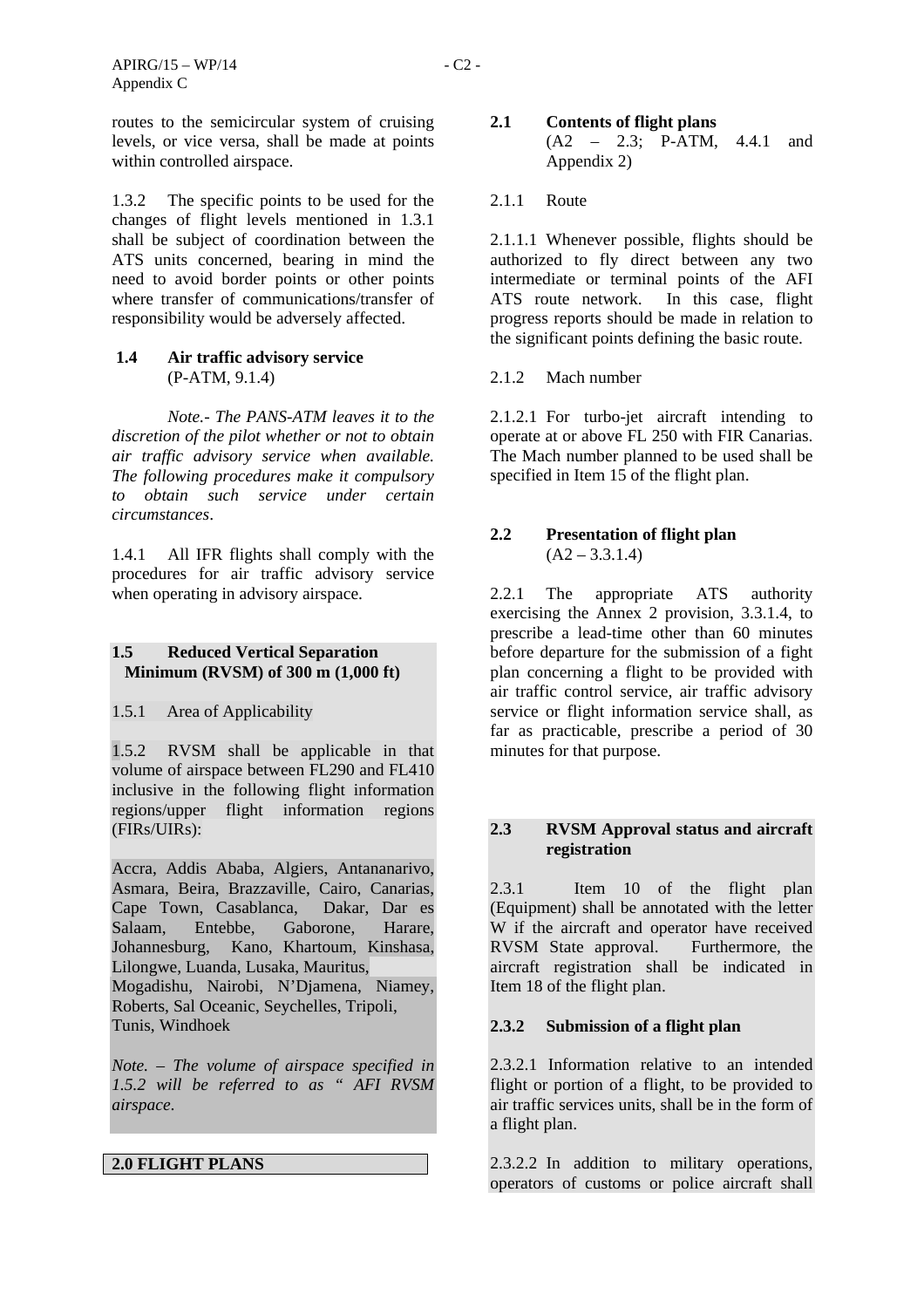insert the letter M in Item 8 of the ICAO flight plan form.

# **2.3.3 Use of repetitive flight plans**

2.3.3.1 Provision shall be made so that repetitive flight plans be accepted for any flight conducted on 19 January 2006 in the AFI RVSM airspace.

2.3.3.2 Flight planning for RVSM approved aircraft

2.3.3.3 Operators of RVSM approved aircraft shall indicate the approval status by inserting the letter W in Item 10 of the ICAO flight plan form, regardless of the requested flight level.

2.3.3.4 Operators of RVSM approved aircraft shall also include the letter W in Item Q of the RPL, regardless of the requested flight level. If a change of aircraft operated in accordance with a repetitive flight plan results in a modification of the RVSM approval status as stated in Item Q,

 a modification message (CHG) shall be submitted by the operator.

2.3.3.5 Operators of RVSM approved aircraft and non-RVSM approved State aircraft intending to operate within the AFI RVSM airspace, as specified in 2.1, shall include the following in Item 15 of the ICAO flight plan form:

- a) the entry point at the lateral limits of the AFI RVSM airspace and the requested flight level for that portion of the route commencing immediately after the RVSM entry point; and
- b) the exit point at the lateral limits of the AFI RVSM airspace and the requested flight level for that portion of the route commencing immediately after the RVSM exit point.

2.3.3.6 Operators of non-RVSM approved State aircraft with a requested flight level of FL 290 or above shall insert STS/NON RVSM in Item 18 of the ICAO flight plan form.

2.3.3.7 Flight planning for non-RVSM approved aircraft

2.3.3.8 Except for operations within the AFI RVSM transition airspace, operators of non-RVSM approved aircraft shall flight plan to operate outside the AFI RVSM airspace.

2.3.3.9 Operators of non-RVSM approved aircraft intending to operate from a departure aerodrome outside the lateral limits of the AFI RVSM airspace to a destination aerodrome within the lateral limits of the AFI RVSM airspace shall include the following in Item 15 of the ICAO flight plan form:

- a) the entry point at the lateral limit of the AFI RVSM airspace; and
- b) a requested flight level below FL 290 or above FL410 for that portion of the route commencing immediately after the entry point.

2.3.3.10 Operators of non-RVSM approved aircraft intending to operate from a departure aerodrome to a destination aerodrome which are both within the lateral limits of the AFI RVSM airspace shall include in Item 15 of the ICAO flight plan form a requested flight level below FL 290 or above FL410.

2.3.3.11 Operators of non-RVSM approved aircraft intending to operate from a departure aerodrome within the lateral limits of the AFI RVSM airspace to a destination aerodrome outside the lateral limits of the AFI RVSM airspace shall include the following in Item 15 of the ICAO flight plan form:

- a) a requested flight level below FL 290 or above FL410 for that portion of the route within the lateral limits of the AFI RVSM airspace; and
- b) the exit point at the lateral limit of the AFI RVSM airspace, and the requested flight level for that portion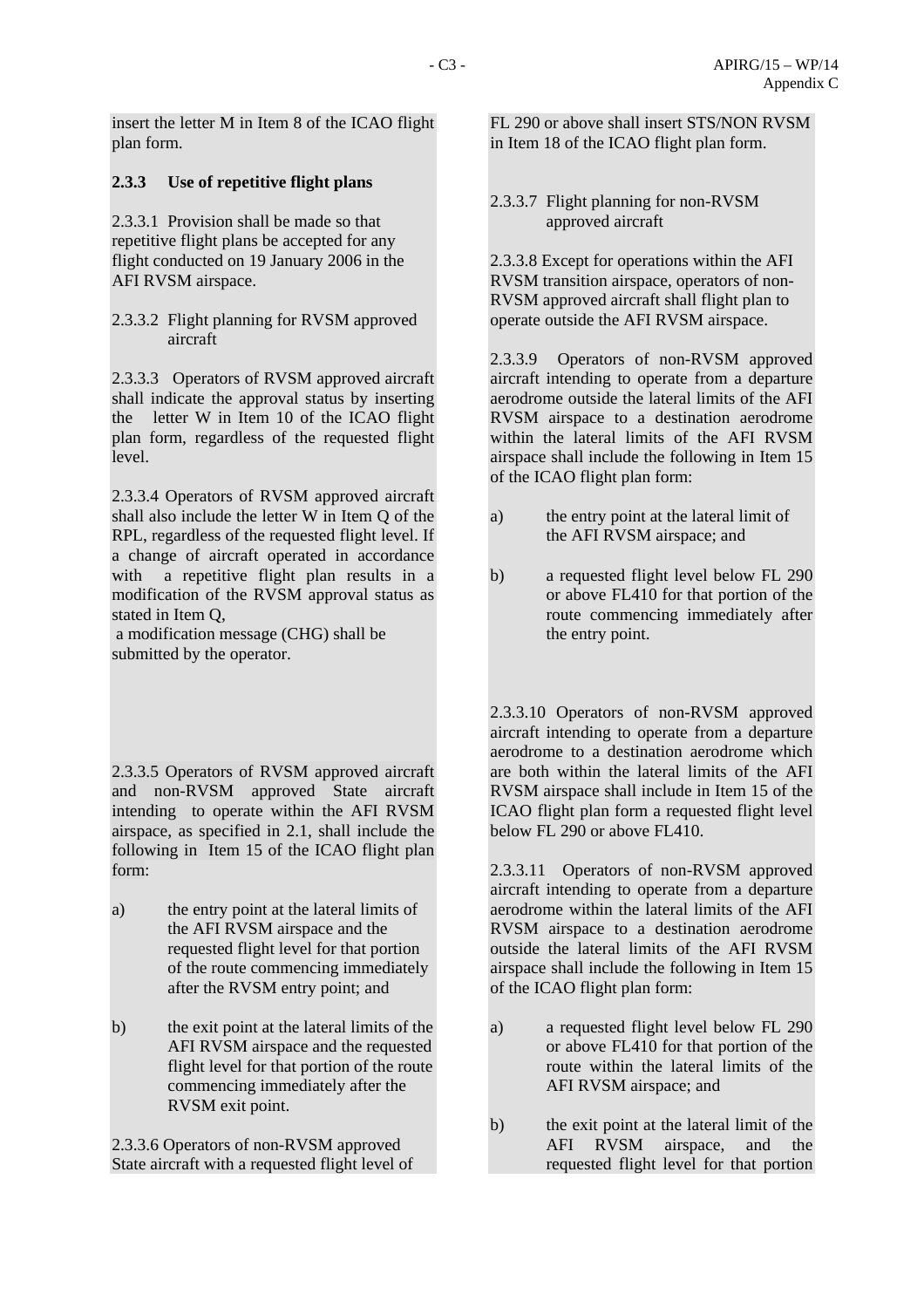of the route commencing immediately after the exit point.

2.3.3.12 Operators of non-RVSM approved aircraft intending to operate from a departure aerodrome to a destination aerodrome which are both outside the lateral limits of the AFI RVSM airspace, with a portion of the route within the lateral limits of the AFI RVSM airspace, shall include the following in Item 15 of the ICAO flight plan form:

- a) the entry point at the lateral limit of the AFI RVSM airspace, and a requested flight level below FL 290 or above FL 410 for that portion of the route commencing immediately after the entry point; and
- b) the exit point at the lateral limit of the AFI RVSM airspace, and the requested flight level for that portion of the route commencing immediately after the exit point.

# **3.0 AIR-GROUND COMMUNICATIONS AND IN-FLIGHT REPORTING**

 Note.- Annex 2, 3.6.3, 3.6.5.1 and 5.3.3 and PANS-ATM, 4.11, require controlled flights and certain IFR flights outside controlled airspace to maintain a continuous listening watch on the appropriate radio frequency and to report positions in specified circumstances. The following expands such requirements and specifies additional details regarding the

transmission and contents of in-flight reports.

## **3.1 Application**  (A2 – 3.6.3, 3.6.5, 5.3.3; P-ATM, 4.11)

3.1.1 All aircraft on VFR flights, and aircraft on IFR flights outside controlled airspace, shall maintain a watch on a radio station furnishing communications for the unit providing flight information service in the flight information region and file with that station information as to their position unless otherwise authorized by the State overflown.

#### **3.2 Time or place of position reports**  (A2 – 3.6.3, 3.6.5, 5.3.3; P-ATM, 4.11)

3.2.1 Position reports additional to those required by the general position-reporting procedures shall be made when entering or leaving controlled or advisory airspace.

# **3.3 Transmission of position reports**  (P-ATM, 4.11)

3.3.1 The last position report before passing from one flight information region to an adjacent flight information region shall also be made to the ATS unit serving the airspace about to be entered.

# **3.4 Air-Ground Communication Failure Procedures**

3.4.1 As soon as it is known that two-way communication has failed, ATC shall maintain a vertical separation of 600m (2000ft) between an aircraft with radio communication failure and another aircraft when both aircraft are operating within the AFI RVSM airspace, unless the horizontal separation between the aircraft is considered adequate. The foregoing is based on the assumption that the aircraft will operate in accordance with 3.4.2 or 3.4.3.

## **Visual Meteorological Conditions (VMC)**

3.4.2 Except as provided for in 3.4.3, a controlled flight experiencing communication failure in VMC shall:

a) set transponder to Code 7600;

b) continue to fly in VMC;

c) land at the nearest suitable aerodrome;

d) report its arrival time by the most

expeditious means to the appropriate ATS unit.

 **Instrument Meteorological Conditions (IMC)**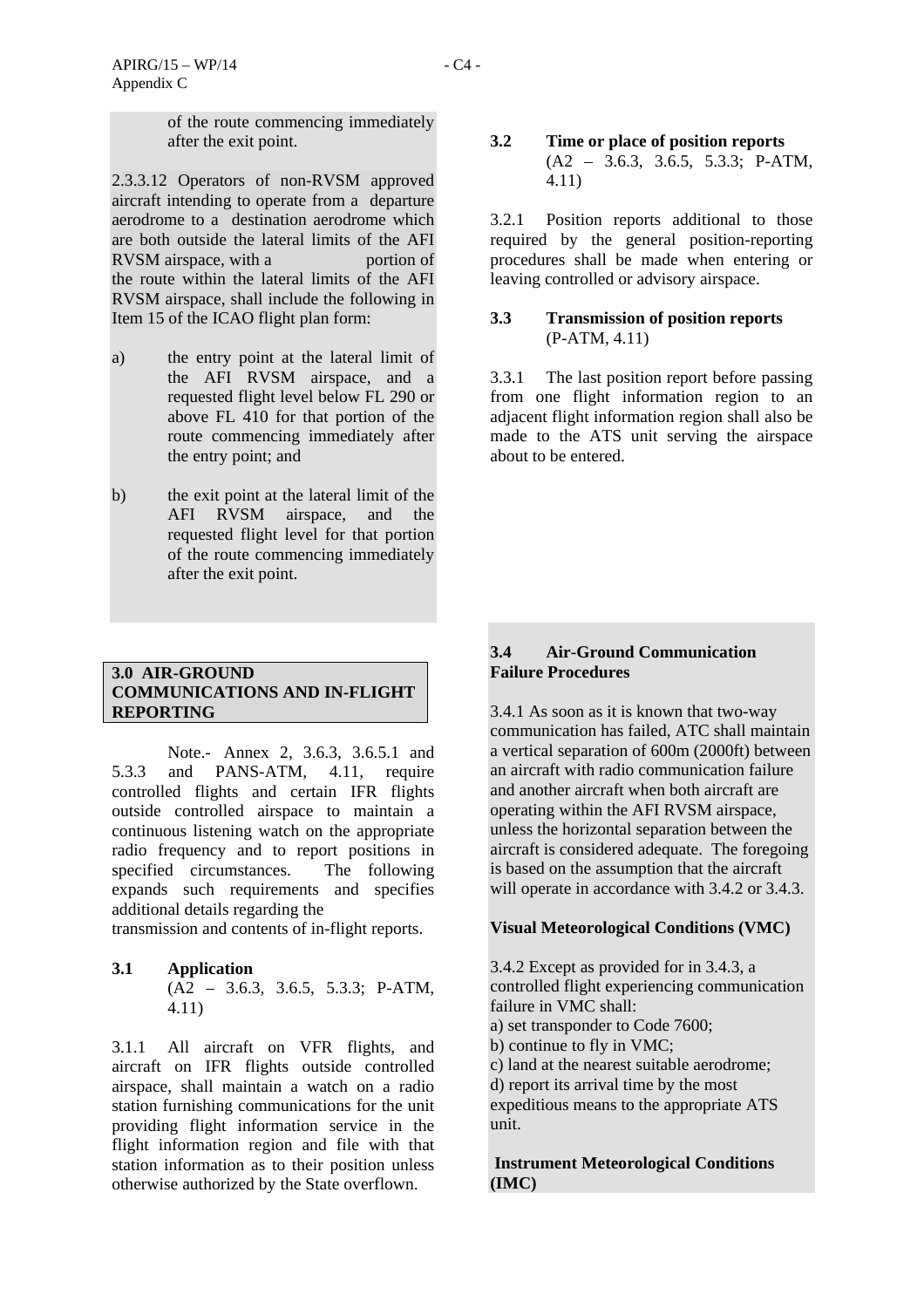3.4.3 A controlled IFR flight experiencing communication failure in IMC, or where it does not appear feasible to continue in accordance with 3.4.2, shall:

a) set transponder to Code 7600; and

b) maintain for a period of 7 minutes the last assigned speed and level or the minimum flight altitude, if the minimum flight altitude is higher than the last assigned level.

# *FIRs.*

The period of 7 minutes commences: i) if the aircraft is operating on a route without compulsory reporting points or has been instructed to omit position reports:

1) at the time the last assigned level or minimum flight altitude is reached, or

2) at the time the aircraft sets transponder to Code 7600, whichever is later; or if the aircraft is operating on a route with compulsory reporting points and has not been instructed to omit position reports:

i) at the time the last assigned level or minimum flight altitude is reached, or

ii) at the previously reported pilot estimate for the compulsory reporting point, or

iii) at the time the aircraft fails to report its position over a compulsory reporting point, whichever is later;

*Note 1:-The period of 7 minutes is to allow the necessary air traffic control and co-ordination measures.* 

*Note 2:- instrument meteorological conditions (IMC), aircraft will maintain the last assigned speed and level or minimum flight altitude for a period of 20 minutes instead of 7 minutes.* 

c) thereafter adjust level and speed in accordance with the filed flight plan;

*Note: As regards changes to levels and speed, the Filed Flight Plan, which is the flight plan as filed with an ATS unit by the pilot or a* 

*designated representative, without any subsequent changes will be used.* 

d) if being radar vectored or proceeding offset according to RNAV without a specified limit, proceed in the most direct manner possible to rejoin the current flight plan route no later than the next significant point, taking into consideration the applicable minimum flight altitude;

*Note: As regards the route to be flown or the time to begin descent to the arrival aerodrome, the Current Flight Plan, which is the flight plan, including changes, if any, brought about by subsequent clearances, will be used.* 

e) proceed according to the current flight plan route to the appropriate designated navigation aid serving the destination aerodrome and, when required to ensure compliance with  $(f)$ below, hold over this aid until commencement of descent;

f) commence descent from the navigation aid specified in (e) above at, or as close as possible to, the expected approach time last received and acknowledged; or, if no expected approach time has been received and acknowledged, at, or as close as possible to, the estimated time of arrival resulting from the current flight plan;

g) complete a normal instrument approach procedure as specified for the designated navigation aid; and

h) land, if possible, within thirty minutes after the estimated time of arrival specified in (f) above or the last acknowledged expected approach time, whichever is later.

## **4.0 SPECIAL PROCEDURES FOR IN-FLIGHT CONTINGENCIES EUR/SAM CORRIDOR**

## **4.1 Introduction**

4.1.1 The following procedures are intended for guidance only and will be applicable within the EUR/SAM corridor. Although all possible contingencies cannot be covered, they provide for cases of: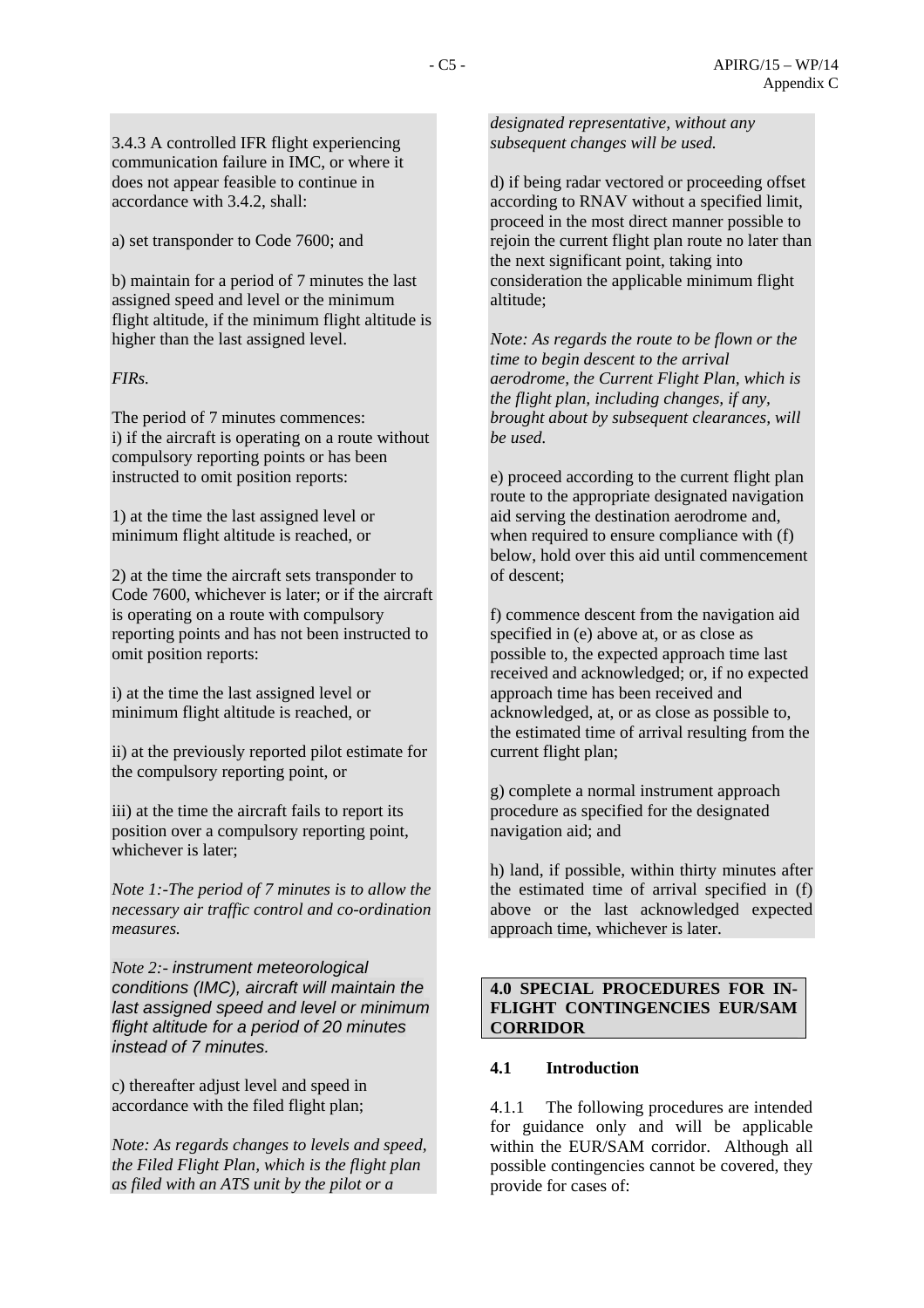- b) loss of, or significant reduction in, the required navigation capability when operating in parts of the airspace where the navigation performance accuracy is prerequisite to the safe conduct of flight operations; and
- c) en-route diversion across the prevailing EUR/SAM traffic flow.

4.1.2 With regard to 4.1.1 a) and c) above, the procedures are applicable primarily when rapid descent, turnback, or both are required. The pilots's judgement shall determine the sequence of actions to be taken, having regard to the specific circumstances. Air traffic control (ATC) shall render all possible assistance.

# **4.2 General procedures**

4.2.1 The following general procedures apply to both subsonic and supersonic aircraft. Although all possible contingencies cannot be covered, they provide for cases of inability to maintain assigned level due to weather, aircraft performance, pressurization failure and problems associated with high-level supersonic flight. They are applicable primarily when rapid descent and/or turnback or diversion to an alternate airport are required. The pilot's judgment shall determine the sequence of actions taken, taking into account specific circumstances.

4.2.1.1 If an aircraft is unable to continue flight in accordance with its ATC clearance, and/or an aircraft unable to maintain the navigation performance accuracy specified for the airspace, a revised clearance shall whenever possible, be obtained prior to initiating any action, using the distress or urgency signals as appropriate. Subsequent ATC action with respect to that aircraft shall be based on the intentions of the pilot and the overall traffic situation.

4.2.1.2 If prior clearance cannot be obtained, an ATC clearance shall be obtained at the earliest possible time and, until revised clearance is received, the pilot shall:

- a) if possible, deviate away from an organized track or route system before commencing emergency descent;
- b) establish communications with and alert nearby aircraft by broadcasting, at suitable intervals, aircraft identification, flight level, aircraft position (including the ATS route designator or the track code) and intentions, on the frequency in use, and as well as on frequency 121.5 MHz (or, as a back-up[, on the interpilot air-to-air frequency 123.45 MHz);
- c) watch for conflicting traffic both visually and by reference to ACAS (if equipped);
- d) turn on all aircraft exterior lights (commensurate with appropriate operating limitations);
- e) switch on the SSR transponder at all times; and
- f) initiate such action as necessary to ensure the safety of the aircraft.

# **4.3 Subsonic aircraft**

# 4.3.1 Initial action

4.3.1.1 If unable to comply with the provisions of 4.2.1.1 to obtain a revised ATC clearance, the aircraft should leave its assigned route or track by turning 90 degrees to the right or left whenever this is possible. The direction of the turn should, where possible, be determined by the position of the aircraft relative to any organized route or track system,

eg. whether the aircraft is outside, at the edge of, or within the system. Other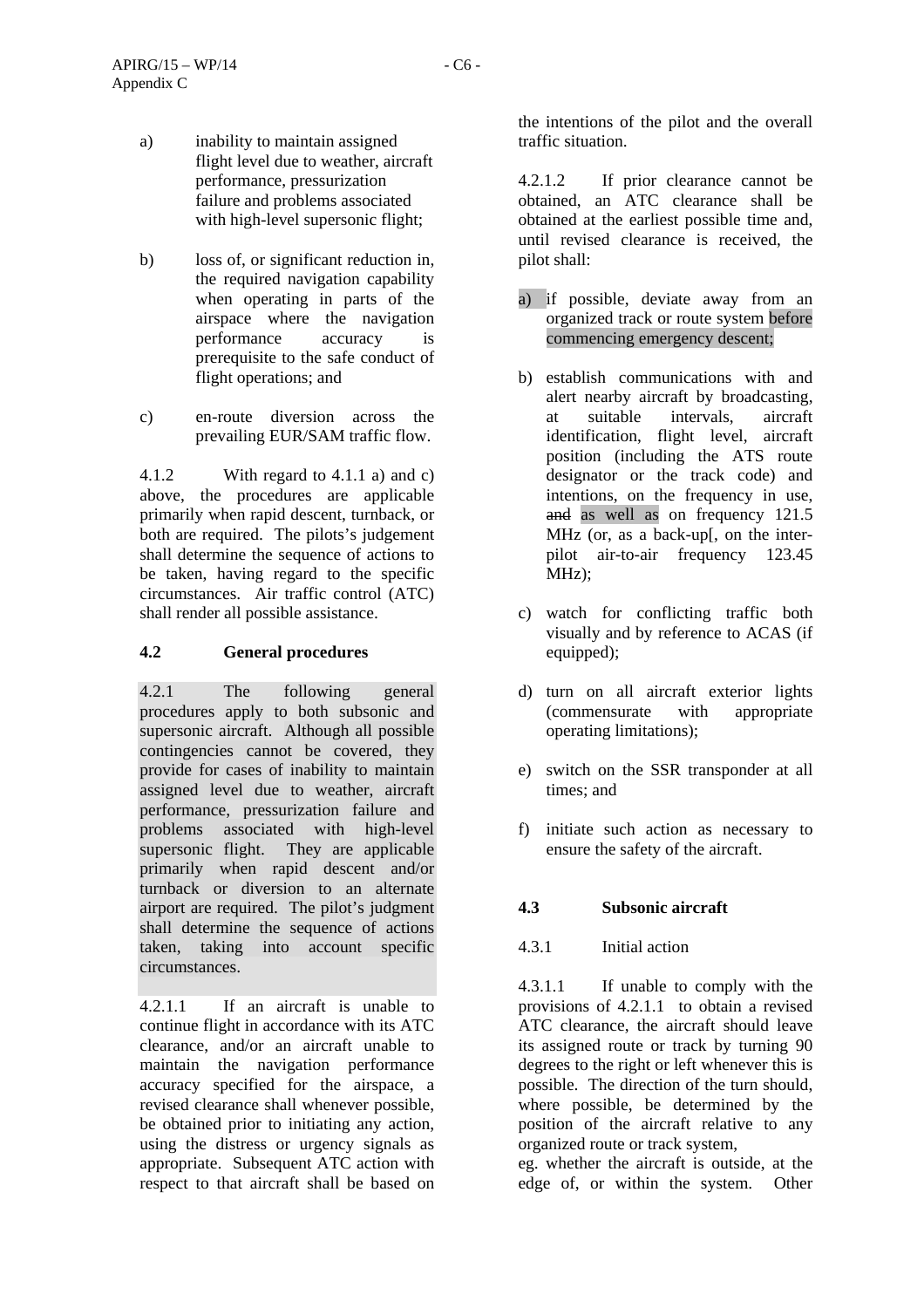factors that may affect the direction of the turn to consider are the direction to an the alternative airport, terrain clearance and the flight levels allocated to adjacent routes or tracks.

4.3.2 Subsequent action (RVSM airspace)

4.3.2.1 In RVSM airspace, an aircraft able to maintain its assigned flight level should turn to acquire and maintain in either direction a track laterally separated by 46 km (25 NM) from its assigned route or track in a multi-track system space at 93 km (50 NM) or otherwise, at a distance which is mid-point from the adjacent parallel route or track and:

- a) if above FL 410, climb or descend 300 m (1 000 ft); or
- b) if below FL 410, climb or descend 150 m (500 ft); or
- c) if at FL 410, climb 300 m (1 000 ft) or descend 150 m (500 ft).

4.3.2.2 An aircraft that is unable to maintain its assigned flight level should:

- a) initially minimize its rate of descent to the extent that it is operationally feasible;
- b) turn while descending to acquire an d maintain in either direction a track laterally separated by 46 km (25 NM) from its assigned route or track in a multi-track system spaced at 93 km (50 NM) or otherwise, at a distance which is the mid-point from the adjacent parallel route or track; and
- c) for the subsequent level flight, select a level which differs from those normally used by 300 m (1 000 ft) if above FL 410, or by 150 m (500 ft) if  $below FI.410.$

4.3.3 Subsequent action (non-RVSM airspace)

4.3.3.1 In non-RVSM airspace, an aircraft able to maintain its assigned flight level should turn to acquire and maintain in either direction or track laterally separated by 46 km (25 NM) from its assigned route or track in a multitrack system spaced at 93 km (50 NM) or otherwise, at a distance which is mid-point from the adjacent parallel route or track and:

- a) if above FL 290, climb or descend 300 m (1 000 ft); or
- b) if below FL 290, climb or descend 150 m (500 ft); or
- c) if at FL 290, climb 300 m (1 000 ft) or descend 150 m (500 ft).

4.3.3.2 An aircraft unable to maintain its assigned flight level should:

- a) initially minimize its rate of descent to the extent that it is operationally feasible;
- b) turn while descending to acquire and maintain in either direction a track laterally separated by 46 km (25 NM) from its assigned route or track in a multi-track system spaced at 93 km (50 NM) or otherwise, at a distance which is mid-point from the adjacent parallel route or track; and
- c) for the subsequent level flight, a level should be selected which differs from those normally used by 300 m (1 000 ft) if above FL 290 or by 150 m (500 ft) if below FL 290.
- 4.3.2 En-route diversion across the prevailing SAT air traffic flow

4.3.2.1 Before diverting across the flow of adjacent traffic, the aircraft should climb above FL 410 or descend below FL 280 using the procedures specified in 4.3.1 or 4.3.2 or 4.3.3. However, if the pilot is unable or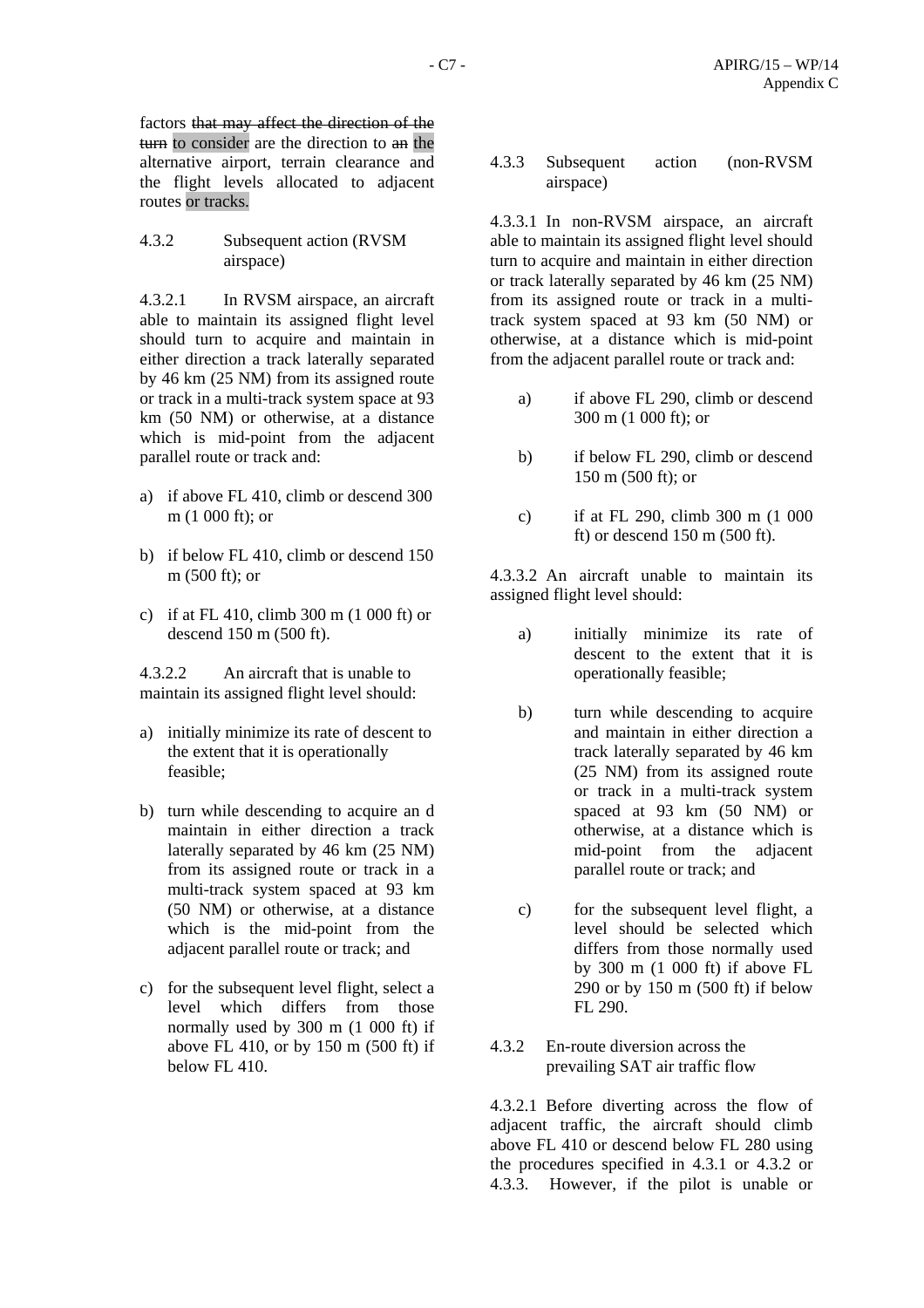unwilling to carry out a major climb or descent, the aircraft should be flown at a level as defined in 4.3.2.1 or 4.3.3.1 until a revised ATC clearance is obtained.

 4.3.3 Extended range operations by aeroplanes with two-turbine powerunits (ETOPS)

4.3.3.1 If these contingency procedures are employed by a twin-engine aircraft as a result of an engine shutdown or failure of an ETOPS critical system, the pilot should advise ATC as soon as practicable of the situation reminding ATC of the type of aircraft involved, and request expeditious handling.

#### **4.4 Supersonic aircraft**

4.4.1 Turnback procedures

4.4.1.1 If a supersonic aircraft is unable to continue flight to its destination and a reversal of track is necessary, it should:

- a) when operating on an outer track of a multi-track system, turn away from the adjacent track;
- b) when operating on a random track or on an inner track of a multitrack system, turn either left or right as follows:
	- 1) if the turn is to be made to the right, the aircraft should attain a position 46 km (25 NM) to the left of the assigned track and then turn to the right into its reciprocal heading, at the greatest practical rate of turn;
	- 2) if the turn is to be made to the left, the aircraft should attain a position 46 km (25 NM) to the right of the assigned track and then turn to the left into its reciprocal heading, at the greatest practical rate of turn;
- c) while executing the turnback, the aircraft should lose height so that it will be at least 1 850 m

(6 000 ft) below the level at which turnback was started, by the time the turnback is completed;

d) when turnback is completed, heading should be adjusted to maintain a lateral displacement of 46 km (25 NM) from the original track in the reverse direction, if possible maintaining the flight level attained on completion of the turn.

> *Note.- for multi-track systems where the route spacing is greater than 93 km (50 NM), the mid-point distance should be used instead of 46 km (25 NM).*

## **4.5 Weather deviation procedures**

#### 4.5.1 General

4.5.1.1 The following procedures are intended to provide guidance. All possible circumstances cannot be covered. The pilot's judgement shall ultimately determine the sequence of actions to be taken. ATC shall render all possible assistance.

4.5.1.2 If the aircraft is required to deviate from track to avoid weather and prior clearance cannot be obtained, an ATC clearance shall be obtained at the earliest possible time. Until an ATC clearance is received, the aircraft shall follow the procedures detailed in 4.5.4 below.

4.5.1.3 The pilot shall advise ATC when weather deviation is no longer required, or when a weather deviation has been completed and the aircraft has returned to the center line of its cleared route.

4.5.2 Obtaining priority from ATC when weather deviation is required.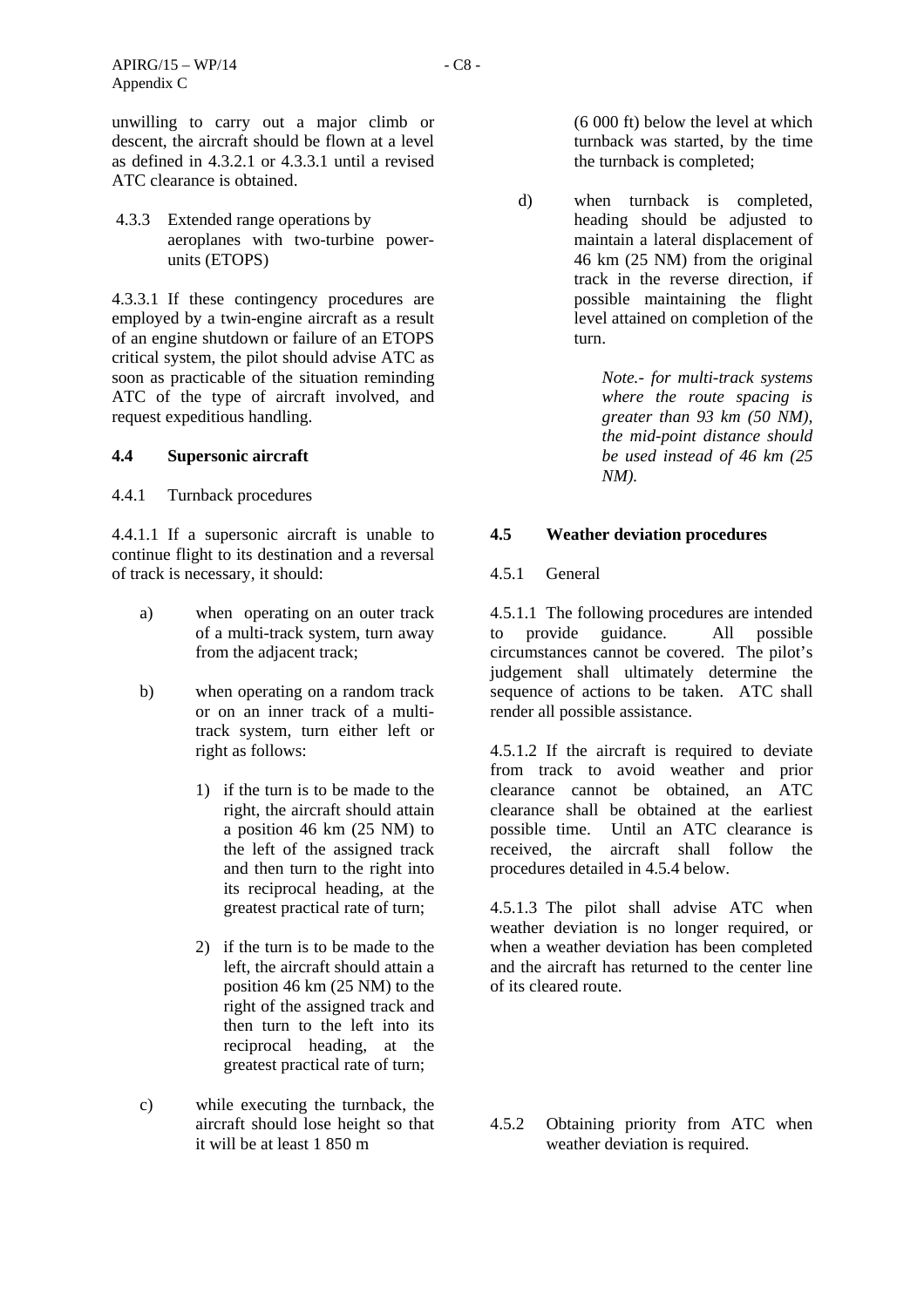4.5.2.1 When the pilot initiates communications with ATC, rapid response may be obtained by stating "WEATHER DEVIATION REQUIRED" to indicate that priority is desired on the frequency and for ATC response.

4.5.2.2 The pilot still retains the option of initiating the communications using the urgency call "PAN PAN" (preferably spoken three times) to alert all listening parties to a special handling condition which will receive ATC priority for issuance of a clearance or assistance.

4.5.3 Actions to be taken when controllerpilot communications are established

4.5.3.1 The pilot notifies ATC and requests clearance to deviate from tract, advising when possible, the extent of the deviation expected.

- 4.5.3.2 ATC takes one of the following actions:
	- a) If there is no conflicting traffic in the horizontal plane, ATC will issue clearance to deviate from track; or
	- b) If there is conflicting traffic in the horizontal plane, ATC separates aircraft by establishing appropriate separation; or
	- c) If there is conflicting traffic in the horizontal plane and ATC is unable to establish appropriate separation, ATC shall:
		- 1) advise the pilot of inability to issue clearance for requested deviation;
		- 2) advise the pilot of confliction traffic; and
		- 3) request the pilot's intentions.

## SAMPLE PHRASEOLOGY

"UNABLE (*requested deviation), TRAFFIC IS (call* 

| sign,               | <i>position,</i> | altitude,     |
|---------------------|------------------|---------------|
| <i>direction</i> ). |                  | <b>ADVISE</b> |
|                     | INTENTIONS".     |               |

- 4.5.3.3 The pilot will take the following actions:
- a) advise ATC of intentions by the most expedious means; and
- b) comply with the ATC clearance issued; or
- c) execute the procedures detailed in 4.5.4 below. ATC will issue essential traffic information to all aircraft and;
- d) if necessary, establish voice communications with ATC to expedite dialogue on the situation.
- 4.5.4 Actions to be taken if a revised ATC clearance cannot be obtained

4.5.4.1 The provisions of this section apply to situations where a pilot has the need to exercise the authority of a pilot-in-command under the provisions of Annex 2, 2.3.1.

4.5.4.2 If a revised ATC clearance cannot be obtained and deviation from track is required to avoid weather, the pilot shall take the following actions:

- a) if possible, deviate away from the organized track or route system;
- b) establish communications with and alert nearby aircraft broadcasting, at suitable intervals: flight level, aircraft identification, aircraft position (including ATS route designator or the track code) and intentions, on the frequency in use and on frequency 121.5 MHz (or, as a back-up, on the inter-pilot air-to-air frequency 123.45 MHz);
- c) watch for conflicting traffic both visually and by reference to ACAS (if equipped);

*Note.- if, as a result of actions taken under the provisions of 4.5.4.2 b) and c) above, the*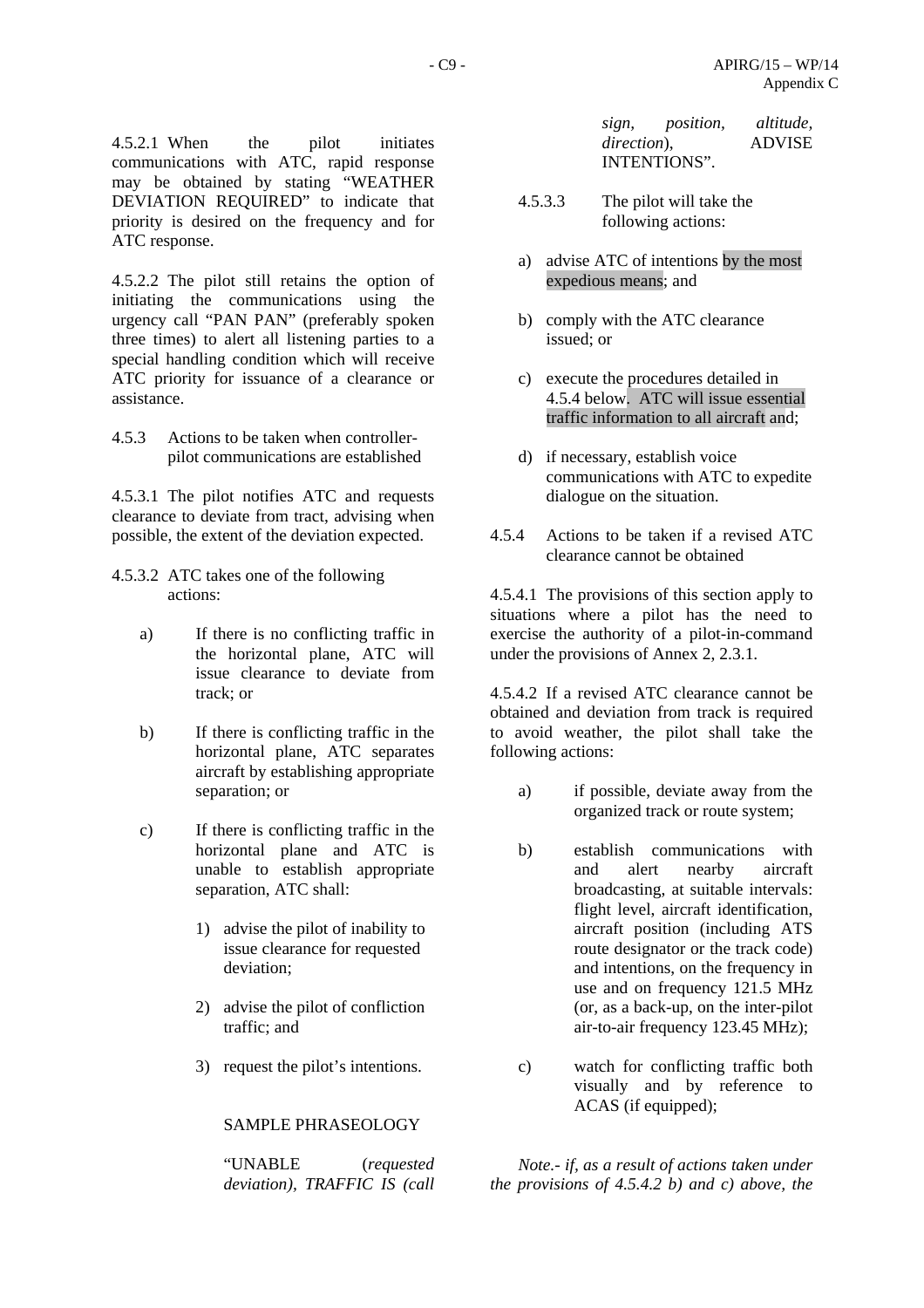*pilot determines that there is another aircraft at or near the same flight level with which a conflict may occur, then the pilot is expected to adjust the path of the aircraft, as necessary to avoid conflict.* 

- d) turn on all aircraft exterior lights (commensurate with appropriate operating limitations);
- e) for deviations of less than 19 km (10 NM), aircraft should remain at a level assigned by ATC;
- f) for deviation of greater than 19 km (10 NM), when the aircraft is approximately 19 km (10 NM) from track, initiate a level change based on the following criteria in Table 1;

# **Table 1**

| Route center    | Deviations        |                    |
|-----------------|-------------------|--------------------|
| line track      | $>19$ km          |                    |
|                 | $(10 \text{ NM})$ | Level              |
|                 |                   | change             |
| <b>EAST</b>     | <b>LEFT</b>       | <b>DESCEND</b>     |
| $000^0 - 179^0$ |                   | 90 <sub>m</sub>    |
| magnetic        | <b>RIGHT</b>      | $(300 \text{ ft})$ |
|                 |                   | <b>CLIMB 90</b>    |
|                 |                   | m                  |
|                 |                   | $(300 \text{ ft})$ |
| <b>WEST</b>     | <b>LEFT</b>       | <b>CLIMB 90</b>    |
| $180^0 - 359^0$ |                   | m                  |
| magnetic        | <b>RIGHT</b>      | $(300 \text{ ft})$ |
|                 |                   | <b>DESCEND</b>     |
|                 |                   | 90 m (300 ft)      |

- g) when returning to track, be at its assigned level, when the aircraft is within approximately 19 km (10 NM) of the center line; and
- h) if contact was not established prior to deviating, continue to attempt to contact ATC to obtain a clearance. If contact was established, continue to keep ATC advised of intentions and obtain essential traffic information.
- **4.6 Special Procedures for in-flight contingencies involving a loss of**

### **vertical navigation performance required for flight within the AFI RVSM airspace**

# **4.6.1 General**

4.6.1.1 An in-flight contingency affecting flight in the AFI RVSM airspace pertains to unforeseen circumstances that directly impact on the ability of one or more aircraft to operate in accordance with the vertical navigation performance requirements of the AFI RVSM airspace, as specified in 1.5.2 Such in-flight contingencies can result from degradation of aircraft equipment associated with heightkeeping, and from turbulent atmospheric conditions.

4.6.1.2 The pilot shall inform air traffic control as soon as possible of any circumstances where the vertical navigation performance requirements for the AFI RVSM airspace cannot be maintained. In such cases, the pilot shall obtain a revised air traffic control clearance prior to initiating any deviation from the cleared route and/or flight level, whenever possible. Where a revised air traffic control clearance could not be obtained prior to such a deviation, the pilot shall obtain a revised clearance as soon as possible thereafter.

4.6.1.3 Air traffic control shall render all possible assistance to a pilot experiencing an in-flight contingency. Subsequent air traffic control actions will be based on the intentions of the pilot, the over-all air traffic situation, and the real-time dynamics of the contingency.

# **4.6.2 Degradation of aircraft equipment — pilot reported**

4.6.2.1 When informed by the pilot of an RVSM approved aircraft operating in the AFI RVSM airspace that the aircraft's equipment no longer meets the RVSM MASPS, as specified in 18, air traffic control shall consider the aircraft as non-RVSM approved.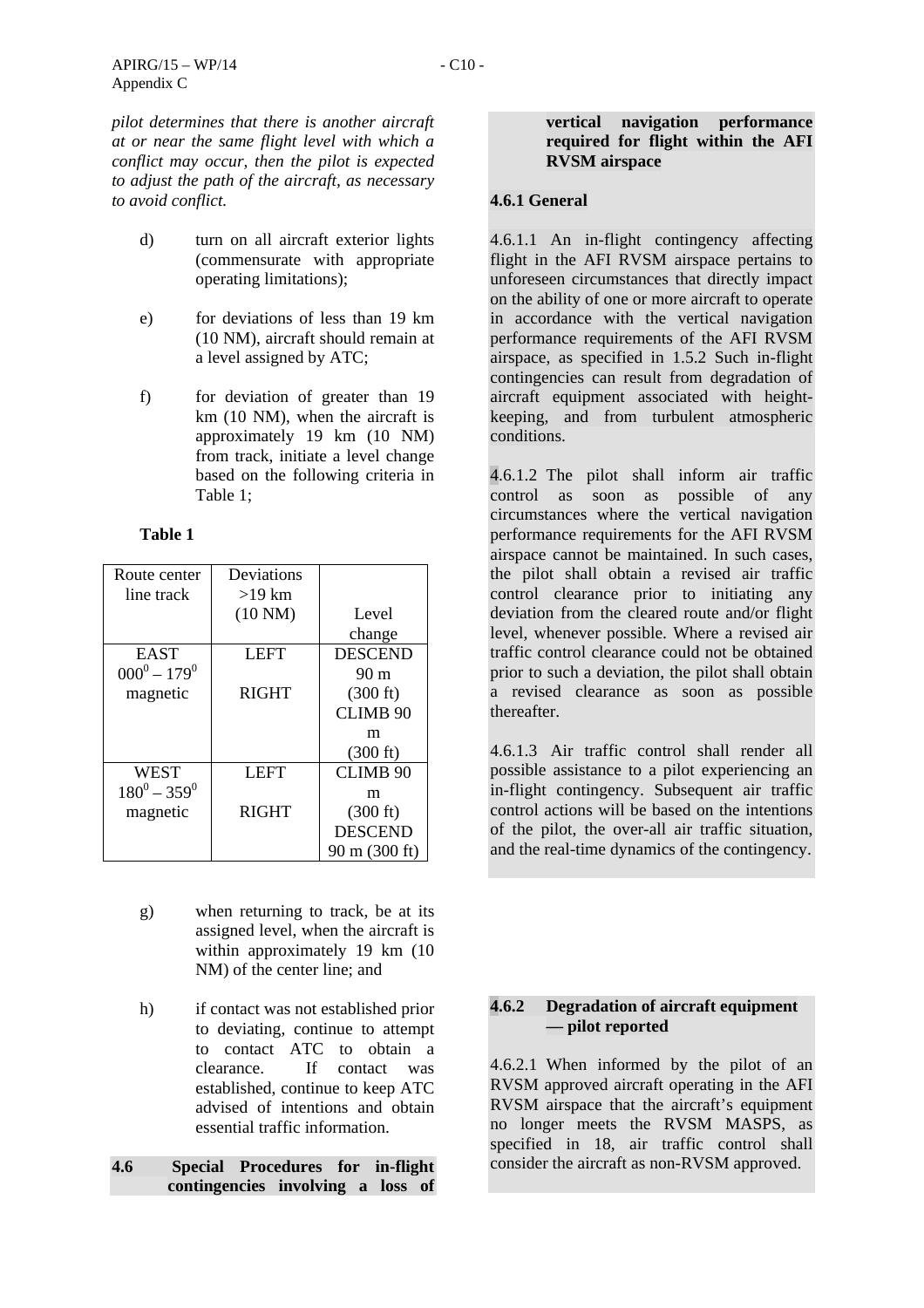4.6.2.2 Air traffic control shall take action immediately to provide a minimum vertical separation of 600 m (2 000 ft) or an appropriate horizontal separation from all other aircraft concerned operating in the AFI RVSM airspace. An aircraft rendered non-RVSM approved shall normally be cleared out of the AFI RVSM airspace by air traffic control, when it is possible to do so.

4.6.2.3 Pilots shall inform air traffic control, as soon as practicable, of any restoration of the proper functioning of equipment required to meet the RVSM MASPS.

4.6.2.4 The first ACC/UAC to become aware of a change in an aircraft's RVSM status shall coordinate with adjacent ACCs/UACs, as appropriate.

# **4.6.3 Severe turbulence — not forecast**

4.6.3.1 When an aircraft operating in the AFI RVSM airspace encounters severe turbulence due to weather or wake vortex that the pilot believes will impact the aircraft's capability to maintain its cleared flight level, the pilot shall inform ATC. Air traffic control shall establish either an appropriate horizontal separation or an increased minimum vertical separation.

4.6.3.2 Air traffic control shall, to the extent possible, accommodate pilot requests for flight level and/or route changes, and pass traffic information, as required.

4.6.3.3 Air traffic control shall solicit reports from other aircraft to determine whether RVSM should be suspended entirely or within a specific flight level band and/or area.

4.6.3.4 The ACC/UAC suspending RVSM shall coordinate any such suspension(s), and any required adjustments to sector capacities with adjacent ACCs/UACs, as appropriate, to ensure an orderly progression to the transfer of traffic.

## **4.6.4 Severe turbulence — forecast**

4.6.4.1 Where a meteorological forecast is predicting severe turbulence within the AFI RVSM airspace, air traffic control shall determine whether RVSM should be suspended and, if so, the period of time, and specific flight level(s) and/or area.

4.6.4.2 In cases where RVSM will be suspended, the ACC/UAC suspending RVSM shall coordinate with adjacent ACCs/UACs with regard to the flight levels appropriate for the transfer of traffic, unless a contingency flight level allocation scheme has been determined by letter of agreement. The ACC/UAC suspending RVSM shall also coordinate applicable sector capacities with adjacent ACCs/UACs, as appropriate.

# **5.0 AIR TRAFFIC CONTROL CLEARANCES**

#### **5.1 Adherence to ATC-approved Mach number**   $(A2 - 3.6.2)$

# **5.1.1 Air Traffic Control clearances**

5.1.1 Turbojet aircraft operating at or above FL 250 within the Canarias FIR shall adhere to the Mach number approved by ATC and shall request ATC approval before making any change thereto. If it is essential to make an immediate change in the Mach number (eg. due to turbulence), ATC shall be notified as soon as possible that such a change has been made.

5.1.2 If it is not feasible, due to aircraft performance, to maintain the last assigned Mach number during enroute climbs and descents, pilots of aircraft concerned shall advise ATC at the time of the climb/descent request.

# **5.1.3 ATC clearance into the AFI RVSM airspace**

5.1.3.1 Except for operations within the AFI RVSM transition airspace and within specifically designated airspace, only RVSM approved aircraft and non-RVSM approved State aircraft shall be issued an air traffic control clearance into the AFI RVSM airspace.

5.1.3.2 Air traffic control clearance into the AFI RVSM airspace shall not be issued to formation flights of aircraft.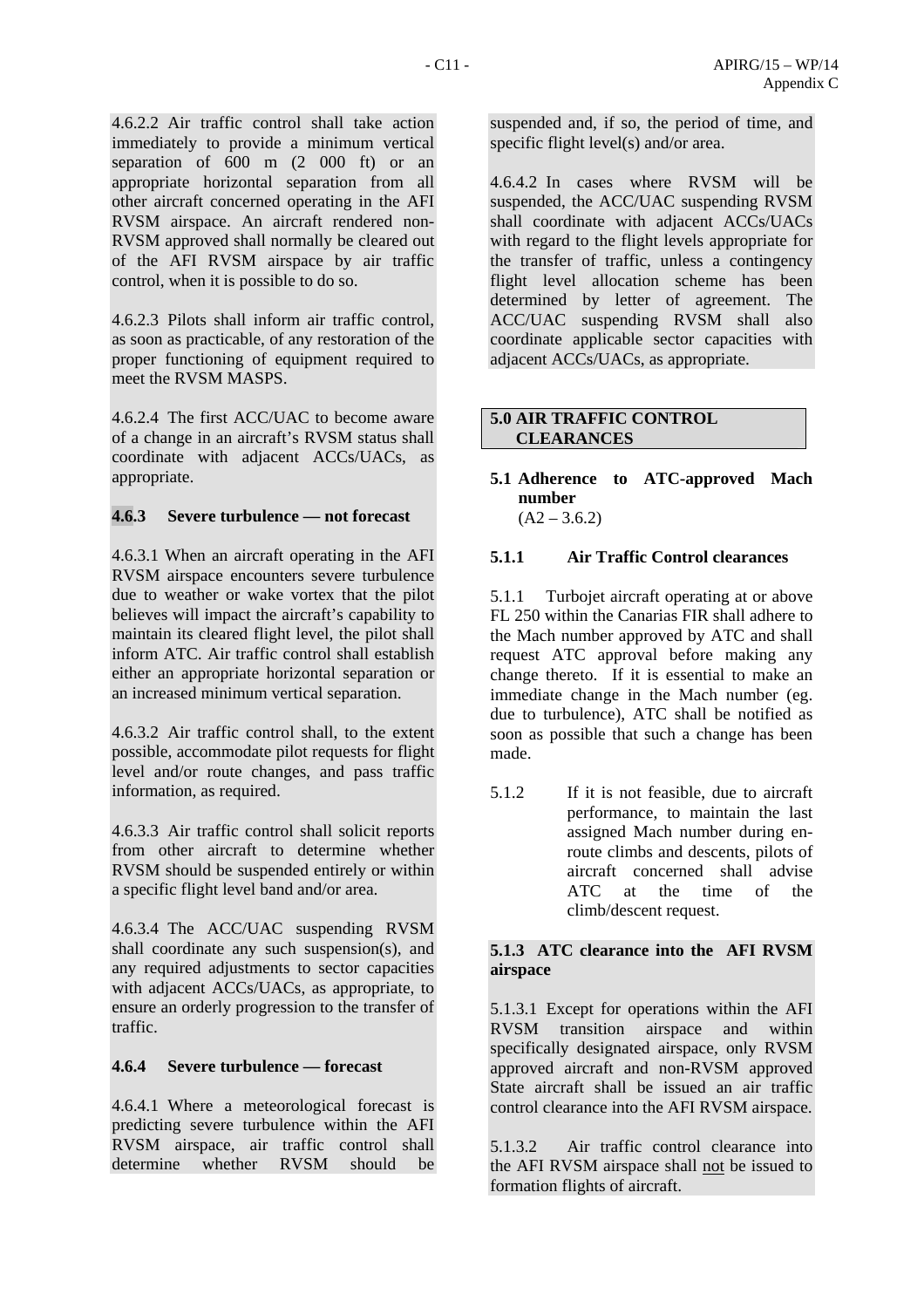**6.1 Lateral separation**  (A11 – Attachment B; P-ATM, 5.4.1 and 5.11)

6.1.1 Minimum lateral separation shall be 185 km (100 NM) except as provided for in 6.1.2 and 6.1.3 below.

6.1.2 Where aircraft are transiting into an airspace with a larger lateral minimum than the airspace being exited, lateral separation will continue to exist provided that:

- a) the smaller separation minimum exists;
- b) flight paths diverge by 15 degrees or more until the larger minimum is established; and
- c) it is possible to ensure, by means approved by the appropriate ATS authority, that the aircraft have navigation capability necessary to ensure accurate track guidance.

6.1.3 For flights on designated controlled oceanic routes or areas within the Canarias FIR (southern sector), Dakar Oceanic, Recife and Sal Oceanic FIRs, the minimum lateral separation that shall be applied between RNAV-equipped aircraft approved to RNP 10 or better shall be 93 km (50 NM).

6.1.3.1 The letter R shall be annotated in Item 10 (Equipment) of the flight plan to indicate that the aircraft meets the RNP type prescribed.

6.1.3.2 Operators shall establish programmes to mitigate the occurrence of large lateral track errors due to equipment malfunction or operational error, which:

a) ensure that operating drills include mandatory navigation cross-checking procedures to identify navigation errors in sufficient time to prevent aircraft inadvertently deviating from an ATC-cleared route; and

b) provide for the continued airworthiness of aircraft navigation systems necessary to navigate to the degree of accuracy required.

 *Note.- Detailed guidance material on RNP is contained in the Manual on Required Navigation Performance (RNP) (Doc 9613).* 

6.1.3.3 A target level of safety of  $5 \times 10^{-9}$  fatal accidents per flight hour per dimension shall be established for route systems operating a 93 km (50 NM) lateral separation minimum and the safety level of such airspace shall be determined by an appropriate safety assessment.

*Note.- Detailed guidance on conducting safety assessments is contained in the Manual on Airspace Planning Methodology for the Determination of Separation Minima (Doc 9689).*

6.1.3.4 The following criteria are used in the operational assessment of airspace system safety:

- a) the proportion of the total flight time spent by aircraft 46 km (25 NM) or more off the cleared track shall be less than 7.0 x  $10^{-4}$ ; and
- b) the proportion of the total flight time spent by aircraft between 74 km and 111 km (40 NM and 60NM) off the cleared track shall be less than  $4.1 \times 10^{-5}$ .

6.1.3.5 Adequate monitoring of flight operations shall be conducted to provide data to assist in the assessment of continuing compliance of aircraft with the lateral navigation performance capabilities of RNP 10 and 6.1.3.3 above. Such data shall include operational errors dues to all causes. A safety assessment shall be carried out periodically, based on the data collected, to confirm that the safety level continues to be met.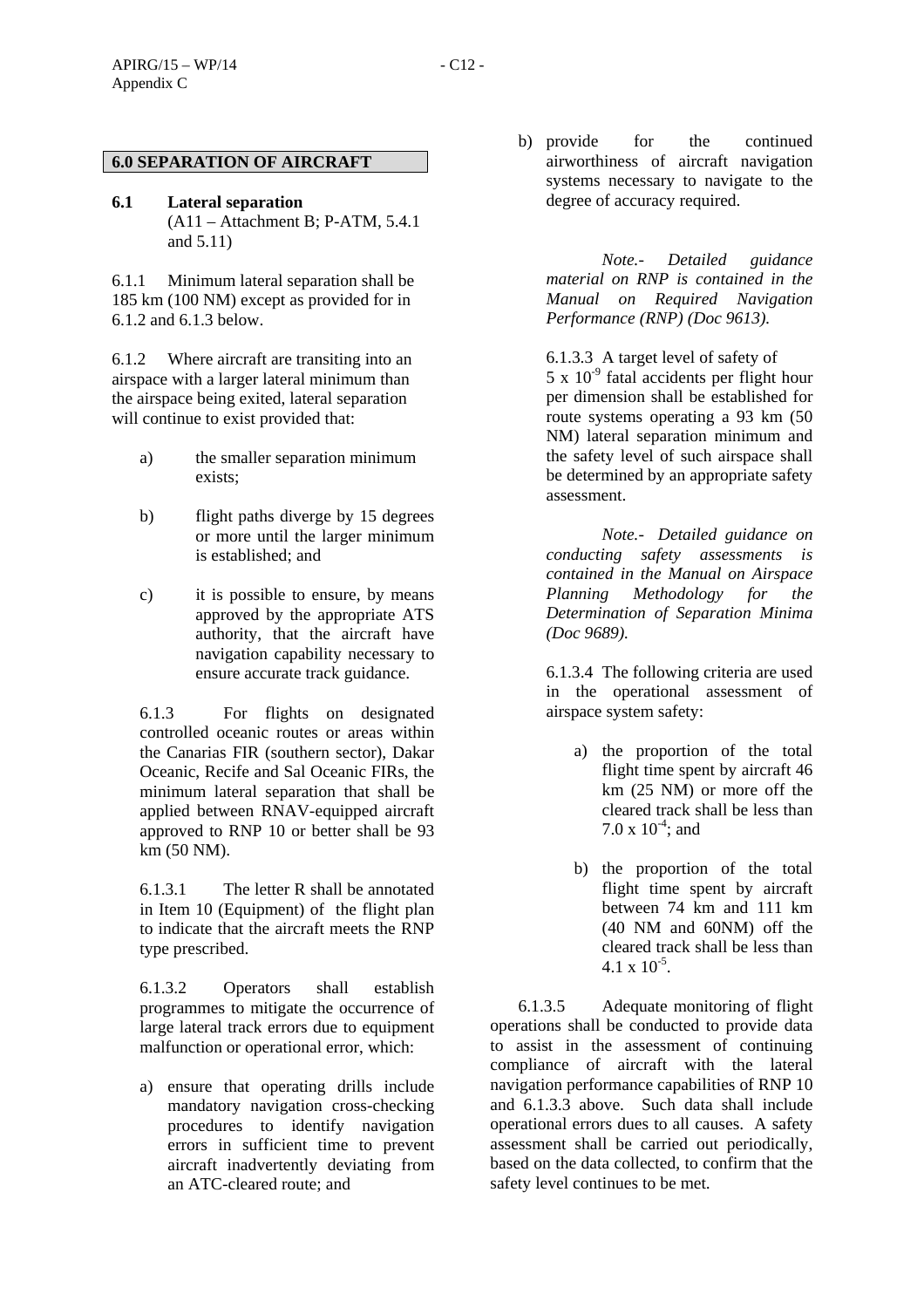*Note:- Detailed guidance on monitoring is contained in the Air Traffic Services Planning Manual (Doc 9426) and the Manual of Airspace Planning Methodology for the Determination of Separation Minima (Doc 9689).* 

## **6.2 Longitudinal separation**  (P-ATM, 5.4.2 and 5.11)

6.2.1 Except as provided for in 6.2.2, the minimum longitudinal separation between turbo-jet aircraft shall be:

- a) 20 minutes, except as specified below;
- b) 15 minutes at or above FL 250 within the Canarias, Dakar Oceanic, Recife and Sal Oceanic FIRs, provided that the Mach number technique is applied, and, whether in level, climbing or descending flight, the aircraft have reported over the same entry point to the ATS routes or a common point into the oceanic-controlled airspace and follow the same track or continuously diverging tracks; or
- c) 10 minutes or 150 km (80 NM), derived by RNAV, when the Mach number technique is applied on designated controlled oceanic routes in the EUR/SAM corridor within the Dakar Oceanic, Recife and Sal Oceanic FIRs.

6.2.2 For flight in the EUR/SAM corridor (Canarias (southern sector), Dakar Oceanic, Recife and Sal Oceanic FIRs), the minimum longitudinal separation minima between RNAVequipped aircraft approved to RNP 10 or better on the same track shall be 93 km (50 NM) provided that:

a) the letter R shall be annotated in Item 10 (Equipment) of the flight plan to indicate that the aircraft meets the RNP type prescribed; and

b) a target level of safety of  $5 \times 10^{-9}$  fatal accidents per flight hour per dimension shall be established and the safety level of such airspace shall be determined by an appropriate safety assessment.

6.2.2.1 Adequate monitoring of flight operations shall be conducted to provide data to assist in the assessment of continuing compliance of aircraft with the longitudinal navigation performance capabilities of RNP 10. Such data shall include operational errors due to all causes. A safety assessment shall be carried out periodically, based on the data collected, to confirm that the safety level continues to be met.

*Note.- Detailed guidance on monitoring is contained in the Air Traffic Services Planning Manual (Doc 9426) and the Manual on Airspace Planning Methodology for the Determination of Separation Minima (Doc 9689).* 

# **6.3 Vertical separation Minimum**

6.3.1. Between FL 290 and FL 410 inclusive within the AFI RVSM airspace, the vertical separation minimum shall be:

- a) 300 m (1 000 ft) between RVSM approved aircraft;
- b) 600 m (2 000 ft) between:

non-RVSM approved State aircraft and any other aircraft operating within the AFI RVSM airspace; and

non-RVSM approved State aircraft and any other aircraft operating within the AFI RVSM transition airspace and within specifically designated airspace.

6.3.2 ATC shall provide a minimum vertical separation of 600 m (2 000 ft) between an aircraft experiencing a communications failure in flight and any other aircraft, where both aircraft are operating within the AFI RVSM airspace.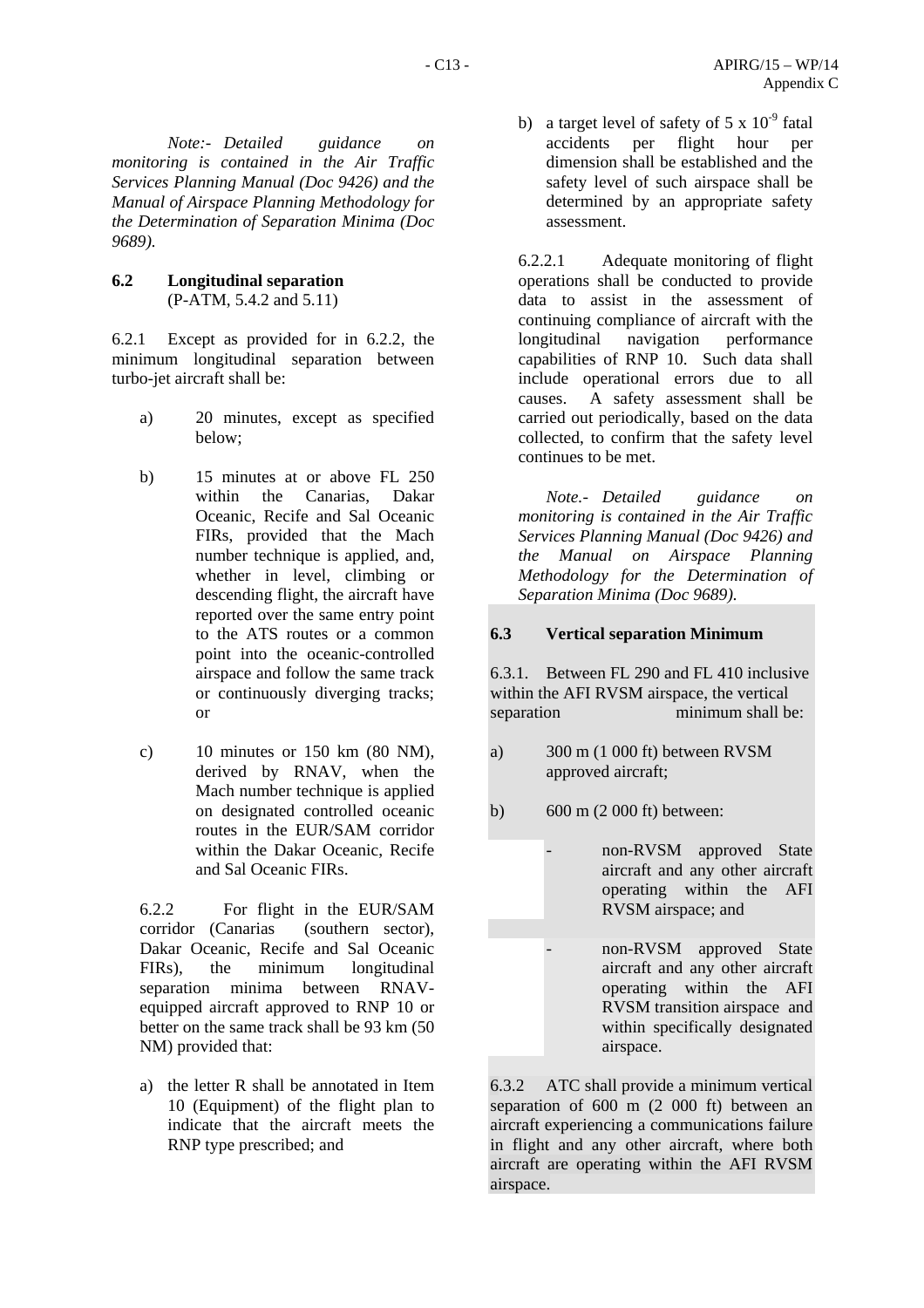The minimum vertical separation that shall be applied between FL 290 and FL 410 inclusive is  $300 \text{ m}$  (1 000 ft).

### 6.3.1 Area of applicability

The reduced vertical separation minimum (RVSM) shall be applied for flights between FL 290 and FL 410 inclusive, within the Canarias (Southern sector), Dakar Oceanic, Recife (oceanic portion) and Sal Oceanic FIRs.

*Note.- Implementation will be carried out in phases and will be promulgated by appropriate AIP Supplements and included in the respective AIPs.*

6.3.2 Establishment of RVSM transition areas (A2 – Appendix 3; A6, Parts I and II, 7.2.3; A11 – 3.3.4; P-ATM, 5.3.2)

6.3.2.1 In order to allow for the transition of flights to and from EUR/SAM airspace, the ATS authorities responsible for Canarias, Dakar Oceanic, Recife and Sal Oceanic FIRs may establish designated RVSM transition areas. A 300 m (1 000 ft) vertical separation minimum can be applied between RVSMapproved aircraft within these transition areas.

6.3.2.2 An RVSM transition area shall have a vertical extent of FL 290 to FL 410 inclusive, be contained within horizontal dimensions determined by the provider States, be overlapping with or contained within EUR/SAM RVSM airspace and should have direct controller-pilot communications.

## 6.3.3 RVSM approval

The minimum separation in 6.3 shall only be applied between aircraft and operators that have been approved by the State of Registry or the State of the Operator, as appropriate, to conduct flights in RVSM airspace and that are capable of meeting the minimum aircraft system performance specification (MASPS) height-keeping requirements (or equivalent). 6.3.4 MASPS

The MASPS height-keeping requirements are as follows:

- a) for all aircraft, the differences between cleared flight level and the pressure altitude actually flown shall be symmetric about a mean of 0 m (o ft), shall have a standard deviation no greater than 13 m (43 ft) and shall be such that the error frequency decreases with increasing magnitude at a rate which is at least exponential;
- b) for groups of aircraft that are nominally of identical design and built with respect to all details that could influence the accuracy of heightkeeping performance in the RVSM flight envelope (FL 290 to FL 410 inclusive):
	- 4) the mean altimetry system error (ASE) of the group shall not exceed 25 m (80 ft) in magnitude; and
	- 5) the sum of the absolute value of the mean ASE and of three standard deviations of ASE shall not exceed 75 m (245 ft);
- e) for non-group aircraft for which the characteristics of the airframe and altimetry system fit are unique and so cannot be classified as belonging to a group of aircraft: the ASE shall not exceed 61 m (200 ft) in magnitude in the RVSM flight envelope (FL 290 to FL 410 inclusive); and
- $f$  the following criteria shall be used in the operational assessment of airspace system safety: the total vertical error (TVE), which is the difference between the geometric height of the aircraft and the geometric height of the flight level to which it is assigned, is required to be such that:
	- 1) the probability that TVE equal to or greater than 91 m (300 ft) in magnitude is equal to or less than  $2.0 \times 10^{-3}$ ;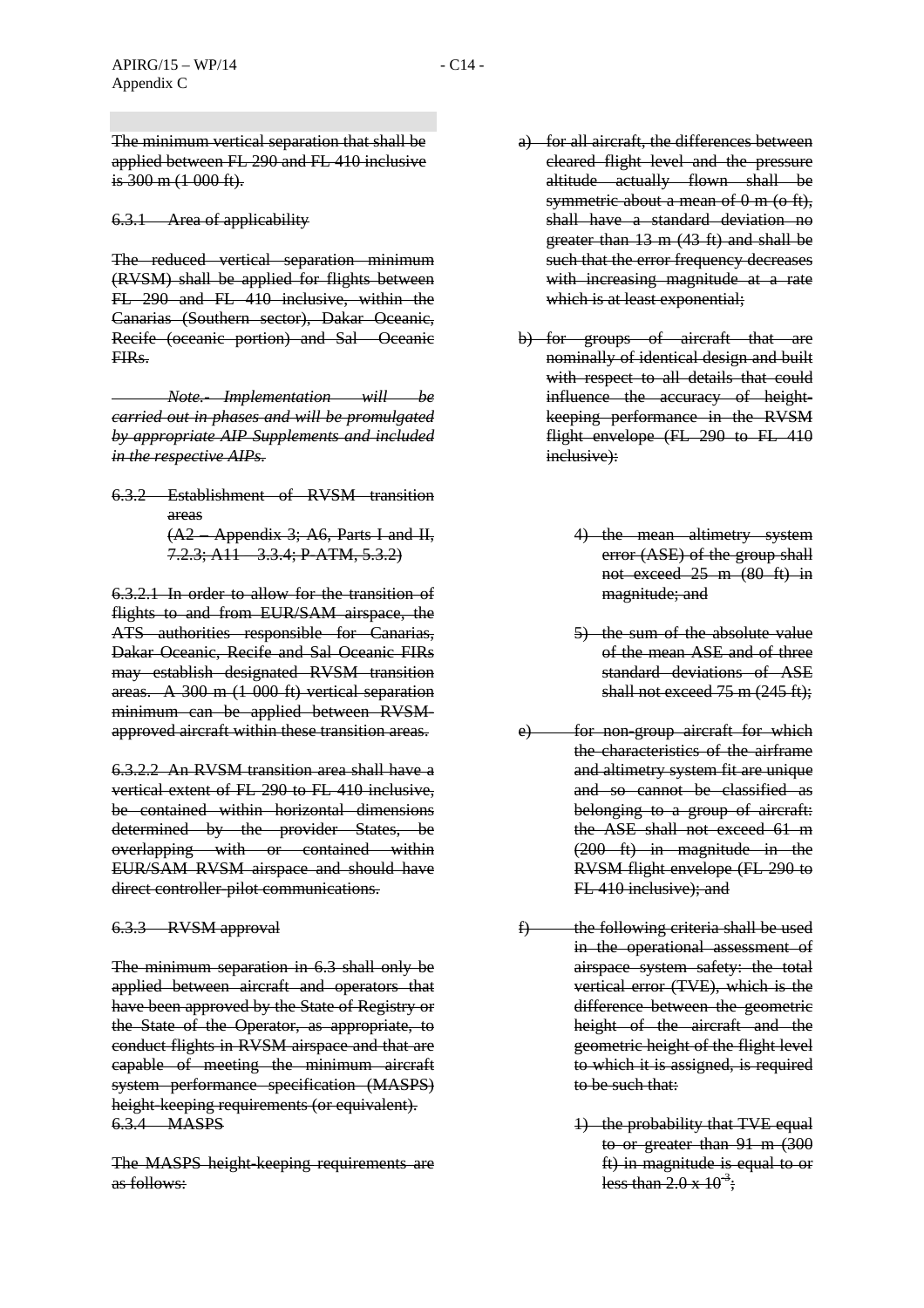- 2) the probability that TVE equal to or greater than 152 m (500 ft) in magnitude is equal to or less than  $5.0 \times 10^{-6}$ ;
- 3) the probability that TVE equal to or greater than 200 m (650 ft) in magnitude is equal to or less than  $1.4 \times 10^{-6}$ ;
- 4) the probability that TVE between 290 m and 320 m (950 ft and 1 050 ft), inclusive, in magnitude is equal to or less than  $1.7 \times 10^{-7}$ ; and
- 5) The proportion of time that aircraft spend at incorrect flight levels, 300 m (1 000 ft), or multiplies thereof, away from assigned flight levels is equal to or less than  $7.1 \times 10^{-7}$ 7 .

*Note.- Guidance material regarding* the *initial achievement and contained maintenance of the heightkeeping performance in 6.3.4 is contained in the Guidance Material* on the *Implementation of a 300 m (1 000 ft) Vertical Separation Minimum (VSM) for Application in the EUR/SAM corridor.*

6.3.5 Target level of safety  $(THS)$ 

Application of RVSM in the airspace designated in 6.3.1 shall meet a TLS of  $\frac{5 \times 10^{9} \text{-fatal}}{9}$ accidents per aircraft flight hour due to all causes of risk in the vertical dimension.

6.3.6 Approval status and aircraft registration

Item 10 of the flight plan (Equipment) shall be annotated

with the letter W if the aircraft and operator have received RVSM State approval. Furthermore, the aircraft registration shall be indicated on Item 18 of the flight plan.

#### 6.3.7 Operation of aircraft not approved for RVSM

6.3.7.1 Except for areas where transition areas have been established, aircraft not meeting the requirements of 6.3.4 shall not be allowed to operate in EUR/SAM RVSM airspace.

6.3.7.2 Exceptionally, aircraft that have not received RVSM State approval may be cleared to operate in airspace where RVSM may be applied in accordance with policy and procedures established by the State provided that 5=600 m (2 000 ft) vertical separation is applied.

*Note.- Transitions to and from EUR/SAM RVSM airspace will normally take place in the first FIR in EUR/SAM RVSM airspace.*

#### 6.3.8 Monitoring

Adequate monitoring of flight operations in the EUR/SAM RVSM airspace shall be conducted to assist in the assessment of continuing compliance of aircraft with the height-keeping capabilities in 6.3.4. Monitoring shall include assessment of other sources of risk to ensure that the TLS specified in 6.3.5 is not exceeded.

*Note.- Details of the policy and procedures for monitoring established by the South Atlantic Monitoring Agency (SATMA) are contained in the Guidance Material on the Implementation of a 300 m (1 000 ft) Vertical Separation Minimum (VSM) for Application in the EUR/SAM Corridor.*

# 6.3.9 Wake turbulence procedures

6.3.9.1 The following special procedures are applicable to mitigate wake turbulence encounters in the airspace where RVSM is applied.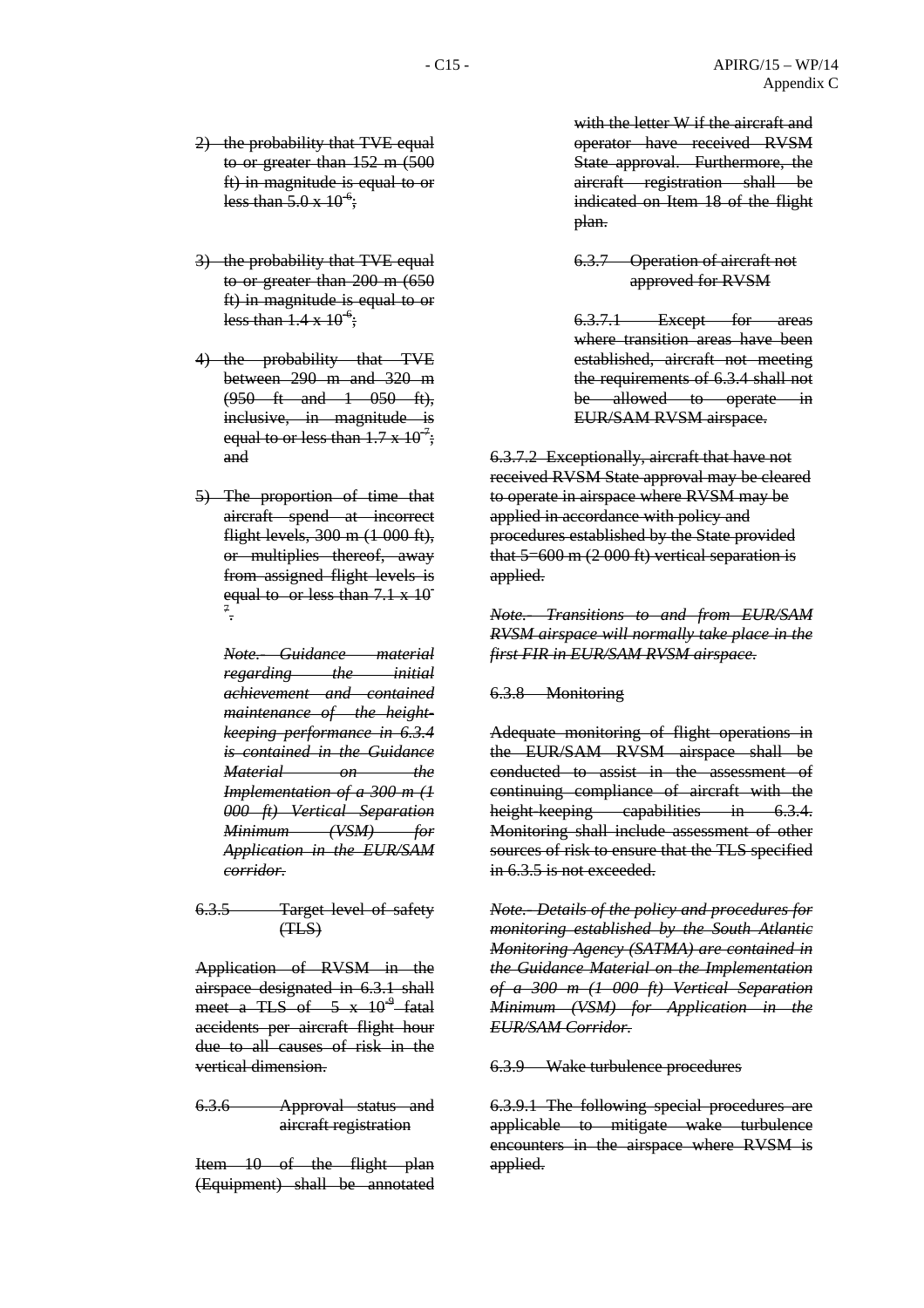6.3.9.2 An aircraft that encounters wake turbulence should notify ATC and request a revised clearance. However, in situations where a revised clearance is not possible or practicable:

- a) the pilot should establish contact with other aircraft, if possible, on the air-to-air frequency 123.45 MHz; and
- b) one (or both) aircraft may initiate lateral offset(s) not to exceed 3.7 km (2 NM) from the assigned route(s) or track(s), provided that:
	- 1) as soon as it is practicable to do so, the offsetting aircraft notify ATC that temporary lateral offset action has been taken and specify the reason for doing so; and
	- 2) the offsetting aircraft notify ATC when re-established on assigned routes(s) or track(s).

*Note.- In the contingency circumstances above, ATC will not issue clearances for lateral offsets and will not normally respond to action taken by pilots.*

#### **6.4 Information on application of separation minima**  (A11 – 3.4; P-ATM, 5.4.1, 5.4.2 and

5.11)

6.4.1 Where, circumstances permitting, separation minima lower than those specified in 6.1 and 6.2 will be applied in accordance with the PANS-ATM<del>, appropriate information</del> should be published in Aeronautical Information Publications so that users of the airspace are fully aware of the portions of airspace where the reduced separation minima will be applied and of the navigation aids on the use of which those minima are based.

## **7.0 ALTIMETER SETTING PROCEDURES APPLICABLE TO AIR TRAFFIC SERVICES AND MINIMUM LEVELS**

#### (P-ATM, 4.10 AND 4.10.3)

7.1 The lowest usable flight level for holding and approach manoeuvres shall be calculated from actual QNH, unless the pressure variation is so small that reference to climatological data is acceptable.

*Note 1.- The lowest usable flight will provide a terrain clearance of at least 300 m (1 000 ft) and, for operation in the vicinity of an aerodrome will not be established below 450 m (1 500 ft) above aerodrome elevation.* 

 *Note 2.- MET Offices will inform ATS units when, in abnormal conditions, pressure goes below the minimum climatological value, in order that appropriate steps can be taken to cancel temporarily the use of the lowest flight level or levels that would not ensure the minimum terrain clearance.* 

7.2 Based on current and anticipated atmospheric pressure distribution, area control centers shall coordinate, where required, the lowest flight level to be used.

7.3 In determining the transition level, the table at Appendix A should be used when necessary. This table shows the transition level directly as a function of the transition altitude of the aerodrome and of the current QNH altimeter setting value.

## **8.0 FLIGHT INFORMATION SERVICE**

# **8.1 Information on runway conditions**   $(A11 - 4.2.1; P-ATM, 6.6)$

8.1.1 Unless otherwise provided, area control centers shall have available for transmission to aircraft on request immediately prior to descent, information on the prevailing runway conditions at the aerodrome of intended landing.

#### **8.2 Transmission of SIGMET information**  (P-ATM, 9.1.3.2)

8.2.1 Transmission of SIGMET information to aircraft shall be at the initiative of the appropriate ATS unit, by the preferred method of directed transmission followed by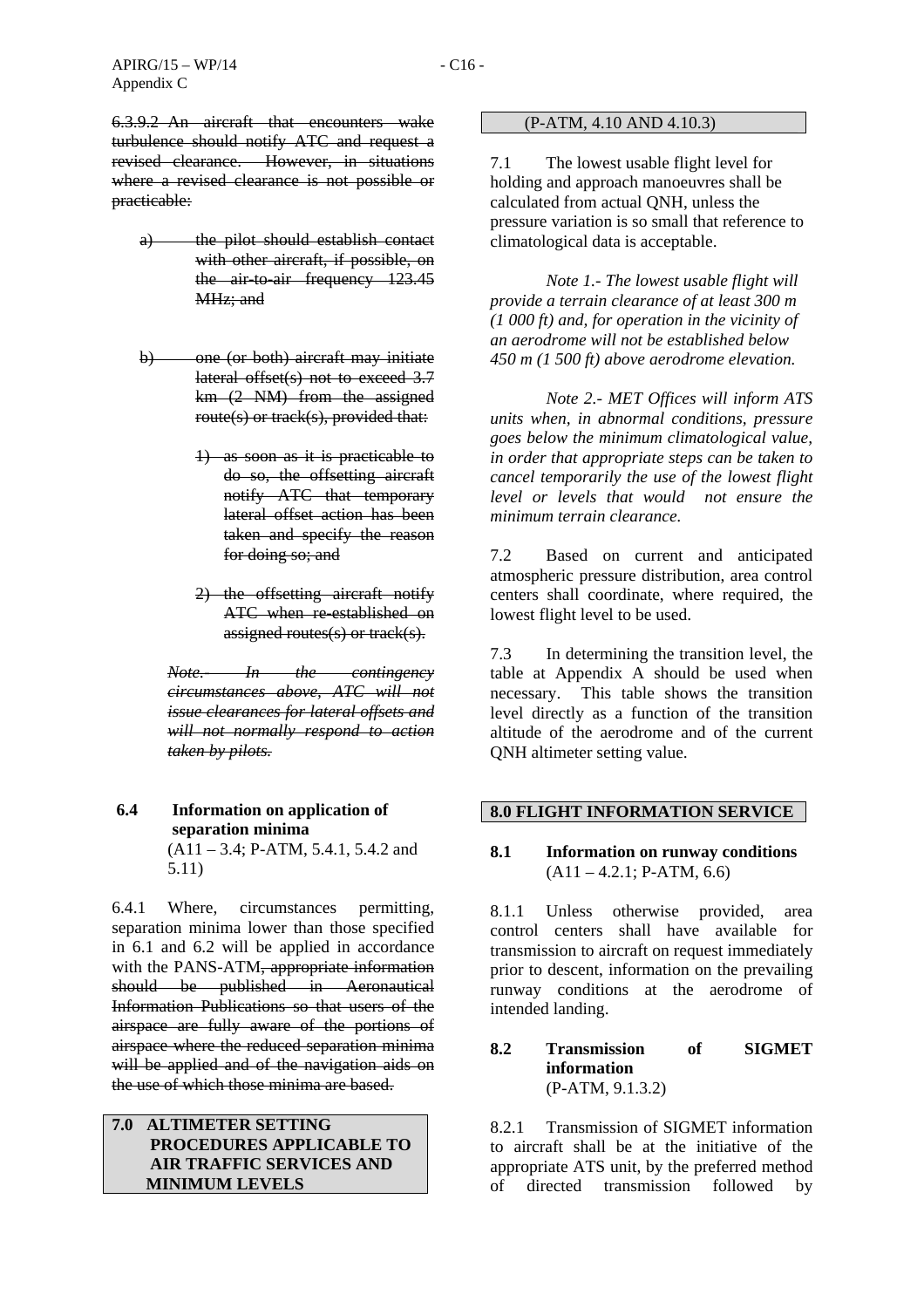acknowledgement, or by a general call when the number of aircraft would render the preferred method impracticable.

- 8.2.2 SIGMET information passed to aircraft shall cover a portion of the route up to two hours' flying time ahead of the aircraft.
- **8.3 Transmission of amended aerodrome forecast**  (P-ATM, 9.1.3.5)

8.3.1 Amended aerodrome forecasts shall be passed to aircraft within 60 minutes from the aerodrome of destination, unless the information would have been made available through other means.

### **8.4 Transmission of trend forecasts**   $(A11 - 4.2.2)$

8.4.1 The latest trend forecasts available to the ATS unit, provided it is no more than one hour old, shall always be transmitted to an aircraft together with the latest report of routine or special observation, when the aircraft requests the latter information.

#### **9.0 AIR TRAFFIC SERVICES COORDINATION**

**9.1 Coordination between units providing area control service**  (P-ATM, 10.3)

9.1.1 If a flight should enter an adjacent area information concerning any review of estimate of three minutes or more shall be forwarded to the adjacent area control center.

## **10. AIR TRAFFIC SERVICES MESSAGES**

**10.1 Flight plan and departure messages** (P-ATM, 11.3.3 and 11.4.2.2)

10.1.1 The procedures applicable for the AFI RVSM airspace are contained in the PANS-ATM Doc.4444 paragraphs 11.3.3 and 11.4.2.

10.1.1 Filed flight plan messages for flights intending to operate within the NAT Region at a distance of 60 NM or less from the northern and southern boundaries of Gander Oceanic and Shanwick Oceanic flight information regions shall be addressed to the area control centers in charge of the NAT flight information regions along the route and, in addition, to the area control centers in charge of the nearest adjacent NAT flight information regions.

10.1.2 For flights departing from points within the adjacent regions and entering the NAT Region without intermediate stops, filed flight plan message shall be transmitted to the appropriate area control centers immediately after the flight plan has been submitted.

#### **10.1 Computer-assisted coordination process**

10.1.1 Procedures

10.1.1.1 *Operational procedure* 

10.1.1.1.1 The following basic rules shall apply for the use of EST and ACT messages:

- a) These messages shall be automatically generated, exchanged and processed to obviate human intervention to the extent practicable.
- b) A single message shall be sent in respect of each flight due to be transferred and any subsequent revision shall be the subject of verbal coordination.
- c) The message shall provide the most recent information available on all transfer conditions at the time of transmission.
- d) Acceptance by the receiving unit of the transfer conditions implied in the message shall be assumed, unless the receiving unit initiates verbal coordination to amend the transfer conditions.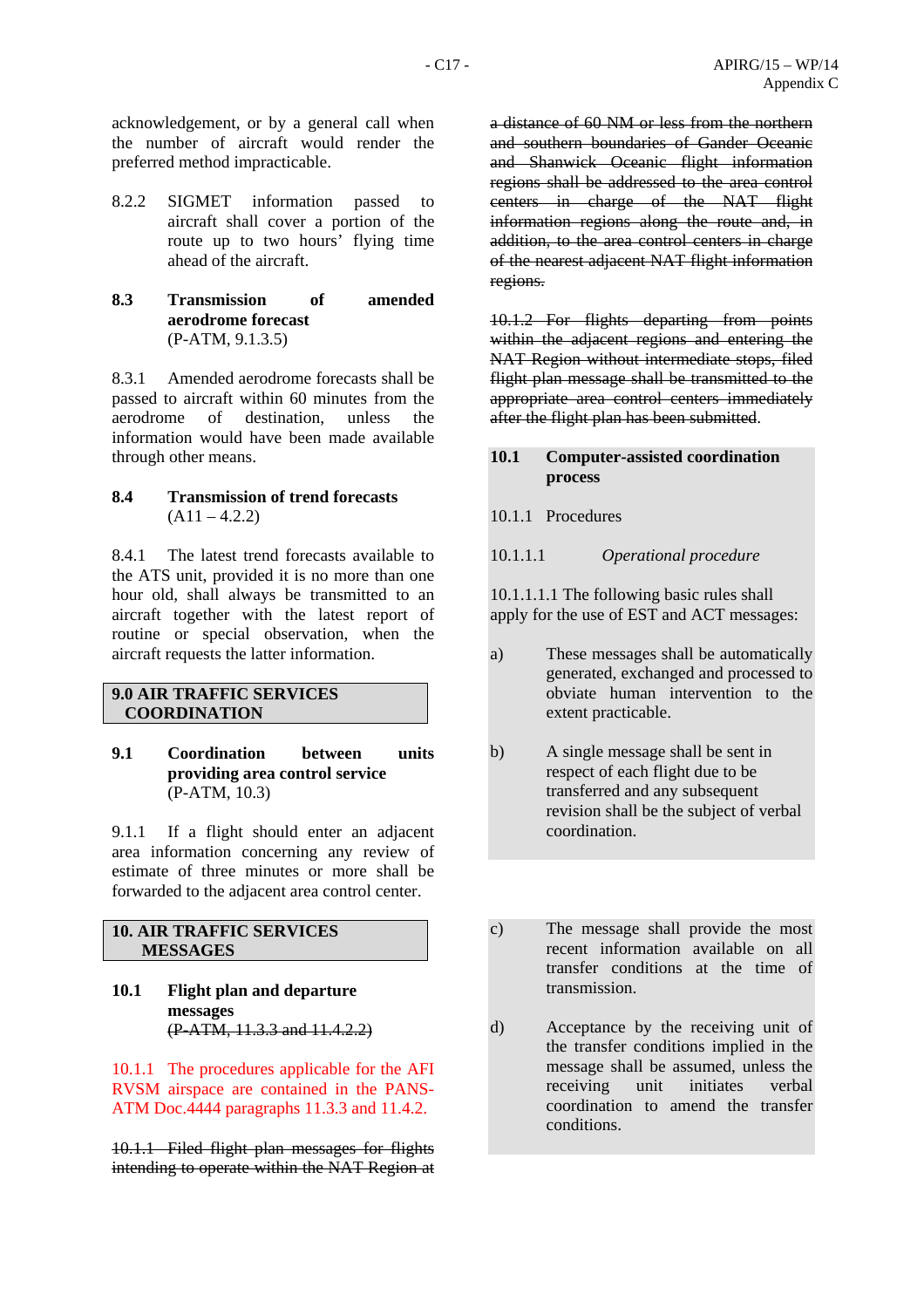*Note.— Bilateral arrangement may be required to cover the event of failure of the ATS direct speech circuit.* 

- e) There shall be bilateral agreement as to the boundary point and transmission times for each route. The normal transmission time shall be 15 minutes before the flight concerned is expected to cross the boundary.
- f) In the event of data not being correlated by the receiving computer with an appropriate entry in its flight plan database, the computer shall originate a warning to the appropriate air traffic control sector to take necessary action for the acquisition of missing flight plan details. This shall normally involve a telephone inquiry.
- g) In the event of incomprehensible or illogical data being detected within the message, the computer shall initiate an appropriate warning to the air traffic control sector involved, if this can be determined, for further action.

*Note.— Any system-initiated warning shall require reversion to verbal coordination.* 

- h) If the receiving unit has not received a flight plan, the sending air traffic control unit shall verbally inform the receiving unit of whether or not the aircraft is RVSM approved.
- i) When an automated message does not contain the information filed in Item 18 of the ICAO flight plan form relevant to RVSM operations, the sending air traffic control unit shall inform the receiving unit of that information by supplementing the ACT message verbally, using the term<br>
"NEGATIVE RVSM" or "NEGATIVE RVSM" or "NEGATIVE RVSM STATE AIRCRAFT", as applicable.
- j) When a verbal coordination process is being used, the sending air traffic control unit shall include the information filed in Item 18 of the

ICAO flight plan form relevant to RVSM operations at the end of the verbal estimate message, using the term "NEGATIVE RVSM" or "NEGATIVE RVSM STATE AIRCRAFT", as applicable.

k) When a single aircraft is experiencing an in-flight contingency which impacts on RVSM operations, the associated coordination message(s) shall be supplemented verbally by a description of the cause of the contingency.

## **11.0 ALERTING AND SEARCH AND RESCUE SERVICES**

#### **11.1 Routes and equipment of private aircraft**  (P-ATM, 11.3.3 and 11.4.2.2)

11.1.1 General aviation aircraft operating over designated areas, land or sea, where search and rescue operations would be difficult, should:

- a) carry appropriate survival equipment:
- b) follow the route or specified procedures if not equipped with two-way radio, except that under special circumstances, the appropriate authority may grant specific exemptions from this requirement.

## **11.2 Alerting services**  (P-ATM, 9.2)

11.2.1 The procedures for "Alerting Service" detailed in the PANS-ATM, 9.2, are applicable to all fights except those conducted wholly in the vicinity of an aerodrome when exempted by the appropriate air traffic control unit.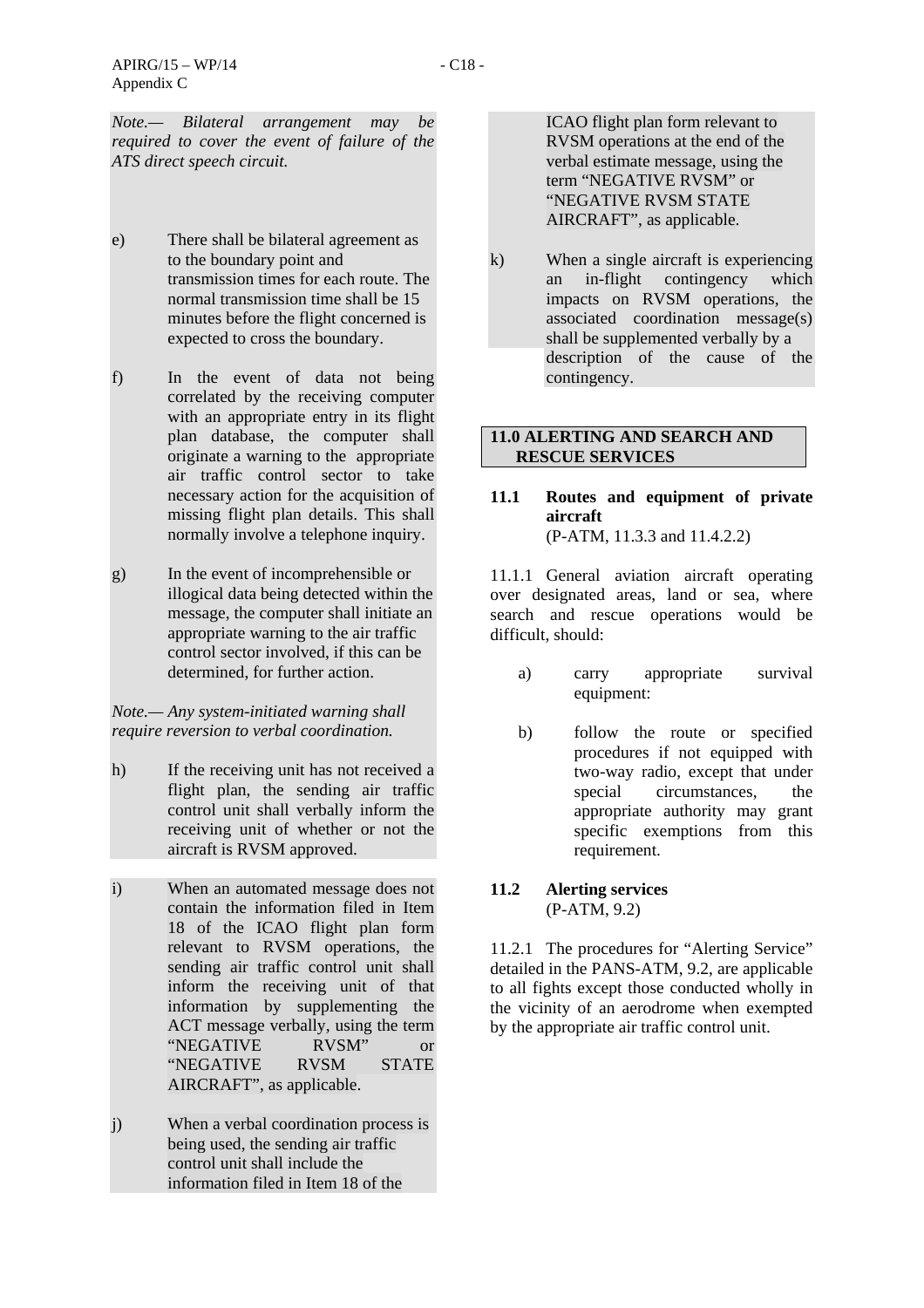**12.0 IDENTIFICATION OF ATS ROUTES** (A11, Appendix 1 – 2.4 )

# **12.1 Composition of designators**

12.1.1 The letter D to indicate that on a route or portion thereof advisory service only is provided and the letter F to indicate that on a route or portion thereof flight information service only is provided shall be added after the basic designators of the ATS route in question.

# **13.0 USE OF SECONDARY SURVEILLANCE RADAR (SSR)** (P-ATM, Chapter 8)

13.1 Secondary surveillance radar information may be used alone for the provision of horizontal separation between properly equipped aircraft in the circumstances and under the conditions specified below:

a) Within the coverage area of the associated primary radar, in order to overcome known deficiencies of that radar, eg. the fact that primary radar echoes of cetin aircraft are not, or not continuously, presented on the radar display due to the reflecting characteristics of such aircraft, clutter, etc. In this case, SSR responses may be used for the separation of transponderequipped aircraft and, additionally, for the separation of transponder-equipped aircraft from other known aircraft not using SSR but displayed clearly on the primary radar display, provided that the SSR responses from any aircraft (not necessarily the one being provided separation) coincide with the primary radar echo of the same aircraft.

> *Note.-Where SSR accuracy cannot be verified by means of monitor equipment or by visual correlation of the SSR response with the primary radar echo from a given*

*aircraft, SSR responses alone may be use only to provide identification.* 

- b) Outside the coverage area of the associated primary radar, or in certain areas (which shall be defined horizontally as well as vertically) and under circumstances specified by the appropriate authority in consultation with the operators, provided:
	- 1) reliable SSR coverage exists within the area;
	- 2) the area is designated as controlled airspace;
	- 3) the control of the air traffic in the area is vested in one ATC unit unless adequate means of coordination exists between all ATC units concerned;
	- 4) actual operating experience has shown that loss of SSR responses is not occurring at a rate affecting the safety of operations and adequate measures for earliest possible detection of such losses have been developed;
	- 5) density and/or complexity of air traffic in the area and provision of navigational guidance allow a safe reversion to other forms of separation in case of SSR failure;
	- 6) the aircraft concerned have previously been identified and identification has been maintained;
	- 7) procedural separation is applied between aircraft with functioning transponders and other aircraft; and